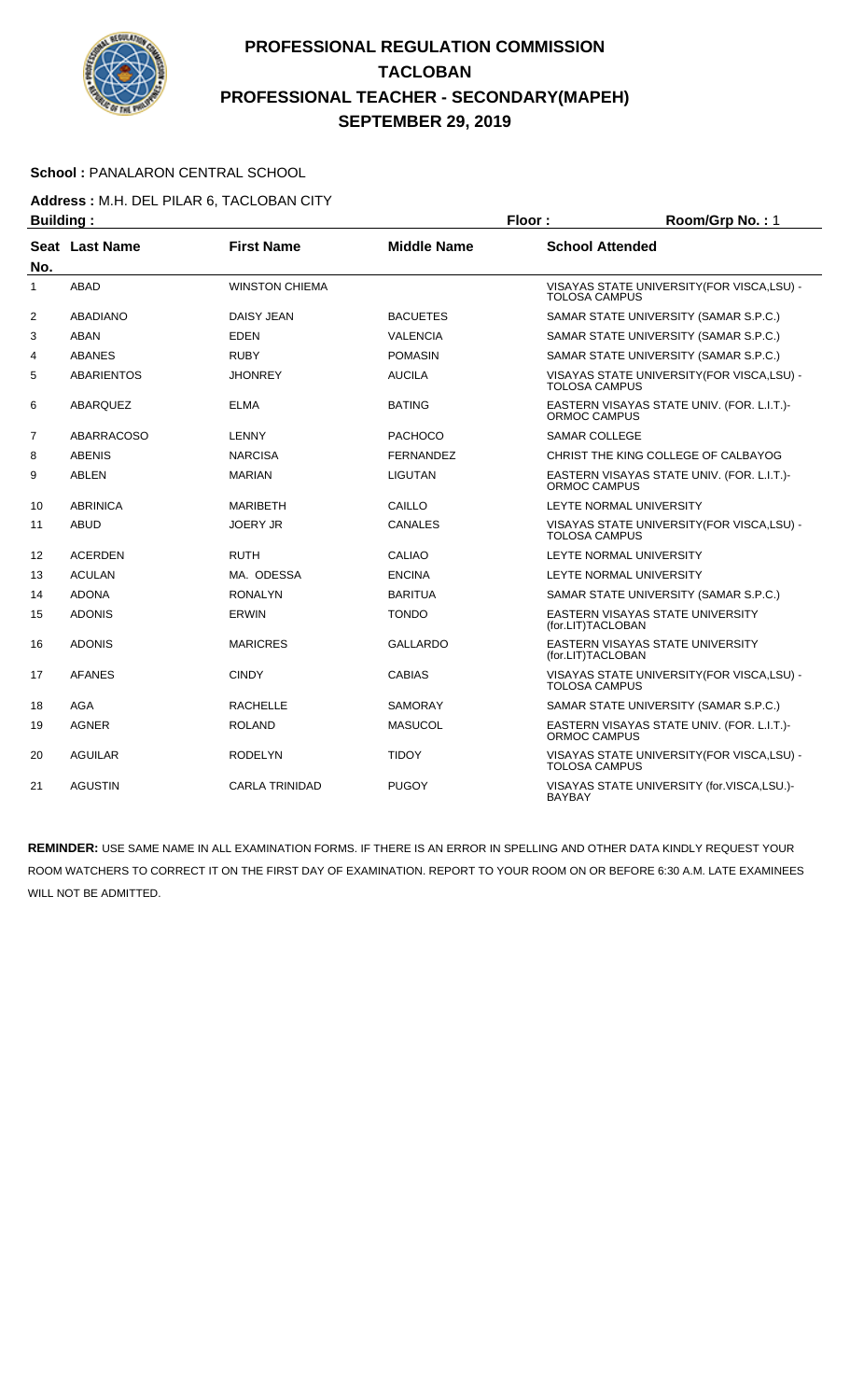

#### School : PANALARON CENTRAL SCHOOL

**Address :** M.H. DEL PILAR 6, TACLOBAN CITY

| <b>Building:</b> |                  |                     | Floor:             | Room/Grp No.: 2        |                                                                         |
|------------------|------------------|---------------------|--------------------|------------------------|-------------------------------------------------------------------------|
| No.              | Seat Last Name   | <b>First Name</b>   | <b>Middle Name</b> | <b>School Attended</b> |                                                                         |
| 1                | <b>AGUSTIN</b>   | <b>KIERTCH</b>      | <b>MORABE</b>      | <b>TOLOSA CAMPUS</b>   | VISAYAS STATE UNIVERSITY (FOR VISCA, LSU) -                             |
| $\overline{2}$   | <b>AJETO</b>     | <b>VANSKIE</b>      | <b>RUBAS</b>       | <b>BAYBAY</b>          | VISAYAS STATE UNIVERSITY (for.VISCA,LSU.)-                              |
| 3                | <b>ALAIN</b>     | <b>NORJIAN</b>      | <b>SABULAO</b>     |                        | <b>EASTERN SAMAR STATE UNIVERSITY-</b><br>MAYDOLONG(for. MAYDOLONG NAS) |
| 4                | <b>ALAO</b>      | ANNALIZA            | <b>ALBARINA</b>    | ORMOC CAMPUS           | EASTERN VISAYAS STATE UNIV. (FOR. L.I.T.)-                              |
| 5                | <b>ALAPIT</b>    | <b>BRIGITTE</b>     | <b>FRANCISCO</b>   |                        | <b>HOLY INFANT COLLEGE</b>                                              |
| 6                | <b>ALAVERA</b>   | <b>JOLEI ANN</b>    | <b>SACARE</b>      | <b>NAVAL</b>           | NAVAL STATE UNIVERSITY (for.NAVAL INST)-                                |
| 7                | <b>ALBARACIN</b> | <b>ROSALYN</b>      | <b>PAPIONA</b>     | (for.LIT)TACLOBAN      | EASTERN VISAYAS STATE UNIVERSITY                                        |
| 8                | <b>ALBARICO</b>  | CARLO               | <b>MONTIMAN</b>    |                        | SOUTHERN LEYTE STATE UNIVERSITY-T.OPPUS                                 |
| 9                | <b>ALBARICO</b>  | <b>SHARMAINE</b>    | <b>ORIOKE</b>      |                        | SOUTHERN LEYTE STATE UNIVERSITY-T.OPPUS                                 |
| 10               | <b>ALBINA</b>    | JIE-AN              | TENASAS            | <b>TOLOSA CAMPUS</b>   | VISAYAS STATE UNIVERSITY (FOR VISCA, LSU) -                             |
| 11               | <b>ALCALA</b>    | EMILDA              | ALBEZA             |                        | LEYTE STATE SCHOOL OF FISHERIES-TOLOSA                                  |
| 12               | <b>ALCANTARA</b> | ARIEL               | <b>MENZON</b>      |                        | SAMAR STATE UNIVERSITY (SAMAR S.P.C.)                                   |
| 13               | <b>ALCARAZ</b>   | <b>KRISTINE JOY</b> | <b>CABILLAN</b>    | (for.LIT)TACLOBAN      | EASTERN VISAYAS STATE UNIVERSITY                                        |
| 14               | <b>ALECHA</b>    | <b>REGINE</b>       |                    |                        | HOLY CROSS COLLEGE OF CARIGARA                                          |
| 15               | <b>ALEGRE</b>    | <b>PINK FEMMY</b>   | DE VEYRA           | <b>NAVAL</b>           | NAVAL STATE UNIVERSITY (for.NAVAL INST)-                                |
| 16               | <b>ALFABETE</b>  | <b>PAMELA</b>       | <b>NICANOR</b>     |                        | <b>HOLY CROSS COLLEGE OF CARIGARA</b>                                   |
| 17               | <b>ALICANDO</b>  | <b>JESSICA</b>      | CALUPAZ            | TOLOSA CAMPUS          | VISAYAS STATE UNIVERSITY (FOR VISCA, LSU) -                             |
| 18               | <b>ALIDO</b>     | <b>PRINCESS JOY</b> | <b>BANTILAN</b>    |                        | SAMAR STATE UNIVERSITY (SAMAR S.P.C.)                                   |
| 19               | <b>ALIPAN</b>    | <b>MARY JANE</b>    | <b>GEMINA</b>      | <b>ORMOC CAMPUS</b>    | EASTERN VISAYAS STATE UNIV. (FOR. L.I.T.)-                              |
| 20               | <b>ALITO</b>     | <b>JANE</b>         | <b>NUÑEZ</b>       |                        | UNIVERSITY OF THE VISAYAS-CEBU CITY                                     |
| 21               | <b>ALOTA</b>     | <b>GERSON</b>       | <b>CONTADO</b>     |                        | EASTERN SAMAR STATE UNIVERSITY-<br>MAYDOLONG (for. MAYDOLONG NAS)       |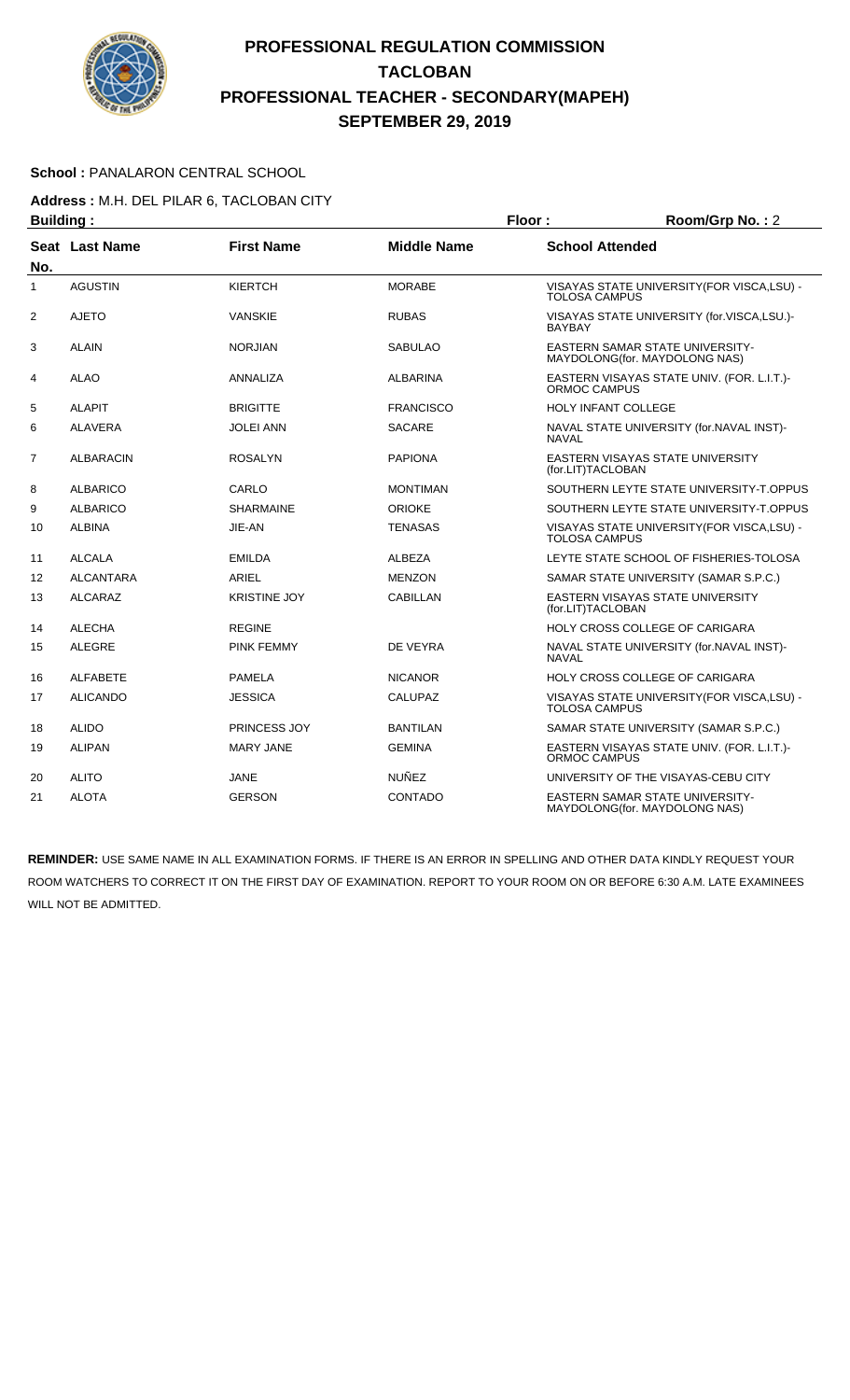

#### School : PANALARON CENTRAL SCHOOL

# **Address :** M.H. DEL PILAR 6, TACLOBAN CITY

|                | <b>Building:</b>  |                           |                    | Floor:                 | Room/Grp No.: 3                                                         |
|----------------|-------------------|---------------------------|--------------------|------------------------|-------------------------------------------------------------------------|
| No.            | Seat Last Name    | <b>First Name</b>         | <b>Middle Name</b> | <b>School Attended</b> |                                                                         |
| $\mathbf{1}$   | <b>ALPAR</b>      | <b>JESSICA</b>            | <b>JABIÑAR</b>     |                        | SAMAR STATE UNIVERSITY (SAMAR S.P.C.)                                   |
| $\overline{2}$ | <b>ALTAR</b>      | <b>CLOSELA</b>            | <b>TANQUION</b>    |                        | <b>EASTERN SAMAR STATE UNIVERSITY-</b><br>MAYDOLONG(for. MAYDOLONG NAS) |
| 3              | <b>ALVAREZ</b>    | <b>JILLIAN</b>            | <b>JOSON</b>       |                        | HOLY CROSS COLLEGE OF CARIGARA                                          |
| 4              | AMAMAG            | <b>REMIE</b>              | <b>BARREDO</b>     |                        | LEYTE NORMAL UNIVERSITY                                                 |
| 5              | <b>AMARGO</b>     | <b>JOSEPHINE VICTORIA</b> | <b>BASERGO</b>     | <b>TOLOSA CAMPUS</b>   | VISAYAS STATE UNIVERSITY (FOR VISCA, LSU) -                             |
| 6              | AMARO             | <b>JANINA</b>             | <b>VILLAMOR</b>    | <b>TOLOSA CAMPUS</b>   | VISAYAS STATE UNIVERSITY(FOR VISCA,LSU) -                               |
| $\overline{7}$ | AMIDA             | <b>JANE MARIE</b>         | CONTADO            |                        | EASTERN SAMAR STATE UNIVERSITY-<br>MAYDOLONG(for. MAYDOLONG NAS)        |
| 8              | <b>ANGELES</b>    | <b>MARJORIE</b>           | <b>BAUTISTA</b>    | <b>TOLOSA CAMPUS</b>   | VISAYAS STATE UNIVERSITY (FOR VISCA, LSU) -                             |
| 9              | <b>ANONAT</b>     | <b>NIKO NV</b>            | <b>GARCIO</b>      | ORMOC CAMPUS           | EASTERN VISAYAS STATE UNIV. (FOR. L.I.T.)-                              |
| 10             | <b>ANOYA</b>      | ROZEL GRACE               | <b>CAINDOY</b>     | <b>TOLOSA CAMPUS</b>   | VISAYAS STATE UNIVERSITY (FOR VISCA, LSU) -                             |
| 11             | <b>ANTIGUE</b>    | <b>JOLINA</b>             | <b>MAKILING</b>    |                        | SOUTHERN LEYTE STATE UNIVERSITY-T.OPPUS                                 |
| 12             | <b>ANTIVO</b>     | <b>ANNE KRYSTEL</b>       | <b>ROYERAS</b>     |                        | LEYTE NORMAL UNIVERSITY                                                 |
| 13             | <b>APANE</b>      | <b>ROSE ANNE</b>          | <b>LLAGAS</b>      | (for.LIT)TACLOBAN      | EASTERN VISAYAS STATE UNIVERSITY                                        |
| 14             | <b>APOSTADERO</b> | <b>JESSA</b>              | <b>DOMOCOL</b>     | <b>ORMOC CAMPUS</b>    | EASTERN VISAYAS STATE UNIV. (FOR. L.I.T.)-                              |
| 15             | <b>ARABEJO</b>    | <b>MARJUN</b>             | <b>MERINO</b>      |                        | CHRIST THE KING COLLEGE OF CALBAYOG                                     |
| 16             | <b>ARAGO</b>      | <b>PRIMROSE</b>           | <b>RAPATAN</b>     |                        | LEYTE NORMAL UNIVERSITY                                                 |
| 17             | <b>ARBOSO</b>     | <b>CHRISTIAN JAY</b>      | JUMUAD             |                        | LEYTE NORMAL UNIVERSITY                                                 |
| 18             | <b>ARCALA</b>     | <b>MARYCON</b>            | <b>MATAMOROSA</b>  | ORMOC CAMPUS           | EASTERN VISAYAS STATE UNIV. (FOR. L.I.T.)-                              |
| 19             | <b>ARCELO</b>     | <b>AILEEN</b>             | <b>RECAROZ</b>     | ORMOC CAMPUS           | EASTERN VISAYAS STATE UNIV. (FOR. L.I.T.)-                              |
| 20             | ARCEÑO            | <b>AZUCINA</b>            | <b>DURAN</b>       |                        | SOUTHWESTERN UNIVERSITY                                                 |
| 21             | <b>ARCIPE</b>     | <b>CHERRIE ANN</b>        | <b>ARANTE</b>      | ORMOC CAMPUS           | EASTERN VISAYAS STATE UNIV. (FOR. L.I.T.)-                              |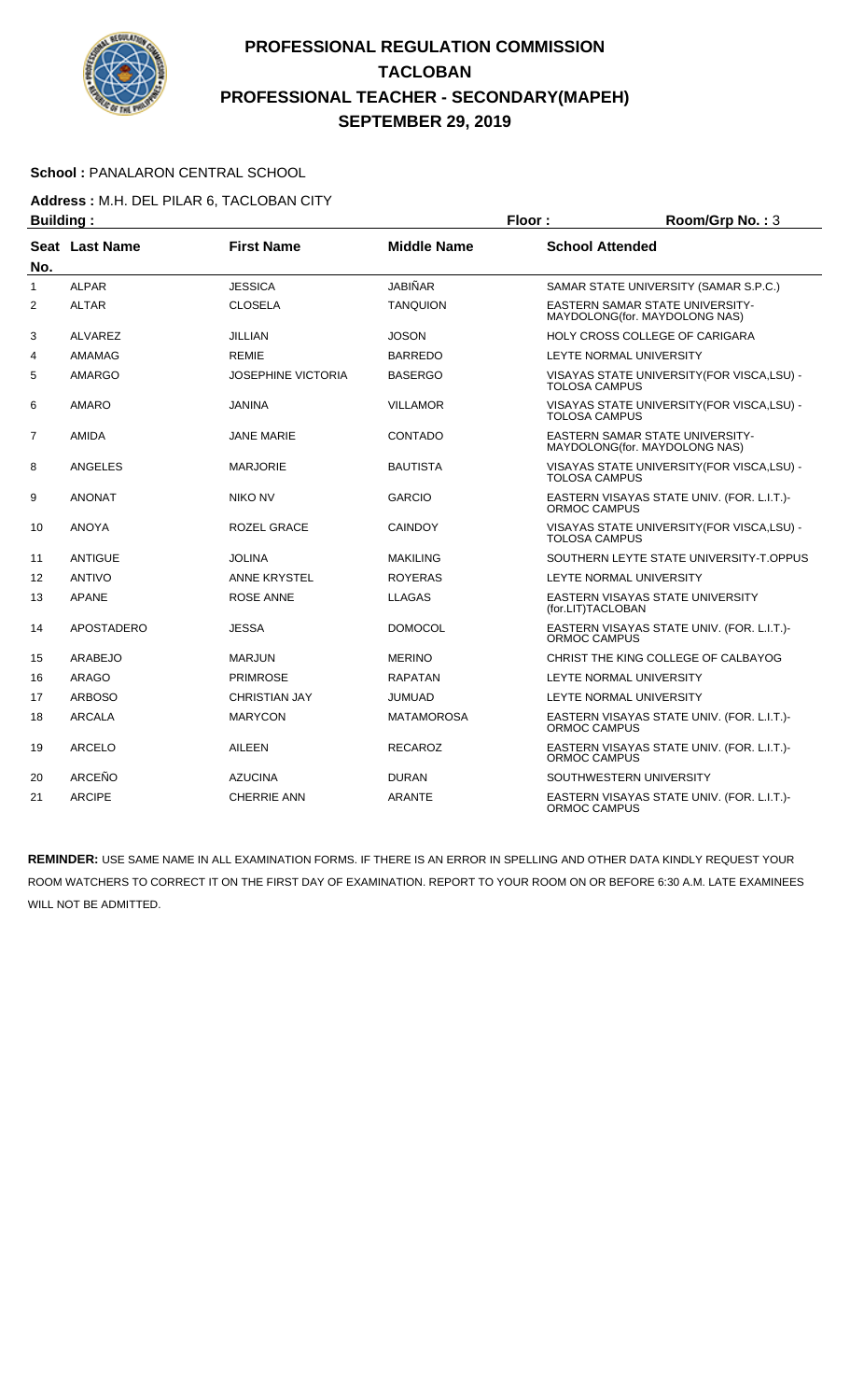

#### School : PANALARON CENTRAL SCHOOL

**Address :** M.H. DEL PILAR 6, TACLOBAN CITY

| <b>Building:</b>  |                       |                        | Floor:             | Room/Grp No.: 4        |                                                                          |
|-------------------|-----------------------|------------------------|--------------------|------------------------|--------------------------------------------------------------------------|
| No.               | <b>Seat Last Name</b> | <b>First Name</b>      | <b>Middle Name</b> | <b>School Attended</b> |                                                                          |
| 1                 | <b>ARELLANO</b>       | <b>AMABELLE</b>        | <b>REGATO</b>      | <b>TOLOSA CAMPUS</b>   | VISAYAS STATE UNIVERSITY (FOR VISCA, LSU) -                              |
| $\overline{2}$    | <b>ARELLANO</b>       | <b>CHICKIE</b>         | <b>BILLONES</b>    | <b>ISABEL CAMPUS</b>   | VISAYAS STATE UNIVERSITY (FOR VISCA, LSU) -                              |
| 3                 | ARELLANO              | <b>MC ROLDAN</b>       | <b>ENCISO</b>      | <b>TOLOSA CAMPUS</b>   | VISAYAS STATE UNIVERSITY (FOR VISCA, LSU) -                              |
| 4                 | <b>ARGUILLES</b>      | <b>JANETH</b>          | <b>ARUJO</b>       | ORMOC CAMPUS           | EASTERN VISAYAS STATE UNIV. (FOR. L.I.T.)-                               |
| 5                 | ARIZA                 | <b>MELVIN JR</b>       | <b>SARDA</b>       |                        | LEYTE NORMAL UNIVERSITY                                                  |
| 6                 | <b>ARIZO</b>          | <b>ANNE CLARISSE</b>   | <b>FLORENDO</b>    | <b>ISABEL</b>          | VISAYAS STATE COLLEGE OF AGRICULTURE-                                    |
| 7                 | <b>AROTA</b>          | <b>JEMAR</b>           | <b>CADION</b>      |                        | LEYTE NORMAL UNIVERSITY                                                  |
| 8                 | <b>ARPON</b>          | <b>CHRISTINE</b>       | <b>CATOY</b>       | <b>NAVAL</b>           | NAVAL STATE UNIVERSITY (for.NAVAL INST)-                                 |
| 9                 | ARTIGAS               | <b>CHRISTINE KAITH</b> | <b>ROSARIO</b>     | ORMOC CAMPUS           | EASTERN VISAYAS STATE UNIV. (FOR. L.I.T.)-                               |
| 10                | <b>ARUALES</b>        | <b>ELENA</b>           | <b>TORRES</b>      | <b>TOLOSA CAMPUS</b>   | VISAYAS STATE UNIVERSITY (FOR VISCA, LSU) -                              |
| 11                | <b>ASADON</b>         | <b>MARY JESECA</b>     | <b>GUNDA</b>       |                        | <b>EASTERN SAMAR STATE UNIVERSITY-</b><br>MAYDOLONG(for. MAYDOLONG NAS)  |
| $12 \overline{ }$ | <b>ASID</b>           | <b>NICKKO</b>          | <b>BORJA</b>       |                        | EASTERN SAMAR STATE UNIVERSITY-<br>MAYDOLONG(for. MAYDOLONG NAS)         |
| 13                | <b>ASILUM</b>         | <b>NELSIE</b>          | CANILLO            | <b>BAYBAY</b>          | VISAYAS STATE UNIVERSITY (for.VISCA,LSU.)-                               |
| 14                | <b>ASIS</b>           | <b>DYLYN</b>           | LACANDAZO          | <b>TOLOSA CAMPUS</b>   | VISAYAS STATE UNIVERSITY (FOR VISCA, LSU) -                              |
| 15                | <b>ASIS</b>           | <b>GLAIDEL</b>         | <b>VILLARMINO</b>  | ORMOC CAMPUS           | EASTERN VISAYAS STATE UNIV. (FOR. L.I.T.)-                               |
| 16                | <b>ASIS</b>           | JAYA                   | <b>ALICANDO</b>    | <b>TOLOSA CAMPUS</b>   | VISAYAS STATE UNIVERSITY (FOR VISCA, LSU) -                              |
| 17                | <b>ATENCIO</b>        | <b>JOYNIELYN</b>       | <b>DALINA</b>      |                        | <b>EASTERN SAMAR STATE UNIVERSITY-</b><br>MAYDOLONG (for. MAYDOLONG NAS) |
| 18                | <b>AVELINO</b>        | TRISHA RAVEN           | LAZARTE            |                        | LEYTE NORMAL UNIVERSITY                                                  |
| 19                | <b>AVESTRUZ</b>       | <b>CRISLYN</b>         |                    |                        | SAMAR STATE UNIVERSITY (SAMAR S.P.C.)                                    |
| 20                | AVESTRUZ              | <b>MAE ANNE</b>        | COSTELO            |                        | LEYTE NORMAL UNIVERSITY                                                  |
| 21                | <b>AVESTRUZ</b>       | <b>NORWEL</b>          | <b>CUGUING</b>     | (for.LIT)TACLOBAN      | EASTERN VISAYAS STATE UNIVERSITY                                         |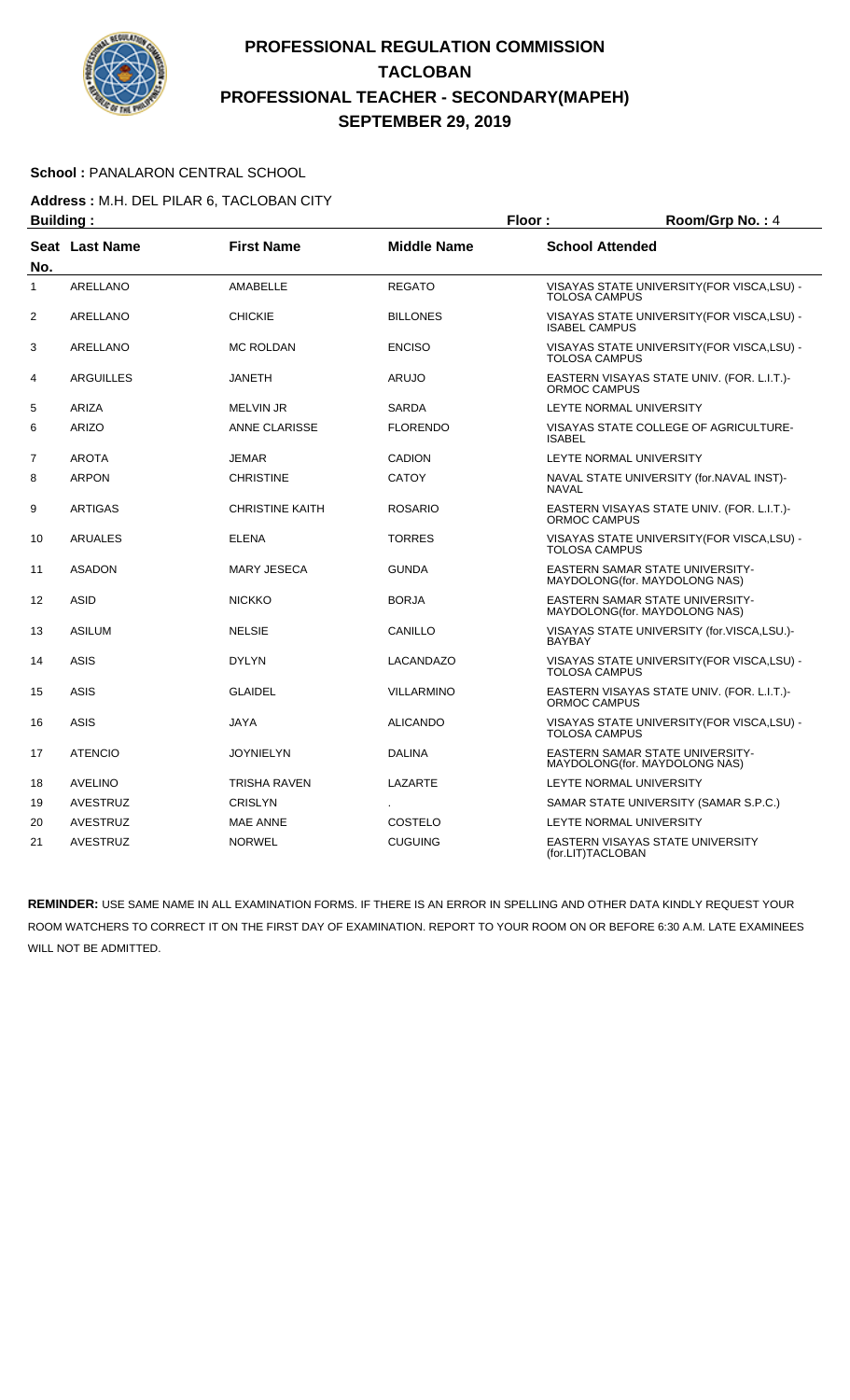

#### School : PANALARON CENTRAL SCHOOL

# **Address :** M.H. DEL PILAR 6, TACLOBAN CITY

| <b>Building:</b> |                  |                     |                    | Floor:                 | Room/Grp No.: 5                                                         |
|------------------|------------------|---------------------|--------------------|------------------------|-------------------------------------------------------------------------|
|                  | Seat Last Name   | <b>First Name</b>   | <b>Middle Name</b> | <b>School Attended</b> |                                                                         |
| No.<br>1         | <b>AYONG</b>     | <b>ROSENEL</b>      | <b>MERALLES</b>    |                        | CHRIST THE KING COLLEGE OF CALBAYOG                                     |
| $\overline{2}$   | <b>AZURA</b>     | <b>JESUS JR</b>     | <b>MATANTAG</b>    |                        | <b>EASTERN SAMAR STATE UNIVERSITY-</b><br>MAYDOLONG(for. MAYDOLONG NAS) |
| 3                | <b>AZURA</b>     | <b>MARICHU</b>      | PALCE              |                        | <b>EASTERN SAMAR STATE UNIVERSITY-</b><br>MAYDOLONG(for. MAYDOLONG NAS) |
| 4                | <b>BACLEA-AN</b> | <b>MAYLENE</b>      | <b>GACUSANA</b>    |                        | LEYTE NORMAL UNIVERSITY                                                 |
| 5                | <b>BACOLOT</b>   | <b>RACHELLE</b>     | <b>SADYA</b>       |                        | HOLY CROSS COLLEGE OF CARIGARA                                          |
| 6                | <b>BACONGAN</b>  | MA. BERLYNDA        | <b>MOSINDE</b>     |                        | SAMAR STATE UNIVERSITY (SAMAR S.P.C.)                                   |
| 7                | <b>BACTOL</b>    | <b>JULIE ANN</b>    | <b>MERIDOR</b>     |                        | HOLY CROSS COLLEGE OF CARIGARA                                          |
| 8                | <b>BAHIN</b>     | ANGELLE             | <b>AURELIA</b>     |                        | LEYTE NORMAL UNIVERSITY                                                 |
| 9                | <b>BAJADO</b>    | <b>HARLENE ROSE</b> | <b>GLOBIO</b>      |                        | <b>EASTERN SAMAR STATE UNIVERSITY-</b><br>MAYDOLONG(for. MAYDOLONG NAS) |
| 10               | <b>BAJADO</b>    | <b>MELA</b>         | <b>BORJA</b>       |                        | <b>EASTERN SAMAR STATE UNIVERSITY-</b><br>MAYDOLONG(for. MAYDOLONG NAS) |
| 11               | <b>BALAHAN</b>   | <b>JOSE CARLO</b>   | <b>MOSQUITO</b>    | <b>BAYBAY</b>          | VISAYAS STATE UNIVERSITY (for.VISCA,LSU.)-                              |
| 12               | <b>BALAIS</b>    | <b>JUVY ANN</b>     | <b>ALVARAN</b>     |                        | HOLY CROSS COLLEGE OF CARIGARA                                          |
| 13               | <b>BALAIS</b>    | <b>MARY JOY</b>     | <b>ARPON</b>       |                        | LEYTE NORMAL UNIVERSITY                                                 |
| 14               | <b>BALBON</b>    | <b>IRISH</b>        | <b>CALACAR</b>     |                        | SOUTHERN LEYTE STATE UNIVERSITY-T.OPPUS                                 |
| 15               | <b>BALDO</b>     | <b>ALYZA PHOEBE</b> | <b>BALO</b>        | <b>TOLOSA CAMPUS</b>   | VISAYAS STATE UNIVERSITY (FOR VISCA, LSU) -                             |
| 16               | <b>BALEDIO</b>   | <b>MARIVEL</b>      | <b>NOYNAY</b>      | <b>ORMOC CAMPUS</b>    | EASTERN VISAYAS STATE UNIV. (FOR. L.I.T.)-                              |
| 17               | <b>BALGOS</b>    | <b>REE MONIKOO</b>  | PARADERO           |                        | UNIVERSITY OF SAN AGUSTIN                                               |
| 18               | <b>BALMES</b>    | <b>LOVELY CINDY</b> | <b>CASPE</b>       |                        | <b>FAR EASTERN UNIVERSITY-MANILA</b>                                    |
| 19               | <b>BANDALAN</b>  | <b>DOROTHY</b>      | <b>PETIERO</b>     | <b>BAYBAY</b>          | VISAYAS STATE UNIVERSITY (for.VISCA,LSU.)-                              |
| 20               | <b>BAÑEZ</b>     | <b>JOCELYN</b>      | <b>PAYUD</b>       | ORMOC CAMPUS           | EASTERN VISAYAS STATE UNIV. (FOR. L.I.T.)-                              |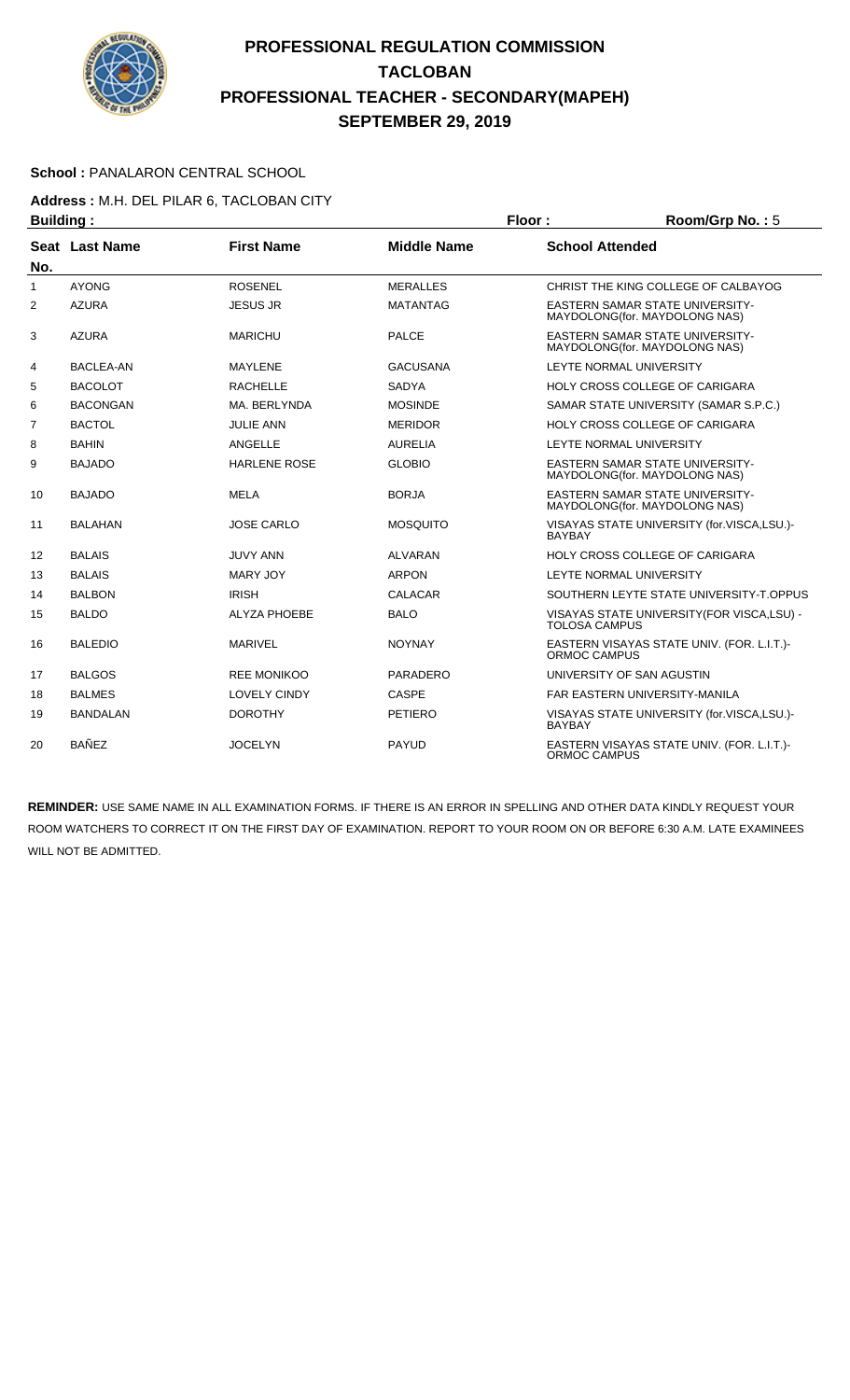

#### School : PANALARON CENTRAL SCHOOL

# **Address :** M.H. DEL PILAR 6, TACLOBAN CITY

| <b>Building:</b> |                   |                      | Floor:             | Room/Grp No.: 6        |                                                                         |
|------------------|-------------------|----------------------|--------------------|------------------------|-------------------------------------------------------------------------|
| No.              | Seat Last Name    | <b>First Name</b>    | <b>Middle Name</b> | <b>School Attended</b> |                                                                         |
| $\mathbf{1}$     | <b>BANTULA</b>    | <b>JOSEPH II</b>     | <b>BASAS</b>       | HOLY INFANT COLLEGE    |                                                                         |
| 2                | <b>BAOY</b>       | <b>ERIC</b>          | <b>ESPINO</b>      | (for.LIT)TACLOBAN      | <b>EASTERN VISAYAS STATE UNIVERSITY</b>                                 |
| 3                | <b>BAQUIL</b>     | <b>GWYN</b>          | <b>MABINGNAY</b>   | <b>SAMAR COLLEGE</b>   |                                                                         |
| 4                | <b>BARAS</b>      | <b>KENNETH</b>       | <b>SAURO</b>       |                        | SAMAR STATE UNIVERSITY (SAMAR S.P.C.)                                   |
| 5                | <b>BARLOMENTO</b> | MA. TRIZHA JADE      | <b>CUADRA</b>      |                        | LEYTE NORMAL UNIVERSITY                                                 |
| 6                | <b>BAROÑA</b>     | <b>NORLYN</b>        | <b>ARELLANO</b>    | <b>TOLOSA CAMPUS</b>   | VISAYAS STATE UNIVERSITY (FOR VISCA, LSU) -                             |
| $\overline{7}$   | <b>BARRANTES</b>  | <b>LIZA</b>          | LAUSE              | (for.LIT)TACLOBAN      | EASTERN VISAYAS STATE UNIVERSITY                                        |
| 8                | <b>BARRIL</b>     | <b>AUBREY EVE</b>    | <b>OLIVA</b>       |                        | LEYTE NORMAL UNIVERSITY                                                 |
| 9                | <b>BARTOLINI</b>  | <b>LESTER</b>        | <b>ALBARICO</b>    | <b>ISABEL CAMPUS</b>   | VISAYAS STATE UNIVERSITY (FOR VISCA, LSU) -                             |
| 10               | <b>BASA</b>       | <b>JONE REY</b>      | CATIVO             |                        | <b>EASTERN SAMAR STATE UNIVERSITY-</b><br>MAYDOLONG(for. MAYDOLONG NAS) |
| 11               | <b>BASILIA</b>    | <b>CARMELA</b>       | <b>BUSA</b>        |                        | <b>EASTERN SAMAR STATE UNIVERSITY-</b><br>MAYDOLONG(for. MAYDOLONG NAS) |
| 12               | <b>BATING</b>     | <b>JIA</b>           | <b>AVILES</b>      | <b>ORMOC CAMPUS</b>    | EASTERN VISAYAS STATE UNIV. (FOR. L.I.T.)-                              |
| 13               | <b>BATION</b>     | MARY JOYCE           | GALVEZ             | <b>BAYBAY</b>          | VISAYAS STATE UNIVERSITY (for.VISCA,LSU.)-                              |
| 14               | <b>BATULAN</b>    | <b>DIVINA</b>        | QUILLOPE           |                        | SOUTHERN LEYTE STATE UNIVERSITY T.OPPUS                                 |
| 15               | <b>BAUTISTA</b>   | <b>RIAMY</b>         | <b>DELIS</b>       | (for.LIT)TACLOBAN      | EASTERN VISAYAS STATE UNIVERSITY                                        |
| 16               | <b>BEJAR</b>      | <b>MIA FRANCES</b>   | <b>LLANTADA</b>    |                        | SAMAR STATE UNIVERSITY (SAMAR S.P.C.)                                   |
| 17               | <b>BELLEZA</b>    | <b>JOANNA MARIE</b>  | <b>GONZAGA</b>     | <b>TOLOSA CAMPUS</b>   | VISAYAS STATE UNIVERSITY (FOR VISCA, LSU) -                             |
| 18               | <b>BELLO</b>      | <b>KATRINA MARIE</b> | ARELLANO           | (for.LIT)TACLOBAN      | <b>EASTERN VISAYAS STATE UNIVERSITY</b>                                 |
| 19               | <b>BERAME</b>     | KING VALDS ANTHONY   | <b>ABESADA</b>     |                        | SOUTHERN LEYTE STATE UNIVERSITY-T.OPPUS                                 |
| 20               | <b>BERANQUE</b>   | <b>JESSA</b>         | <b>ACEDILLA</b>    |                        | SAMAR STATE UNIVERSITY (SAMAR S.P.C.)                                   |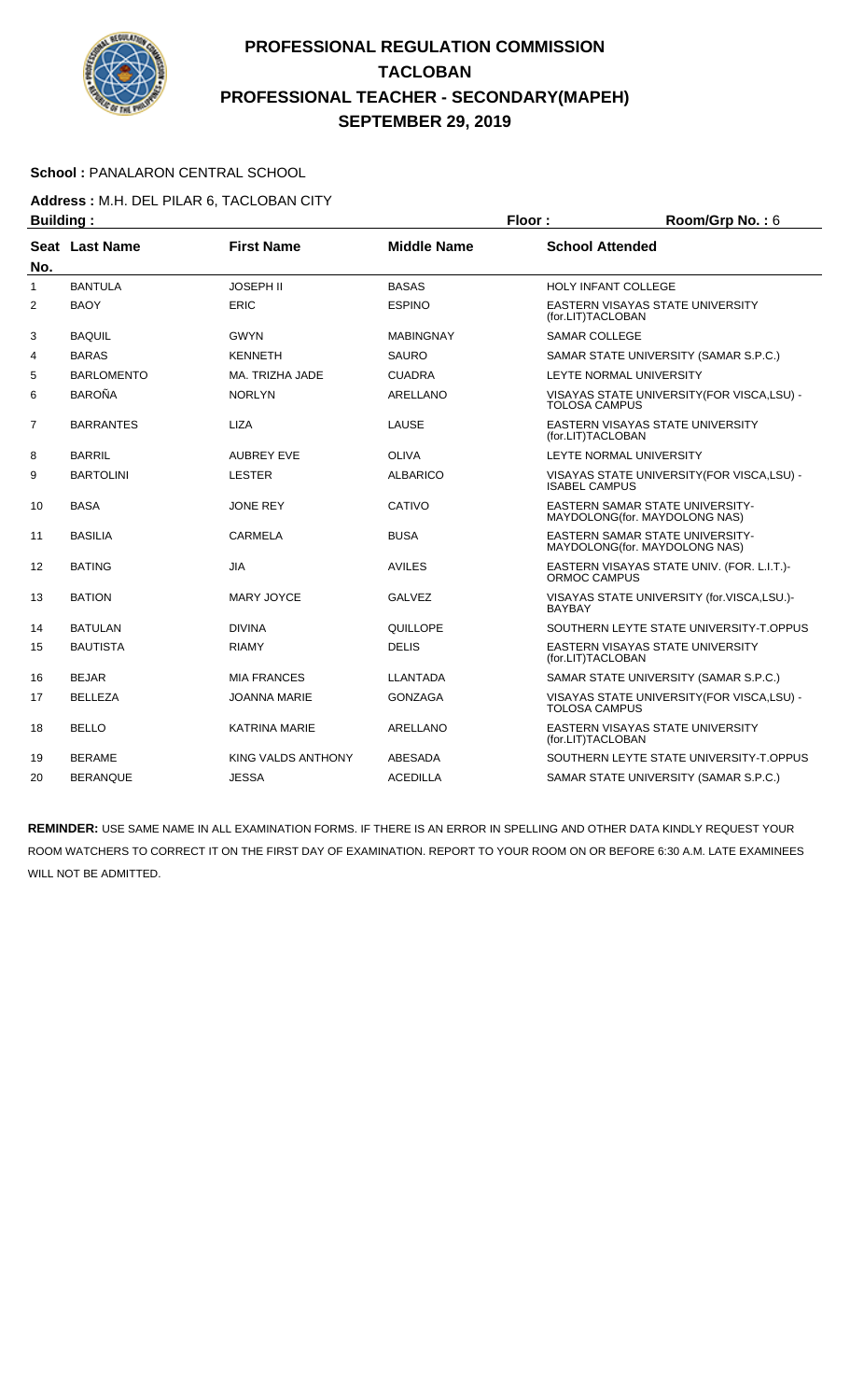

#### School : PANALARON CENTRAL SCHOOL

**Address :** M.H. DEL PILAR 6, TACLOBAN CITY

| <b>Building:</b> |                       | Floor:                  |                    |                        | Room/Grp No.: 7                                                   |
|------------------|-----------------------|-------------------------|--------------------|------------------------|-------------------------------------------------------------------|
|                  | <b>Seat Last Name</b> | <b>First Name</b>       | <b>Middle Name</b> | <b>School Attended</b> |                                                                   |
| No.              |                       |                         |                    |                        |                                                                   |
| 1                | <b>BERDIN</b>         | <b>GERALD JESUS</b>     | <b>VILLACOTE</b>   | <b>ORMOC CAMPUS</b>    | EASTERN VISAYAS STATE UNIV. (FOR. L.I.T.)-                        |
| $\overline{2}$   | <b>BERDOS</b>         | <b>FRANCES MAE</b>      | <b>BALIBREA</b>    | <b>BAYBAY</b>          | VISAYAS STATE UNIVERSITY (for.VISCA,LSU.)-                        |
| 3                | <b>BERINGUEL</b>      | <b>TAN MARC FRANCIS</b> | VILLEGAS           | <b>TOLOSA CAMPUS</b>   | VISAYAS STATE UNIVERSITY (FOR VISCA, LSU) -                       |
| 4                | <b>BERNALES</b>       | <b>MARCH SEILEEN</b>    | SANTILLAN          | <b>BAYBAY</b>          | VISAYAS STATE UNIVERSITY (for.VISCA,LSU.)-                        |
| 5                | <b>BEROS</b>          | <b>SAMUEL</b>           | <b>CATUBAY</b>     |                        | EASTERN SAMAR STATE UNIVERSITY-<br>MAYDOLONG (for. MAYDOLONG NAS) |
| 6                | <b>BERSALES</b>       | <b>RODERICK</b>         | <b>PILANDE</b>     |                        | HOLY CROSS COLLEGE OF CARIGARA                                    |
| 7                | <b>BETAYO</b>         | <b>BRENIE</b>           | DE PAZ             | (for.LIT)TACLOBAN      | <b>EASTERN VISAYAS STATE UNIVERSITY</b>                           |
| 8                | <b>BETIC</b>          | <b>LEA</b>              | <b>MEDINA</b>      |                        | SAMAR STATE UNIVERSITY (SAMAR S.P.C.)                             |
| 9                | <b>BIGNOTEA</b>       | <b>MARIBEL</b>          | CAYETANO           | <b>TOLOSA CAMPUS</b>   | VISAYAS STATE UNIVERSITY (FOR VISCA, LSU) -                       |
| 10               | <b>BILLATO</b>        | MA. HONEY PEARL         | <b>OTIVAR</b>      |                        | LEYTE NORMAL UNIVERSITY                                           |
| 11               | <b>BILUAN</b>         | <b>JONATHAN</b>         | <b>IMBOY</b>       |                        | SOUTHERN LEYTE STATE UNIVERSITY-T.OPPUS                           |
| 12               | <b>BISNAR</b>         | <b>MARK</b>             | SAGAYNO            | ORMOC CAMPUS           | EASTERN VISAYAS STATE UNIV. (FOR. L.I.T.)-                        |
| 13               | <b>BLANZA</b>         | <b>MARY ROSE</b>        | QUINISIO           | ORMOC CAMPUS           | EASTERN VISAYAS STATE UNIV. (FOR. L.I.T.)-                        |
| 14               | <b>BOCAO</b>          | <b>BERMAY GRACE</b>     | <b>BLANQUERA</b>   |                        | SOUTHERN LEYTE STATE UNIVERSITY-T.OPPUS                           |
| 15               | <b>BOCO</b>           | MAE JOY                 | QUIRANTE           |                        | EASTERN SAMAR STATE UNIVERSITY-<br>MAYDOLONG(for. MAYDOLONG NAS)  |
| 16               | <b>BODO</b>           | <b>AROLD</b>            | <b>ESCOTA</b>      |                        | HOLY CROSS COLLEGE OF CARIGARA                                    |
| 17               | <b>BOJOCAN</b>        | <b>NESA</b>             | <b>ABULE</b>       | (for.LIT)TACLOBAN      | EASTERN VISAYAS STATE UNIVERSITY                                  |
| 18               | <b>BOLITO</b>         | <b>ROXANNE</b>          | <b>OBRERO</b>      | <b>SAMAR COLLEGE</b>   |                                                                   |
| 19               | <b>BOLOTANO</b>       | <b>DESIREE MAE</b>      | <b>OPPUS</b>       | <b>NAVAL</b>           | NAVAL STATE UNIVERSITY (for.NAVAL INST)-                          |
| 20               | <b>BONAFE</b>         | <b>LIBERTY</b>          | <b>VELARDE</b>     | <b>SAMAR COLLEGE</b>   |                                                                   |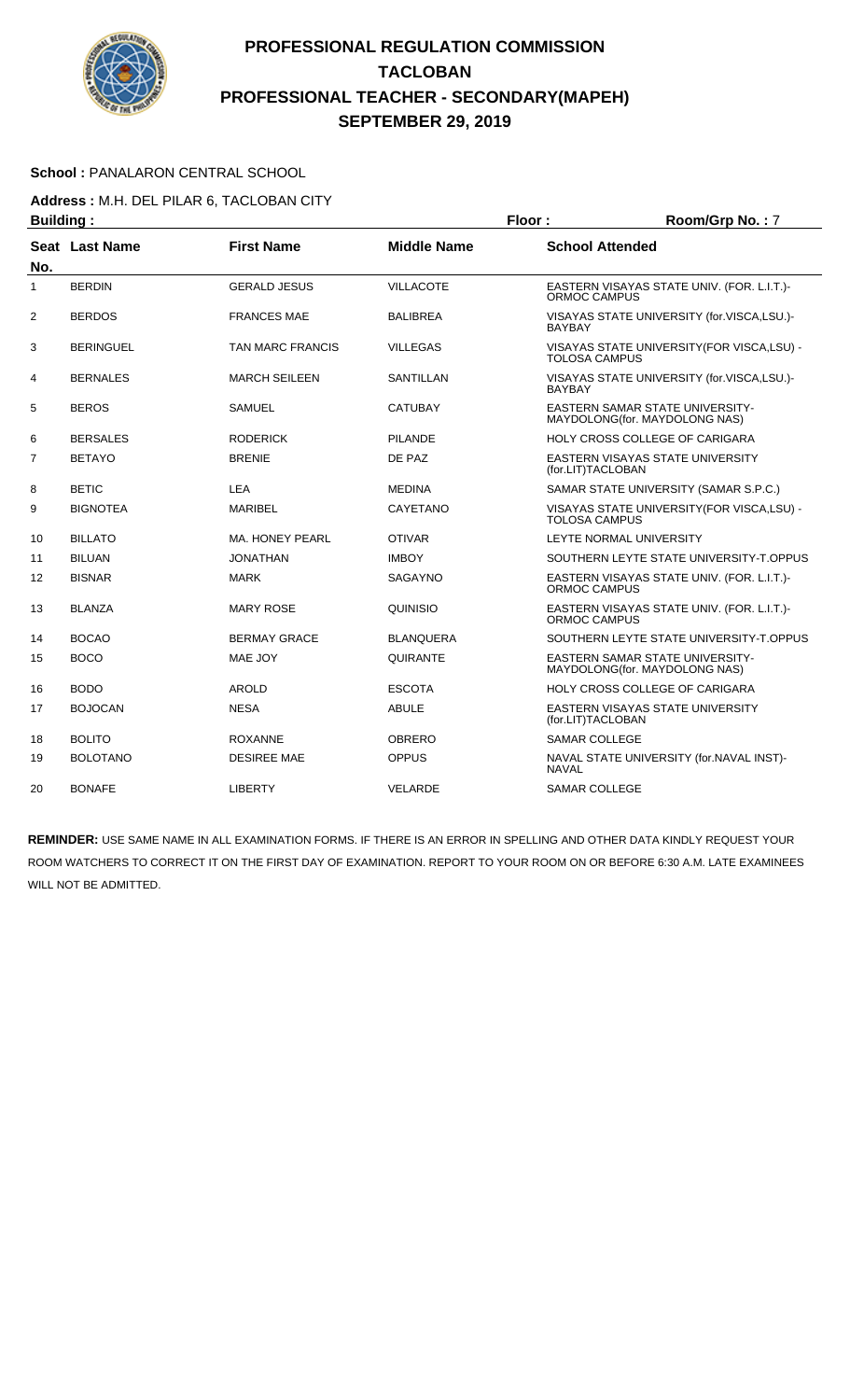

#### School : PANALARON CENTRAL SCHOOL

**Address :** M.H. DEL PILAR 6, TACLOBAN CITY

| <b>Building:</b> |                   |                         |                    | Floor:                 | Room/Grp No.: 8                                                         |
|------------------|-------------------|-------------------------|--------------------|------------------------|-------------------------------------------------------------------------|
| No.              | Seat Last Name    | <b>First Name</b>       | <b>Middle Name</b> | <b>School Attended</b> |                                                                         |
| $\mathbf{1}$     | <b>BONGANCISO</b> | <b>JOAN MARIAN</b>      | <b>ESTAURA</b>     | <b>BAYBAY</b>          | VISAYAS STATE UNIVERSITY (for.VISCA,LSU.)-                              |
| 2                | <b>BONGUIT</b>    | <b>MARIA KRISTINE</b>   | <b>MARIN</b>       |                        | CHRIST THE KING COLLEGE OF CALBAYOG                                     |
| 3                | <b>BONSILAO</b>   | <b>FRANCES DEANNE</b>   | ARCELO             | ORMOC CAMPUS           | EASTERN VISAYAS STATE UNIV. (FOR. L.I.T.)-                              |
| 4                | <b>BORASCA</b>    | <b>ZILEEN AMOR</b>      | LIM                |                        | LEYTE NORMAL UNIVERSITY                                                 |
| 5                | <b>BORINES</b>    | <b>EMMANUELLE BLIEN</b> | CORAL              | (for.LIT)TACLOBAN      | EASTERN VISAYAS STATE UNIVERSITY                                        |
| 6                | <b>BORJA</b>      | <b>JASON</b>            | GOC-ONG            |                        | <b>EASTERN SAMAR STATE UNIVERSITY-</b><br>MAYDOLONG(for. MAYDOLONG NAS) |
| $\overline{7}$   | <b>BORJA</b>      | <b>MARY ANTHONETTE</b>  | YAPE               |                        | <b>EASTERN SAMAR STATE UNIVERSITY-</b><br>MAYDOLONG(for. MAYDOLONG NAS) |
| 8                | <b>BOTICARIO</b>  | <b>RIZA ANN</b>         |                    | <b>TOLOSA CAMPUS</b>   | VISAYAS STATE UNIVERSITY(FOR VISCA,LSU) -                               |
| 9                | BRACERO           | <b>RHONA</b>            | CARZON             | TOLOSA CAMPUS          | VISAYAS STATE UNIVERSITY (FOR VISCA, LSU) -                             |
| 10               | <b>BRAZIL</b>     | APRIL JOY               | <b>TANGPUZ</b>     | TOLOSA CAMPUS          | VISAYAS STATE UNIVERSITY (FOR VISCA, LSU) -                             |
| 11               | <b>BRESO</b>      | <b>VIVIAN NISA</b>      | <b>MARGALLO</b>    |                        | LEYTE NORMAL UNIVERSITY                                                 |
| 12               | <b>BRIONES</b>    | <b>GINO</b>             | <b>GABRIOLA</b>    | (for.LIT)TACLOBAN      | EASTERN VISAYAS STATE UNIVERSITY                                        |
| 13               | <b>BRIONES</b>    | <b>REGINE</b>           | <b>GLUDO</b>       |                        | SOUTHERN LEYTE STATE UNIVERSITY-T.OPPUS                                 |
| 14               | <b>BUBOC</b>      | <b>SHEENE</b>           | <b>YABO</b>        | <b>TOLOSA CAMPUS</b>   | VISAYAS STATE UNIVERSITY (FOR VISCA, LSU) -                             |
| 15               | <b>BUENAFE</b>    | <b>DELVIA FLOR</b>      | <b>BO</b>          |                        | <b>EASTERN SAMAR STATE UNIVERSITY-</b><br>MAYDOLONG(for. MAYDOLONG NAS) |
| 16               | <b>BUENAFE</b>    | <b>MARIEL GRACE</b>     | BO                 |                        | EASTERN SAMAR STATE UNIVERSITY-<br>MAYDOLONG(for. MAYDOLONG NAS)        |
| 17               | <b>BUENO</b>      | <b>ANNA MAE</b>         | <b>GUILHOM</b>     |                        | EASTERN SAMAR STATE UNIVERSITY-<br>MAYDOLONG(for. MAYDOLONG NAS)        |
| 18               | <b>BULLECER</b>   | <b>EDNA</b>             | <b>GEREZ</b>       | (for.LIT)TACLOBAN      | EASTERN VISAYAS STATE UNIVERSITY                                        |
| 19               | <b>BUSA</b>       | <b>JOHN MARVIN</b>      | <b>ARMA</b>        |                        | <b>EASTERN SAMAR STATE UNIVERSITY-</b><br>MAYDOLONG(for. MAYDOLONG NAS) |
| 20               | <b>BUSTAMANTE</b> | DANIELA JOY             |                    |                        | SOUTHERN LEYTE STATE UNIVERSITY-T.OPPUS                                 |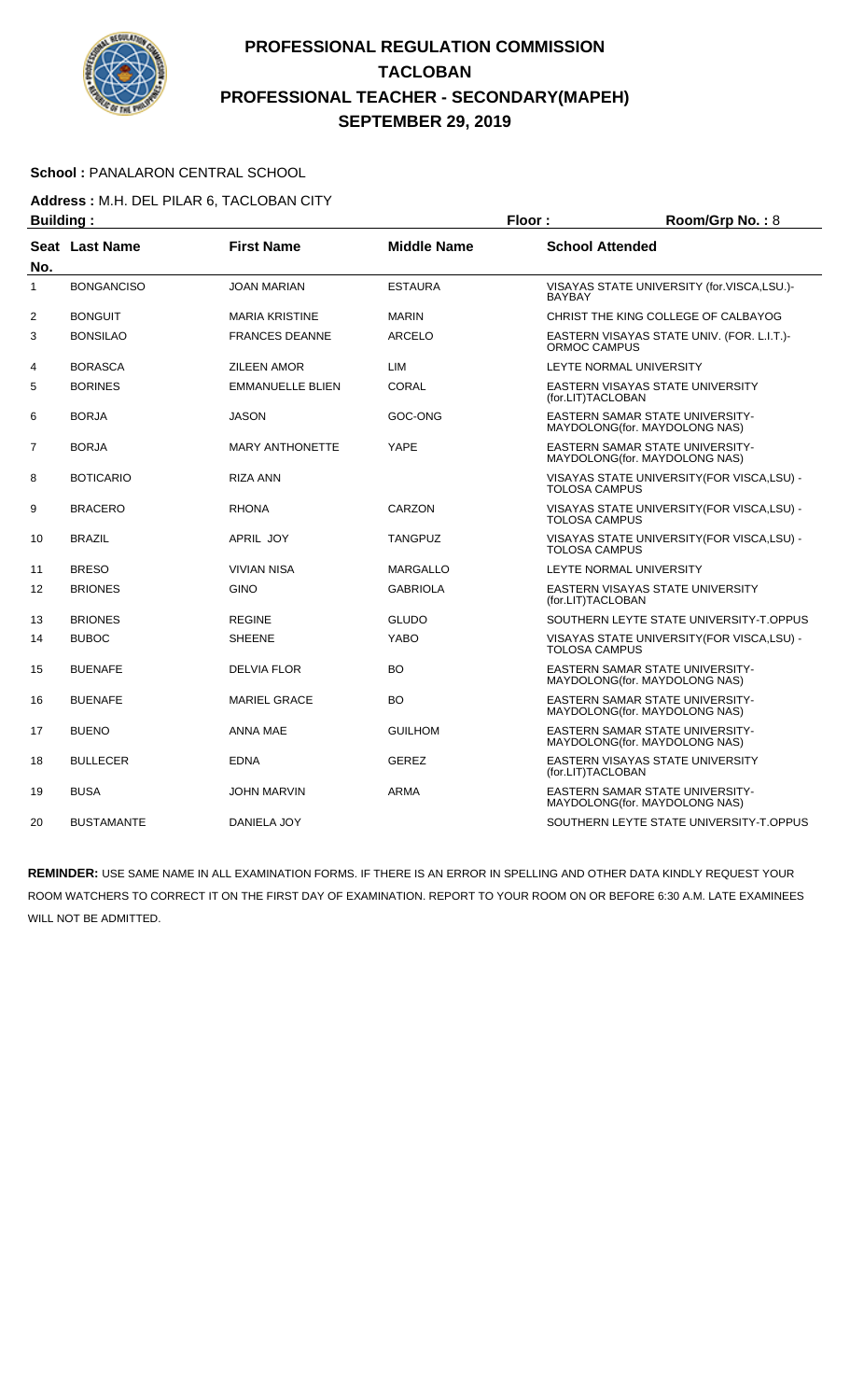

#### School : PANALARON CENTRAL SCHOOL

**Address :** M.H. DEL PILAR 6, TACLOBAN CITY

| <b>Building:</b> |                  |                       | Floor:             | Room/Grp No.: 9        |                                                                         |
|------------------|------------------|-----------------------|--------------------|------------------------|-------------------------------------------------------------------------|
|                  | Seat Last Name   | <b>First Name</b>     | <b>Middle Name</b> | <b>School Attended</b> |                                                                         |
| No.              |                  |                       |                    |                        |                                                                         |
| 1                | <b>CABAGUE</b>   | LOVELY JOY            | <b>CASTRO</b>      | <b>ISABEL CAMPUS</b>   | VISAYAS STATE UNIVERSITY(FOR VISCA,LSU) -                               |
| $\overline{2}$   | <b>CABAHUG</b>   | <b>LESLIE</b>         | <b>BOHOLST</b>     | ORMOC CAMPUS           | EASTERN VISAYAS STATE UNIV. (FOR. L.I.T.)-                              |
| 3                | <b>CABALONA</b>  | <b>FATIMA CYRIL</b>   | <b>ACOSTA</b>      |                        | LEYTE NORMAL UNIVERSITY                                                 |
| 4                | <b>CABECIÑO</b>  | <b>GENO JAY</b>       | <b>WAFFER</b>      | ORMOC CAMPUS           | EASTERN VISAYAS STATE UNIV. (FOR. L.I.T.)-                              |
| 5                | <b>CABELING</b>  | <b>IZA</b>            | <b>TOYOK</b>       | <b>TOLOSA CAMPUS</b>   | VISAYAS STATE UNIVERSITY(FOR VISCA,LSU) -                               |
| 6                | <b>CABILES</b>   | <b>JOHN KENT</b>      | <b>ROBERTO</b>     | CATARMAN               | UNIVERSITY OF EASTERN PHILIPPINES-                                      |
| $\overline{7}$   | <b>CABILIN</b>   | <b>SEVERINO</b>       | LATORRE            |                        | SAMAR STATE UNIVERSITY (SAMAR S.P.C.)                                   |
| 8                | <b>CABITE</b>    | <b>ELIZALDY JR</b>    | <b>BAGAPORO</b>    |                        | <b>EASTERN SAMAR STATE UNIVERSITY-</b><br>MAYDOLONG(for. MAYDOLONG NAS) |
| 9                | <b>CABOS</b>     | <b>OLIVER</b>         | <b>GARCIANO</b>    |                        | LEYTE NORMAL UNIVERSITY                                                 |
| 10               | <b>CABRERA</b>   | <b>JESLYN</b>         | <b>ADVINCULA</b>   | <b>TOLOSA CAMPUS</b>   | VISAYAS STATE UNIVERSITY (FOR VISCA, LSU) -                             |
| 11               | <b>CABRIA</b>    | <b>MA CHULA</b>       | <b>BADAJOS</b>     | (for.LIT)TACLOBAN      | EASTERN VISAYAS STATE UNIVERSITY                                        |
| 12               | <b>CADANO</b>    | <b>ROSALYN</b>        | <b>PADILLA</b>     |                        | <b>HOLY CROSS COLLEGE OF CARIGARA</b>                                   |
| 13               | CADAO            | <b>AKINA</b>          | <b>LINGATONG</b>   |                        | SOUTHERN LEYTE STATE UNIVERSITY-T.OPPUS                                 |
| 14               | CADAYOC          | <b>MCKINLY ROBERT</b> | <b>MEDINO</b>      | <b>TOLOSA CAMPUS</b>   | VISAYAS STATE UNIVERSITY (FOR VISCA, LSU) -                             |
| 15               | <b>CADORNA</b>   | <b>MARK GLEN</b>      | <b>ESPINOSA</b>    |                        | LEYTE NORMAL UNIVERSITY                                                 |
| 16               | CADUCIO          | <b>NORIEL</b>         | <b>ABAD</b>        | <b>TOLOSA CAMPUS</b>   | VISAYAS STATE UNIVERSITY (FOR VISCA, LSU) -                             |
| 17               | <b>CAGABHION</b> | <b>MARIALYN</b>       | <b>ENTERO</b>      | ORMOC CAMPUS           | EASTERN VISAYAS STATE UNIV. (FOR. L.I.T.)-                              |
| 18               | <b>CAGADAS</b>   | <b>DARWIN</b>         | <b>PADERES</b>     |                        | SOUTHERN LEYTE STATE UNIVERSITY-T.OPPUS                                 |
| 19               | CAILO            | <b>KYMBERLIE</b>      | <b>AMPOAN</b>      |                        | CHRIST THE KING COLLEGE OF CALBAYOG                                     |
| 20               | CAINGCOY         | <b>ROCHEL</b>         | <b>DOLLOSO</b>     |                        | CHRIST THE KING COLLEGE OF CALBAYOG                                     |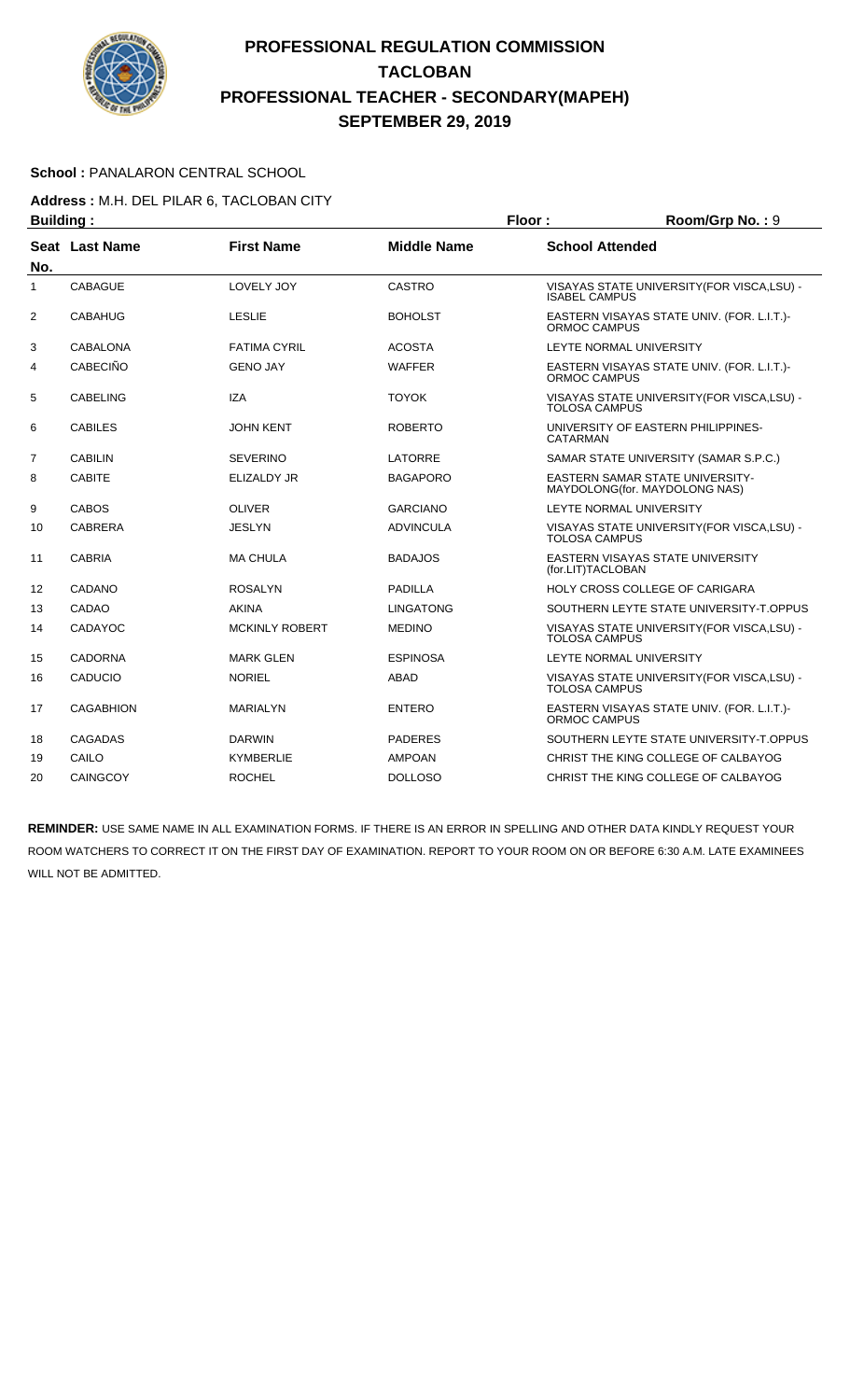

#### School : PANALARON CENTRAL SCHOOL

**Address :** M.H. DEL PILAR 6, TACLOBAN CITY

| <b>Building:</b> |                 |                      | Floor:             | Room/Grp No.: 10       |                                                                  |
|------------------|-----------------|----------------------|--------------------|------------------------|------------------------------------------------------------------|
| No.              | Seat Last Name  | <b>First Name</b>    | <b>Middle Name</b> | <b>School Attended</b> |                                                                  |
| 1                | <b>CAJEFE</b>   | <b>MARLYN</b>        | <b>ACABA</b>       | (for.LIT)TACLOBAN      | EASTERN VISAYAS STATE UNIVERSITY                                 |
| $\overline{2}$   | <b>CAJUSTIN</b> | <b>RAYMART</b>       | <b>DELA CRUZ</b>   | (for.LIT)TACLOBAN      | EASTERN VISAYAS STATE UNIVERSITY                                 |
| 3                | CAL             | <b>NELSON</b>        | CAMONGAY           | ORMOC CAMPUS           | EASTERN VISAYAS STATE UNIV. (FOR. L.I.T.)-                       |
| 4                | <b>CALINAO</b>  | <b>RECHELLE</b>      | <b>MERCADO</b>     |                        | LEYTE NORMAL UNIVERSITY                                          |
| 5                | <b>CALLERA</b>  | <b>KRISTEL AERON</b> | <b>GUILLERA</b>    |                        | LEYTE NORMAL UNIVERSITY                                          |
| 6                | CALUMPIANO      | <b>LEAH MAE</b>      | <b>DUMDUM</b>      |                        | LEYTE NORMAL UNIVERSITY                                          |
| 7                | <b>CALUTAN</b>  | <b>RONALYN</b>       | <b>RAGASA</b>      | <b>SAMAR COLLEGE</b>   |                                                                  |
| 8                | CAMANTANG       | <b>SARAH MAE</b>     | <b>PORLAS</b>      | ORMOC CAMPUS           | EASTERN VISAYAS STATE UNIV. (FOR. L.I.T.)-                       |
| 9                | <b>CAMINADE</b> | <b>MILCA</b>         | <b>ABAPO</b>       | ORMOC CAMPUS           | EASTERN VISAYAS STATE UNIV. (FOR. L.I.T.)-                       |
| 10               | CAMINOC         | <b>AIRIES</b>        | <b>VIVERO</b>      | <b>TOLOSA CAMPUS</b>   | VISAYAS STATE UNIVERSITY (FOR VISCA, LSU) -                      |
| 11               | CAMOSE          | <b>JANINE</b>        | ARAÑA              |                        | LEYTE NORMAL UNIVERSITY                                          |
| 12               | <b>CAMPOS</b>   | <b>KENT RENAR</b>    | C.                 | TOLOSA CAMPUS          | VISAYAS STATE UNIVERSITY (FOR VISCA, LSU) -                      |
| 13               | CAÑA            | <b>JOHN FARYL</b>    | <b>MAGANOY</b>     | (for.LIT)TACLOBAN      | EASTERN VISAYAS STATE UNIVERSITY                                 |
| 14               | CAÑASAREZ       | <b>GRACE ANN</b>     | CONCEPCION         | (for.LIT)TACLOBAN      | EASTERN VISAYAS STATE UNIVERSITY                                 |
| 15               | <b>CANASTA</b>  | <b>ERWIN</b>         | <b>CABELLO</b>     |                        | HOLY CROSS COLLEGE OF CARIGARA                                   |
| 16               | <b>CAÑEGA</b>   | <b>ANGELICA</b>      | <b>AGUILON</b>     |                        | HOLY CROSS COLLEGE OF CARIGARA                                   |
| 17               | CANGMAUNG       | <b>JECEL</b>         | JUNTILLA           | ORMOC CAMPUS           | EASTERN VISAYAS STATE UNIV. (FOR. L.I.T.)-                       |
| 18               | CANILLO         | SHEILA MAE           | <b>CASTANTE</b>    | ORMOC CAMPUS           | EASTERN VISAYAS STATE UNIV. (FOR. L.I.T.)-                       |
| 19               | <b>CANITES</b>  | <b>IME</b>           | CADILO             |                        | EASTERN SAMAR STATE UNIVERSITY-<br>MAYDOLONG(for. MAYDOLONG NAS) |
| 20               | <b>CANTAY</b>   | <b>RODERICK</b>      | <b>RUIZ</b>        | ORMOC CAMPUS           | EASTERN VISAYAS STATE UNIV. (FOR. L.I.T.)-                       |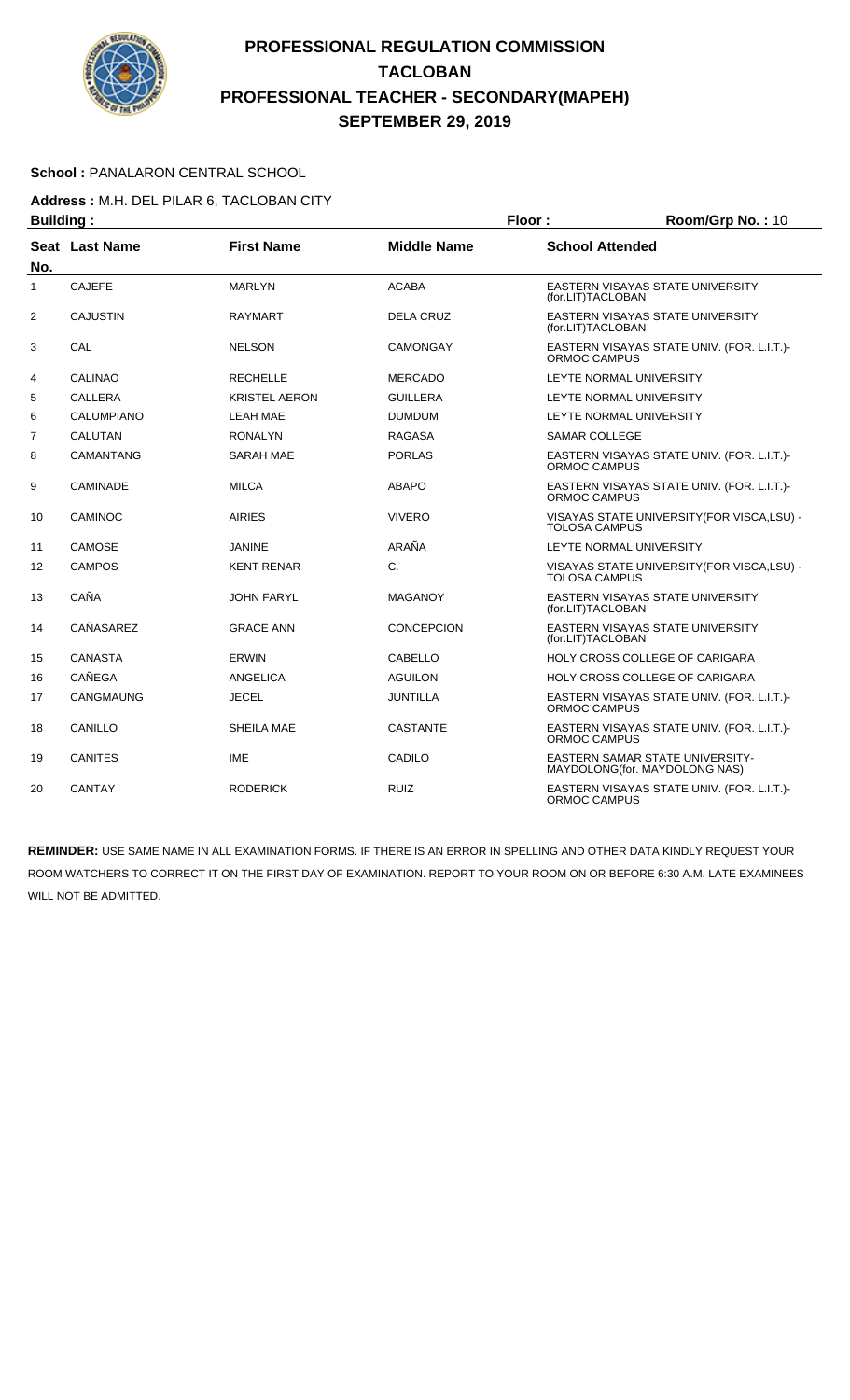

#### School : PANALARON CENTRAL SCHOOL

**Address :** M.H. DEL PILAR 6, TACLOBAN CITY

| <b>Building:</b> |                 |                        | Floor:             | Room/Grp No.: 11       |                                                                         |
|------------------|-----------------|------------------------|--------------------|------------------------|-------------------------------------------------------------------------|
|                  | Seat Last Name  | <b>First Name</b>      | <b>Middle Name</b> | <b>School Attended</b> |                                                                         |
| No.              |                 |                        |                    |                        |                                                                         |
| $\mathbf{1}$     | <b>CANTIGA</b>  | <b>GENEROSE</b>        | <b>HIC</b>         |                        | SAMAR STATE UNIVERSITY (SAMAR S.P.C.)                                   |
| 2                | <b>CANTIGA</b>  | <b>JECHO</b>           | <b>TANEO</b>       |                        | SOUTHERN LEYTE STATE UNIVERSITY-T.OPPUS                                 |
| 3                | <b>CANTIGA</b>  | <b>JOHN MERWIN</b>     | LAGARTO            | <b>TOLOSA CAMPUS</b>   | VISAYAS STATE UNIVERSITY (FOR VISCA, LSU) -                             |
| 4                | CAPILI          | <b>IRICELL</b>         | <b>PERANTE</b>     | <b>TOLOSA CAMPUS</b>   | VISAYAS STATE UNIVERSITY (FOR VISCA, LSU) -                             |
| 5                | <b>CAPILI</b>   | <b>MARY JOY</b>        | <b>REMOJO</b>      | <b>BAYBAY</b>          | VISAYAS STATE UNIVERSITY (for.VISCA,LSU.)-                              |
| 6                | <b>CAPIN</b>    | ANNA MARIA NINIA       | <b>ENERO</b>       | ORMOC CAMPUS           | EASTERN VISAYAS STATE UNIV. (FOR. L.I.T.)-                              |
| $\overline{7}$   | <b>CAPOSPOS</b> | <b>MARIA ADORE JOY</b> | LATOJA             | <b>SAMAR COLLEGE</b>   |                                                                         |
| 8                | CARANZO         | <b>ANGEL</b>           | PEÑAREDONDA        |                        | EASTERN SAMAR STATE UNIVERSITY-<br>MAYDOLONG(for. MAYDOLONG NAS)        |
| 9                | CARATAY         | <b>RECA</b>            | <b>FERNANDEZ</b>   |                        | <b>EASTERN SAMAR STATE UNIVERSITY-</b><br>MAYDOLONG(for. MAYDOLONG NAS) |
| 10               | <b>CARBON</b>   | <b>PRECIOUS DYAN</b>   | <b>BUENAFLOR</b>   | ORMOC CAMPUS           | EASTERN VISAYAS STATE UNIV. (FOR. L.I.T.)-                              |
| 11               | <b>CARIAGA</b>  | <b>MANELYN</b>         | <b>SABIT</b>       | <b>TOLOSA CAMPUS</b>   | VISAYAS STATE UNIVERSITY (FOR VISCA, LSU) -                             |
| 12               | CARILLO         | <b>GELI-AN</b>         | <b>MONDEJAR</b>    | ORMOC CAMPUS           | EASTERN VISAYAS STATE UNIV. (FOR. L.I.T.)-                              |
| 13               | CARILLO         | <b>ROGILEN</b>         | <b>PENTOY</b>      | <b>ISABEL CAMPUS</b>   | VISAYAS STATE UNIVERSITY (FOR VISCA, LSU) -                             |
| 14               | CARIP           | MARGIELYN              | <b>CAÑETE</b>      | (for.LIT)TACLOBAN      | EASTERN VISAYAS STATE UNIVERSITY                                        |
| 15               | <b>CARLIM</b>   | <b>LESTER</b>          | <b>LEGRIA</b>      |                        | <b>ISABELA STATE UNIVERSITY-ECHAGUE</b>                                 |
| 16               | <b>CARNECER</b> | <b>JANETTE</b>         |                    | <b>BAYBAY</b>          | VISAYAS STATE UNIVERSITY (for.VISCA,LSU.)-                              |
| 17               | CARVAJAL        | <b>MARY GRACE</b>      | <b>PAGOBO</b>      | <b>ISABEL CAMPUS</b>   | VISAYAS STATE UNIVERSITY (FOR VISCA, LSU) -                             |
| 18               | CASALDAN        | <b>ROSE MAY</b>        | PEÑARANDA          |                        | LEYTE NORMAL UNIVERSITY                                                 |
| 19               | CASAS           | <b>PIA MONIQUE</b>     | <b>GREGORIO</b>    |                        | LEYTE NORMAL UNIVERSITY                                                 |
| 20               | <b>CASICA</b>   | <b>JESSICA</b>         | <b>DABUET</b>      |                        | SAMAR STATE UNIVERSITY (SAMAR S.P.C.)                                   |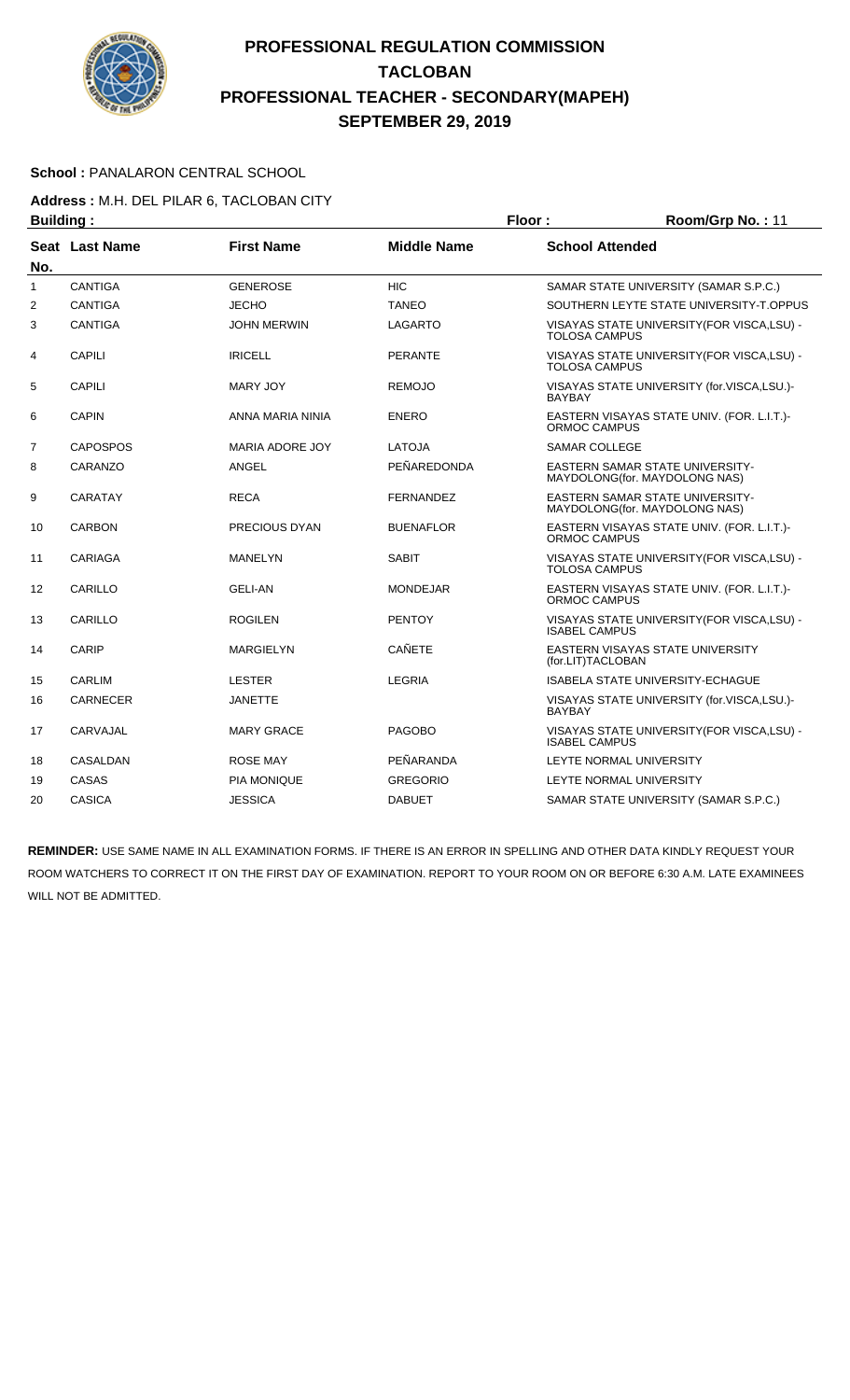

#### School : PANALARON CENTRAL SCHOOL

**Address :** M.H. DEL PILAR 6, TACLOBAN CITY

| <b>Building:</b> |                 |                      | Floor:             | Room/Grp No.: 12     |                                                                         |
|------------------|-----------------|----------------------|--------------------|----------------------|-------------------------------------------------------------------------|
| No.              | Seat Last Name  | <b>First Name</b>    | <b>Middle Name</b> |                      | <b>School Attended</b>                                                  |
| 1                | <b>CASTIL</b>   | <b>DAISYRIE</b>      | <b>BIOCO</b>       | <b>TOLOSA CAMPUS</b> | VISAYAS STATE UNIVERSITY (FOR VISCA, LSU) -                             |
| $\overline{2}$   | <b>CASTILLO</b> | <b>MARY JOY</b>      | <b>GUARDIANO</b>   | ORMOC CAMPUS         | EASTERN VISAYAS STATE UNIV. (FOR. L.I.T.)-                              |
| 3                | <b>CASTILLO</b> | <b>RYAN GLENN</b>    | <b>CERDEÑA</b>     |                      | SAMAR STATE UNIVERSITY (SAMAR S.P.C.)                                   |
| 4                | CATALO          | <b>MARY DANIELLE</b> | <b>GANABA</b>      |                      | NATIONAL TEACHER'S COLLEGE                                              |
| 5                | <b>CATANTAN</b> | <b>SALVACION</b>     | SEÑASE             | (for.LIT)TACLOBAN    | EASTERN VISAYAS STATE UNIVERSITY                                        |
| 6                | CATBAGAN        | <b>ARJELYN MAE</b>   | <b>REMANES</b>     |                      | SOUTHERN LEYTE STATE UNIVERSITY-T.OPPUS                                 |
| $\overline{7}$   | <b>CATUBAY</b>  | CARLO                | <b>CEBREROS</b>    |                      | SAMAR STATE UNIVERSITY (SAMAR S.P.C.)                                   |
| 8                | <b>CATUDIO</b>  | <b>CHONA</b>         | CASIMO             |                      | <b>EASTERN SAMAR STATE UNIVERSITY-</b><br>MAYDOLONG(for. MAYDOLONG NAS) |
| 9                | <b>CAVITE</b>   | <b>MERCY</b>         | <b>BAGAPORO</b>    |                      | <b>EASTERN SAMAR STATE UNIVERSITY-</b><br>MAYDOLONG(for. MAYDOLONG NAS) |
| 10               | <b>CAYANES</b>  | <b>MARITONE</b>      | <b>TIOZON</b>      | TOLOSA CAMPUS        | VISAYAS STATE UNIVERSITY (FOR VISCA, LSU) -                             |
| 11               | CAYANONG        | LINDY JANE           | ARAR               | ORMOC CAMPUS         | EASTERN VISAYAS STATE UNIV. (FOR. L.I.T.)-                              |
| 12               | <b>CAYOBIT</b>  | <b>DIOSAM</b>        | <b>MAS</b>         | <b>TOLOSA CAMPUS</b> | VISAYAS STATE UNIVERSITY (FOR VISCA, LSU) -                             |
| 13               | <b>CAYOBIT</b>  | <b>MA. CLARISE</b>   | <b>JACER</b>       | (for.LIT)TACLOBAN    | EASTERN VISAYAS STATE UNIVERSITY                                        |
| 14               | <b>CEBREROS</b> | PEARL ANGELIC        | <b>TANGPUZ</b>     | (for.LIT)TACLOBAN    | EASTERN VISAYAS STATE UNIVERSITY                                        |
| 15               | <b>CEBUCO</b>   | <b>MARY GRACE</b>    | <b>OCHEA</b>       | <b>BAYBAY</b>        | VISAYAS STATE UNIVERSITY (for.VISCA,LSU.)-                              |
| 16               | <b>CENTINO</b>  | <b>MARIA RICHEL</b>  | <b>TIZON</b>       |                      | SAMAR STATE UNIVERSITY (SAMAR S.P.C.)                                   |
| 17               | <b>CERNA</b>    | <b>FLORIDA</b>       | <b>PERNITEZ</b>    | <b>BAYBAY</b>        | VISAYAS STATE UNIVERSITY (for.VISCA,LSU.)-                              |
| 18               | <b>CHUCA</b>    | <b>MIRA LUNA</b>     | <b>AGUIRRE</b>     | <b>TOLOSA CAMPUS</b> | VISAYAS STATE UNIVERSITY (FOR VISCA, LSU) -                             |
| 19               | <b>CINCO</b>    | JODE-ANN             | <b>CAMPOSANO</b>   | <b>TOLOSA CAMPUS</b> | VISAYAS STATE UNIVERSITY(FOR VISCA,LSU) -                               |
| 20               | <b>CINCO</b>    | <b>KRIS MAE</b>      | <b>GERENA</b>      |                      | SOUTHERN LEYTE STATE UNIVERSITY-T.OPPUS                                 |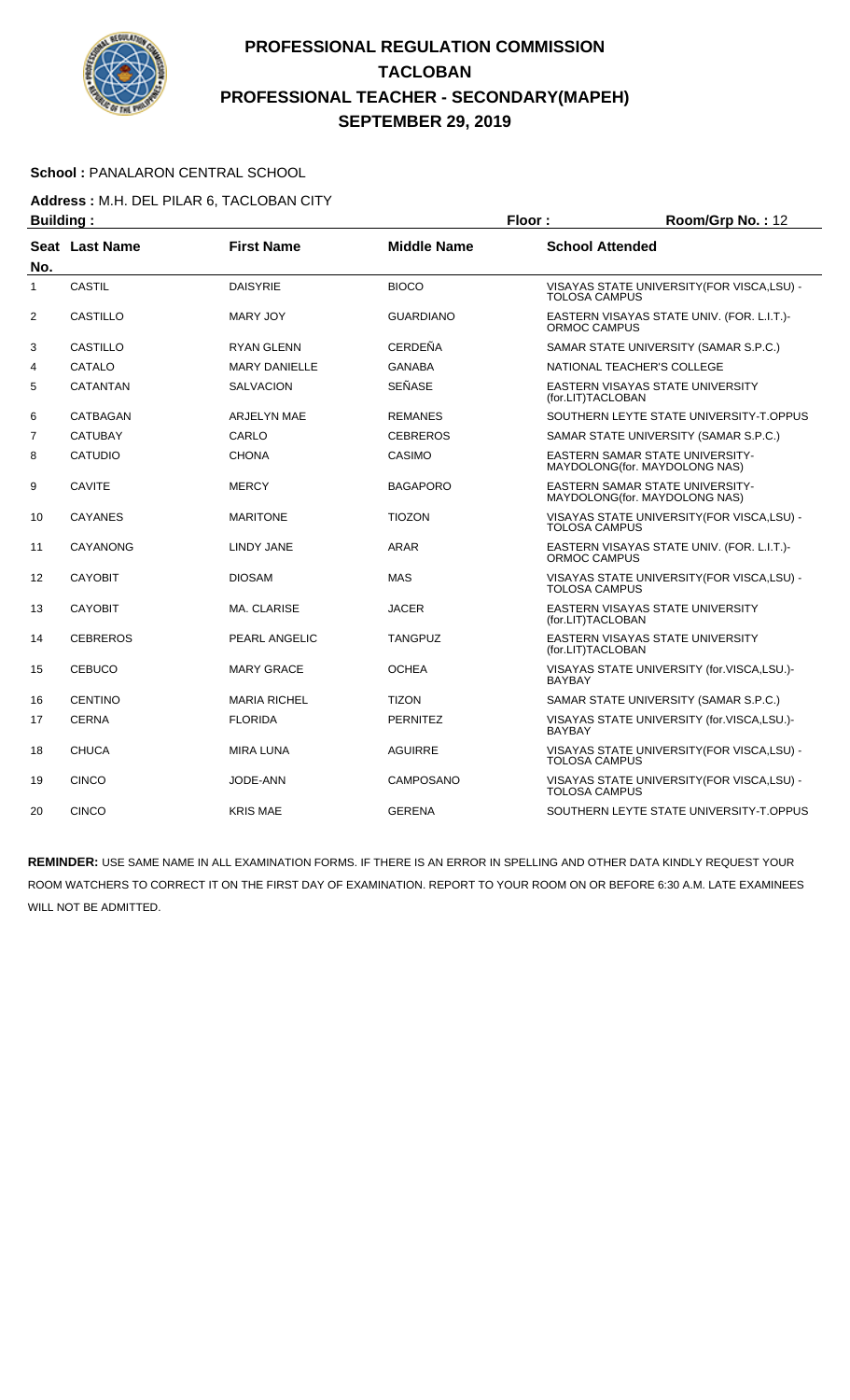

#### School : PANALARON CENTRAL SCHOOL

**Address :** M.H. DEL PILAR 6, TACLOBAN CITY

| <b>Building:</b> |                   |                        |                    | Floor:                 | Room/Grp No.: 13                                                        |
|------------------|-------------------|------------------------|--------------------|------------------------|-------------------------------------------------------------------------|
| No.              | Seat Last Name    | <b>First Name</b>      | <b>Middle Name</b> | <b>School Attended</b> |                                                                         |
| 1                | <b>CLAROS</b>     | <b>EFREN</b>           | <b>INDITA</b>      |                        | HOLY CROSS COLLEGE OF CARIGARA                                          |
| 2                | <b>CODOY</b>      | <b>KEVIN</b>           | <b>GLOBIO</b>      |                        | EASTERN SAMAR STATE UNIVERSITY-<br>MAYDOLONG(for. MAYDOLONG NAS)        |
| 3                | COLANDOG          | <b>PRINCE KARL</b>     | <b>ORAGA</b>       | <b>BAYBAY</b>          | VISAYAS STATE UNIVERSITY (for.VISCA,LSU.)-                              |
| 4                | <b>COLETE</b>     | KASSANDRA BLANCA       | <b>ROSALES</b>     | (for.LIT)TACLOBAN      | EASTERN VISAYAS STATE UNIVERSITY                                        |
| 5                | COLO              | <b>MARK EMERSON</b>    | <b>BADE</b>        | ORMOC CAMPUS           | EASTERN VISAYAS STATE UNIV. (FOR. L.I.T.)-                              |
| 6                | <b>COLON</b>      | <b>CATHERINE</b>       | <b>DAFFON</b>      | <b>ISABEL CAMPUS</b>   | VISAYAS STATE UNIVERSITY(FOR VISCA,LSU) -                               |
| 7                | <b>COMONICAR</b>  | <b>DINA</b>            | QUIMBO             | <b>BAYBAY</b>          | VISAYAS STATE UNIVERSITY (for.VISCA,LSU.)-                              |
| 8                | <b>COMPETENTE</b> | RONILLO JR             | <b>VALIDA</b>      | ORMOC CAMPUS           | EASTERN VISAYAS STATE UNIV. (FOR. L.I.T.)-                              |
| 9                | <b>CONCON</b>     | <b>GELYMAE</b>         | <b>SECUYA</b>      | ORMOC CAMPUS           | EASTERN VISAYAS STATE UNIV. (FOR. L.I.T.)-                              |
| 10               | <b>CONDES</b>     | PAUL                   | <b>SUPERALES</b>   | ORMOC CAMPUS           | EASTERN VISAYAS STATE UNIV. (FOR. L.I.T.)-                              |
| 11               | <b>CONDES</b>     | <b>ROVERLYN</b>        | <b>GRANTOS</b>     | <b>TOLOSA CAMPUS</b>   | VISAYAS STATE UNIVERSITY (FOR VISCA, LSU) -                             |
| 12               | CONTADO           | <b>KIMBERLYN</b>       | CALZITA            |                        | <b>EASTERN SAMAR STATE UNIVERSITY-</b><br>MAYDOLONG(for. MAYDOLONG NAS) |
| 13               | <b>COROCOTO</b>   | <b>GERLIE</b>          | <b>PASELAN</b>     | <b>SAMAR COLLEGE</b>   |                                                                         |
| 14               | <b>CORPIN</b>     | <b>LILIAN KATE</b>     | <b>TERADO</b>      |                        | LEYTE NORMAL UNIVERSITY                                                 |
| 15               | <b>CORPIN</b>     | <b>MARIO</b>           | <b>LURICA</b>      | <b>NAVAL</b>           | NAVAL STATE UNIVERSITY (for.NAVAL INST)-                                |
| 16               | <b>COSTIMIANO</b> | <b>NEIL</b>            | <b>CINCO</b>       |                        | LEYTE NORMAL UNIVERSITY                                                 |
| 17               | COYAG             | MA. CATLYN             | <b>SAMALCA</b>     | <b>NAVAL</b>           | NAVAL STATE UNIVERSITY (for.NAVAL INST)-                                |
| 18               | CREBILLO          | <b>EMILSAN CARISSA</b> | <b>ALCORROQUE</b>  | (for.LIT)TACLOBAN      | EASTERN VISAYAS STATE UNIVERSITY                                        |
| 19               | <b>CRISPO</b>     | PATRECIA ANN           | <b>TUPAZ</b>       | <b>TOLOSA CAMPUS</b>   | VISAYAS STATE UNIVERSITY (FOR VISCA, LSU) -                             |
| 20               | <b>CRUZATA</b>    | PONCIANO BRIAN JOSEPH  | <b>IRIARTE</b>     |                        | LEYTE NORMAL UNIVERSITY                                                 |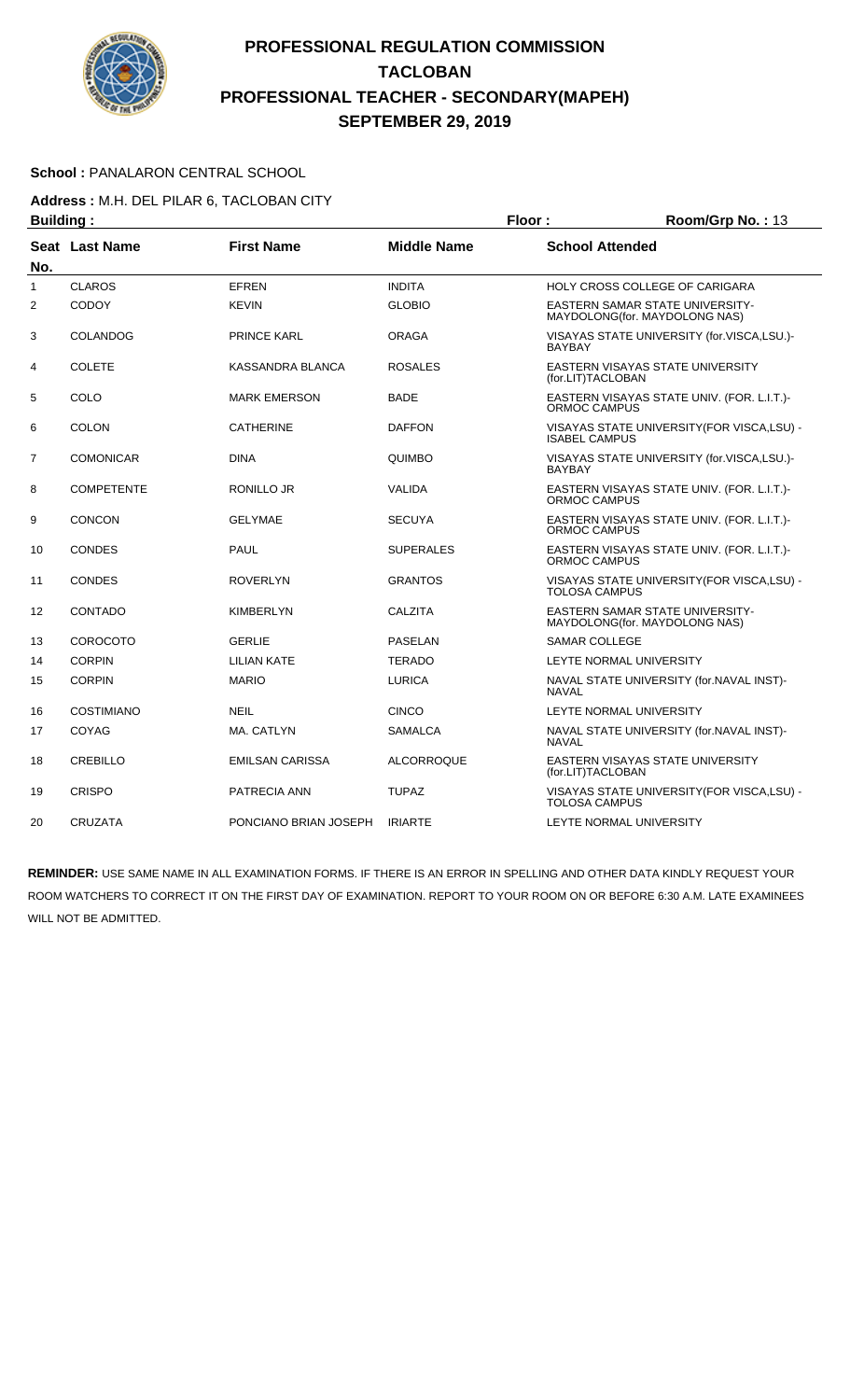

#### School : PANALARON CENTRAL SCHOOL

**Address :** M.H. DEL PILAR 6, TACLOBAN CITY

| <b>Building:</b> |                  |                         |                    | Floor:                 | Room/Grp No.: 14                            |
|------------------|------------------|-------------------------|--------------------|------------------------|---------------------------------------------|
| No.              | Seat Last Name   | <b>First Name</b>       | <b>Middle Name</b> | <b>School Attended</b> |                                             |
| 1                | <b>CUAYCONG</b>  | <b>JEFFREY</b>          | <b>BLANCO</b>      |                        | RIZAL TECHNOLOGICAL UNIVERSITY              |
| 2                | <b>CUESTA</b>    | <b>JADE</b>             | <b>ACUIN</b>       |                        | LEYTE NORMAL UNIVERSITY                     |
| 3                | <b>CUEVAS</b>    | <b>MARCO</b>            | <b>PASCASIO</b>    | <b>DULAG CAMPUS</b>    | EASTERN VISAYAS STATE UNIV. (FOR. L.I.T.)-  |
| 4                | <b>CUGAL</b>     | <b>ROSEMARIE</b>        | <b>MALATAG</b>     | <b>BAYBAY</b>          | VISAYAS STATE UNIVERSITY (for.VISCA,LSU.)-  |
| 5                | <b>CULAS</b>     | <b>CHARLYN</b>          | <b>BIDES</b>       | <b>TOLOSA CAMPUS</b>   | VISAYAS STATE UNIVERSITY (FOR VISCA, LSU) - |
| 6                | <b>CURIB</b>     | ANGELIKA                | <b>AMORA</b>       | TAGBILARAN)            | HOLY NAME UNIVERSITY (for.DIVINE WORD-      |
| $\overline{7}$   | <b>CURITANA</b>  | <b>JANE NICOL</b>       | <b>ZABALA</b>      | (for.LIT)TACLOBAN      | <b>EASTERN VISAYAS STATE UNIVERSITY</b>     |
| 8                | <b>CURITANA</b>  | <b>SHERIE MAE</b>       | <b>RISOS</b>       | <b>BAYBAY</b>          | VISAYAS STATE UNIVERSITY (for.VISCA,LSU.)-  |
| 9                | <b>CUSTODIO</b>  | <b>IMELDA JIZEL</b>     | LEALA              | <b>TOLOSA CAMPUS</b>   | VISAYAS STATE UNIVERSITY (FOR VISCA, LSU) - |
| 10               | <b>CUSTODIO</b>  | <b>MEGGAN RUTH LUTI</b> | <b>VERONQUE</b>    | <b>NAVAL</b>           | NAVAL STATE UNIVERSITY (for.NAVAL INST)-    |
| 11               | <b>CUYOS</b>     | EVA MAE                 | <b>TANJAY</b>      | ORMOC CAMPUS           | EASTERN VISAYAS STATE UNIV. (FOR. L.I.T.)-  |
| 12               | <b>DACLES</b>    | <b>DOMINGO III</b>      | <b>DIOCTON</b>     |                        | SAMAR STATE UNIVERSITY (SAMAR S.P.C.)       |
| 13               | <b>DACUNO</b>    | <b>JODITO</b>           | LAZARRA            |                        | SAMAR STATE UNIVERSITY (SAMAR S.P.C.)       |
| 14               | <b>DACUTANAN</b> | <b>JEMILY</b>           | <b>MABINI</b>      |                        | SAMAR STATE UNIVERSITY (SAMAR S.P.C.)       |
| 15               | <b>DAGATAN</b>   | <b>LOUDETTE</b>         | <b>ARGALLON</b>    | ORMOC CAMPUS           | EASTERN VISAYAS STATE UNIV. (FOR. L.I.T.)-  |
| 16               | <b>DAIGDIGAN</b> | <b>MARK GLEVAN</b>      | <b>ABUELO</b>      |                        | SOUTHERN LEYTE STATE UNIVERSITY-T.OPPUS     |
| 17               | <b>DAISOG</b>    | <b>IVY LESLIE</b>       | CABALLERO          | ORMOC CAMPUS           | EASTERN VISAYAS STATE UNIV. (FOR. L.I.T.)-  |
| 18               | <b>DANTE</b>     | <b>CASANDRA</b>         | <b>UGSIMAR</b>     | <b>BAYBAY</b>          | VISAYAS STATE UNIVERSITY (for.VISCA,LSU.)-  |
| 19               | <b>DAPON</b>     | <b>ANGELIKA VIEL</b>    | <b>ROLLO</b>       |                        | LEYTE NORMAL UNIVERSITY                     |
| 20               | <b>DAVID</b>     | <b>CHRISTIAN</b>        | DE VEYRA           | <b>BILIRAN</b>         | NAVAL STATE UNIVERSITY (for.NAVAL INST)     |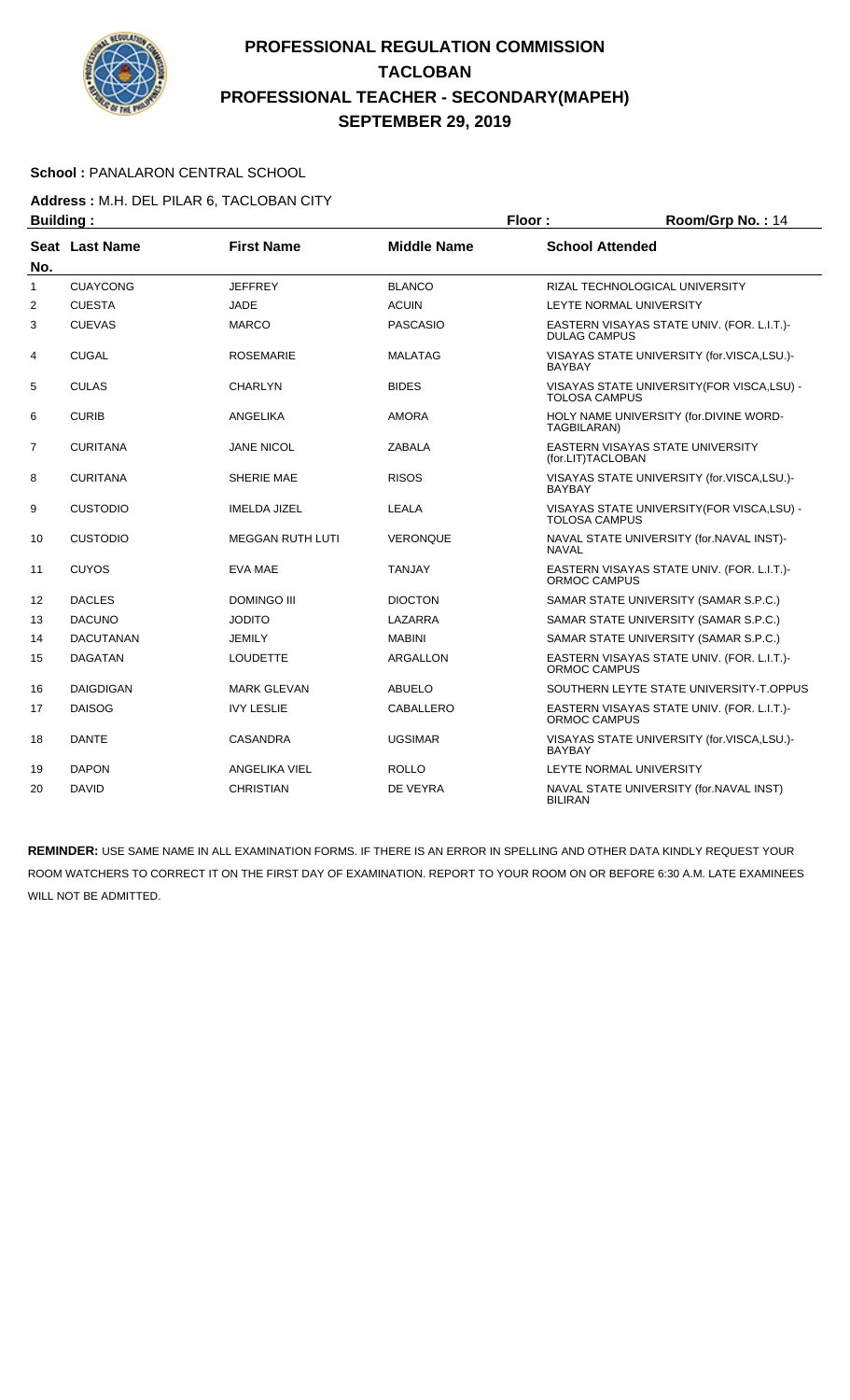

#### School : PANALARON CENTRAL SCHOOL

**Address :** M.H. DEL PILAR 6, TACLOBAN CITY

| <b>Building:</b> |                       |                          |                    | Floor:                 | Room/Grp No.: 15                            |
|------------------|-----------------------|--------------------------|--------------------|------------------------|---------------------------------------------|
|                  | <b>Seat Last Name</b> | <b>First Name</b>        | <b>Middle Name</b> | <b>School Attended</b> |                                             |
| No.              |                       |                          |                    |                        |                                             |
| 1                | <b>DAWAL</b>          | <b>RODELYN CHRISTINE</b> | <b>OCANG</b>       | ORMOC CAMPUS           | EASTERN VISAYAS STATE UNIV. (FOR. L.I.T.)-  |
| 2                | <b>DAYLO</b>          | <b>DANICA</b>            | <b>CASTIL</b>      |                        | LEYTE NORMAL UNIVERSITY                     |
| 3                | <b>DE GUIA</b>        | MA. LOIDA                | <b>LOTERTE</b>     | <b>BAYBAY</b>          | VISAYAS STATE UNIVERSITY (for.VISCA,LSU.)-  |
| 4                | DE LA CERNA           | <b>ROSELLE</b>           | <b>GARCIANO</b>    | ORMOC CAMPUS           | EASTERN VISAYAS STATE UNIV. (FOR. L.I.T.)-  |
| 5                | DE LA PEÑA            | <b>ADRIAN</b>            | <b>AGUIRRE</b>     |                        | HOLY CROSS COLLEGE OF CARIGARA              |
| 6                | DE LUNA               | <b>MONIQUE</b>           | <b>ERGINA</b>      |                        | <b>LEYTE NORMAL UNIVERSITY</b>              |
| $\overline{7}$   | DE PAZ                | <b>ALYSSA</b>            | <b>AVECILLA</b>    | <b>TOLOSA CAMPUS</b>   | VISAYAS STATE UNIVERSITY (FOR VISCA, LSU) - |
| 8                | DE PAZ                | <b>JOY</b>               | <b>ADVINCULA</b>   | <b>TOLOSA CAMPUS</b>   | VISAYAS STATE UNIVERSITY(FOR VISCA,LSU) -   |
| 9                | <b>DECHOSA</b>        | <b>DARWIN</b>            | <b>DIAZ</b>        |                        | <b>HOLY CROSS COLLEGE OF CARIGARA</b>       |
| 10               | <b>DECINO</b>         | <b>JONATHAN</b>          | <b>DAZ</b>         |                        | SAMAR STATE UNIVERSITY (SAMAR S.P.C.)       |
| 11               | <b>DECINO</b>         | <b>SHIRLY</b>            | <b>GABIN</b>       |                        | SAMAR STATE UNIVERSITY (SAMAR S.P.C.)       |
| 12               | <b>DECLAROS</b>       | ROSA LEAH                | <b>LUMONGSUD</b>   | <b>ISABEL CAMPUS</b>   | VISAYAS STATE UNIVERSITY (FOR VISCA, LSU) - |
| 13               | <b>DEDAL</b>          | <b>JUNEL</b>             | <b>BALUGO</b>      | <b>BAYBAY</b>          | VISAYAS STATE UNIVERSITY (for.VISCA,LSU.)-  |
| 14               | <b>DEJARLO</b>        | DHEA MAY                 | <b>HINACAY</b>     |                        | <b>HOLY INFANT COLLEGE</b>                  |
| 15               | <b>DEL ROSARIO</b>    | <b>MARIA DHESSA</b>      | <b>COLASITO</b>    | <b>TOLOSA CAMPUS</b>   | VISAYAS STATE UNIVERSITY (FOR VISCA, LSU) - |
| 16               | <b>DEL ROSARIO</b>    | <b>MARK</b>              | <b>CABELING</b>    |                        | CHRIST THE KING COLLEGE OF CALBAYOG         |
| 17               | <b>DEL ROSARIO</b>    | <b>VIONELYN</b>          | <b>ARAS</b>        | <b>TOLOSA CAMPUS</b>   | VISAYAS STATE UNIVERSITY (FOR VISCA, LSU) - |
| 18               | <b>DELA CERNA</b>     | <b>EFRELYN</b>           | CERILLO            | <b>ISABEL CAMPUS</b>   | VISAYAS STATE UNIVERSITY (FOR VISCA, LSU) - |
| 19               | <b>DELA CRUZ</b>      | <b>CRISTINE MARIE</b>    | ARRO               | ORMOC CAMPUS           | EASTERN VISAYAS STATE UNIV. (FOR. L.I.T.)-  |
| 20               | <b>DELA CRUZ</b>      | <b>JENELYN</b>           | CANDO              | ORMOC CAMPUS           | EASTERN VISAYAS STATE UNIV. (FOR. L.I.T.)-  |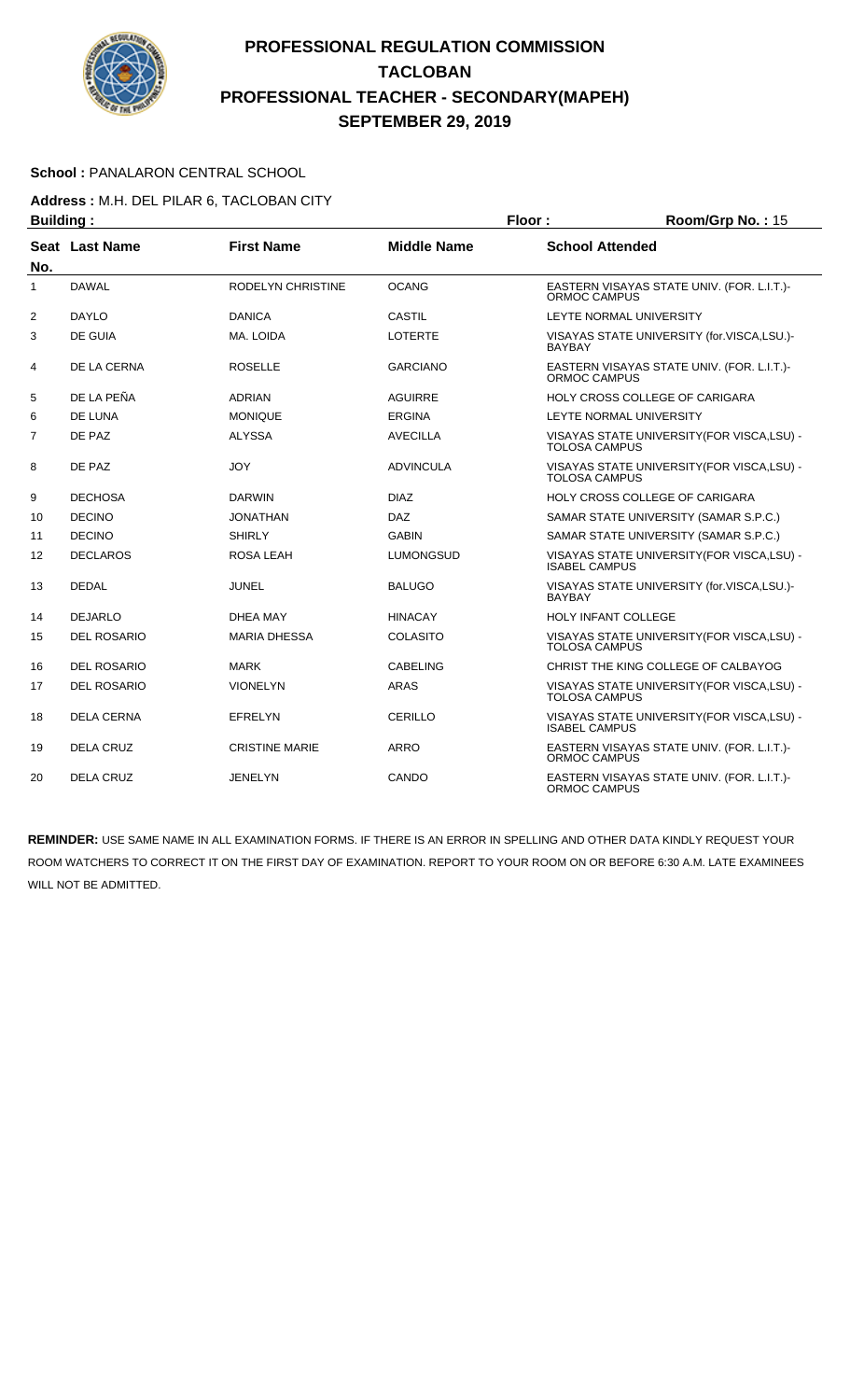

#### School : PANALARON CENTRAL SCHOOL

# **Address :** M.H. DEL PILAR 6, TACLOBAN CITY

| <b>Building:</b> |                       |                       |                    | Floor:                 | Room/Grp No.: 16                            |
|------------------|-----------------------|-----------------------|--------------------|------------------------|---------------------------------------------|
| No.              | <b>Seat Last Name</b> | <b>First Name</b>     | <b>Middle Name</b> | <b>School Attended</b> |                                             |
| 1                | <b>DELA CRUZ</b>      | <b>JUNELLE JADE</b>   | <b>PABONGAN</b>    |                        | SAMAR STATE UNIVERSITY (SAMAR S.P.C.)       |
| $\overline{2}$   | <b>DELANTAR</b>       | <b>TYRR JAY ELTON</b> | LAGUNAY            | <b>NAVAL</b>           | NAVAL STATE UNIVERSITY (for.NAVAL INST)-    |
| 3                | <b>DELGADO</b>        | <b>SHENEL</b>         | <b>TANPIENGCO</b>  | <b>TOLOSA CAMPUS</b>   | VISAYAS STATE UNIVERSITY(FOR VISCA,LSU) -   |
| 4                | <b>DELIG</b>          | <b>ROMMUEL</b>        | <b>LABADAN</b>     |                        | SAMAR STATE UNIVERSITY (SAMAR S.P.C.)       |
| 5                | <b>DELIGERO</b>       | <b>NONITO JR</b>      | <b>ARCALA</b>      |                        | SOUTHERN LEYTE STATE UNIVERSITY-T.OPPUS     |
| 6                | <b>DELLORO</b>        | <b>BERNADITH</b>      | PEREZ              | <b>TOLOSA CAMPUS</b>   | VISAYAS STATE UNIVERSITY (FOR VISCA, LSU) - |
| $\overline{7}$   | <b>DELMO</b>          | <b>DHARA</b>          | <b>ENFECTANA</b>   |                        | HOLY CROSS COLLEGE OF CARIGARA              |
| 8                | <b>DERECHO</b>        | <b>BELEN</b>          | <b>GABLINO</b>     | ORMOC CAMPUS           | EASTERN VISAYAS STATE UNIV. (FOR. L.I.T.)-  |
| 9                | <b>DEVARAS</b>        | <b>ROLLE</b>          | PALAÑA             | <b>TOLOSA CAMPUS</b>   | VISAYAS STATE UNIVERSITY (FOR VISCA, LSU) - |
| 10               | <b>DEVARAS</b>        | <b>ROXAN</b>          | <b>ADVINCULA</b>   | <b>TOLOSA CAMPUS</b>   | VISAYAS STATE UNIVERSITY (FOR VISCA, LSU) - |
| 11               | <b>DIBDIB</b>         | <b>JOCEBETH</b>       | <b>ALBARICO</b>    | <b>BAYBAY</b>          | VISAYAS STATE UNIVERSITY (for.VISCA,LSU.)-  |
| 12               | <b>DINO</b>           | <b>GREZA</b>          | <b>ESTRADA</b>     | <b>SAMAR COLLEGE</b>   |                                             |
| 13               | <b>DOCENA</b>         | <b>DAISY ROSE</b>     | <b>CEMANES</b>     |                        | LEYTE NORMAL UNIVERSITY                     |
| 14               | <b>DOCENA</b>         | <b>MARK PEBER</b>     | <b>DURANGO</b>     |                        | ST. JOSEPH'S COLLEGE-BORONGAN               |
| 15               | <b>DONAYRE</b>        | <b>CHARLIE</b>        | <b>ASIS</b>        | <b>TOLOSA CAMPUS</b>   | VISAYAS STATE UNIVERSITY (FOR VISCA, LSU) - |
| 16               | <b>DONAYRE</b>        | <b>JILL ANNE EVE</b>  | <b>SANCHEZ</b>     | <b>ISABEL CAMPUS</b>   | VISAYAS STATE UNIVERSITY (FOR VISCA, LSU) - |
| 17               | <b>DORADO</b>         | <b>MARY AUDREY</b>    | <b>NAVARRO</b>     |                        | LEYTE NORMAL UNIVERSITY                     |
| 18               | <b>DULA</b>           | PEPITO III            | <b>DELIMA</b>      | <b>ORMOC CAMPUS</b>    | EASTERN VISAYAS STATE UNIV. (FOR. L.I.T.)-  |
| 19               | <b>DULCE</b>          | <b>MARIA VENUS</b>    | OLAN-OLAN          | <b>ORMOC CAMPUS</b>    | EASTERN VISAYAS STATE UNIV. (FOR. L.I.T.)-  |
| 20               | <b>DUMADAG</b>        | <b>FEJAY</b>          | <b>PEDIDA</b>      | <b>NAVAL</b>           | NAVAL STATE UNIVERSITY (for.NAVAL INST)-    |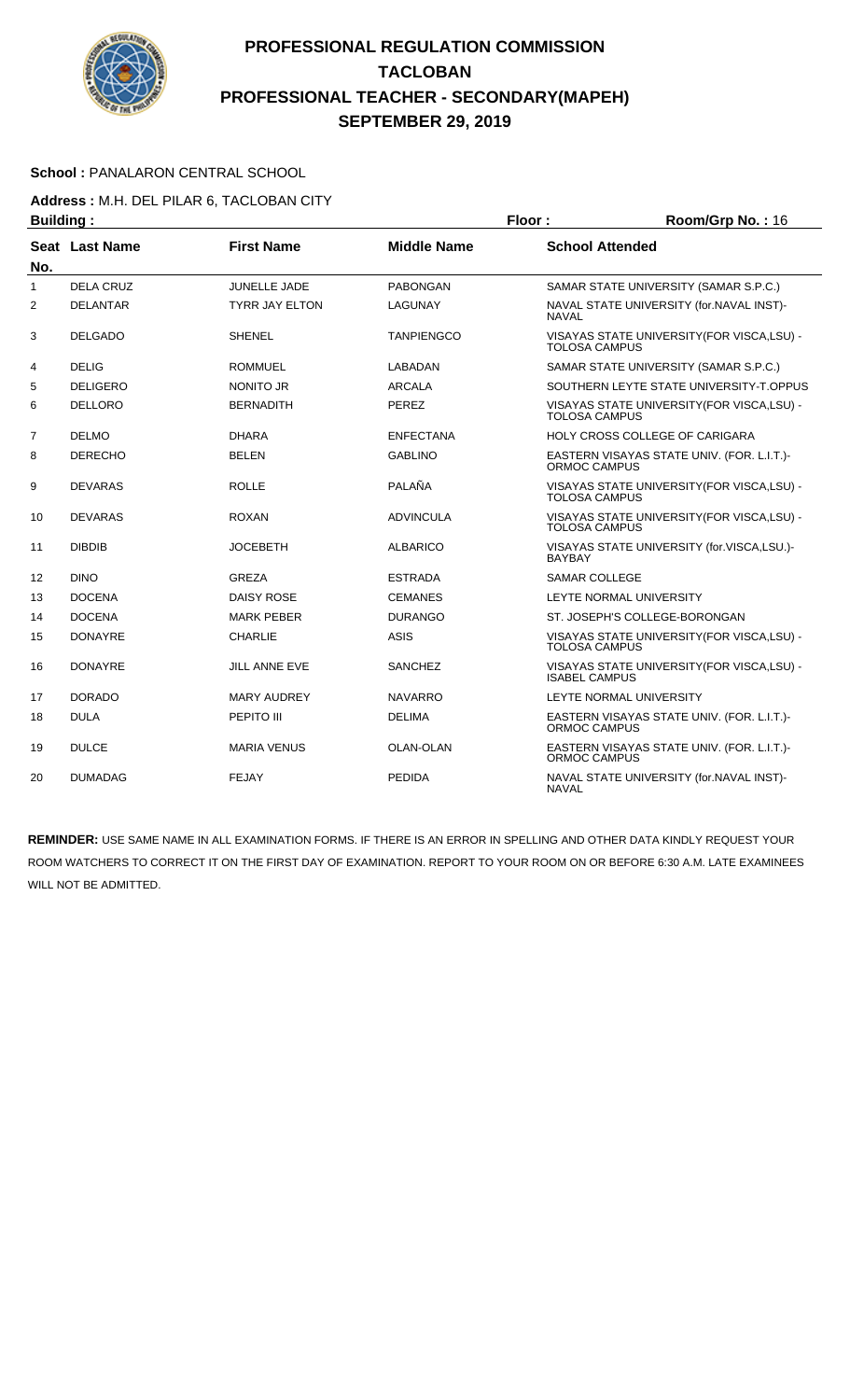

#### School : PANALARON CENTRAL SCHOOL

**Address :** M.H. DEL PILAR 6, TACLOBAN CITY

| <b>Building:</b> |                  |                                  |                    | Floor:                 | Room/Grp No.: 17                                                        |
|------------------|------------------|----------------------------------|--------------------|------------------------|-------------------------------------------------------------------------|
| No.              | Seat Last Name   | <b>First Name</b>                | <b>Middle Name</b> | <b>School Attended</b> |                                                                         |
| $\mathbf{1}$     | <b>DUMADAG</b>   | <b>HANNAH CRISTELLE</b>          | <b>BERINGUEL</b>   | <b>TOLOSA CAMPUS</b>   | VISAYAS STATE UNIVERSITY (FOR VISCA, LSU) -                             |
| 2                | <b>DUMAGUING</b> | DIEGO JR                         | <b>ABENOJA</b>     |                        | SOUTHERN LEYTE STATE UNIVERSITY-T.OPPUS                                 |
| 3                | <b>DUMAS</b>     | MIGUEL LEMUEL<br><b>EMMANUEL</b> | <b>TALAGON</b>     |                        | <b>LEYTE NORMAL UNIVERSITY</b>                                          |
| 4                | <b>DUQUE</b>     | <b>HARVEY</b>                    | <b>CATUDIO</b>     |                        | <b>EASTERN SAMAR STATE UNIVERSITY-</b><br>MAYDOLONG(for. MAYDOLONG NAS) |
| 5                | <b>DURANA</b>    | <b>IVY</b>                       | <b>CAYETANO</b>    | <b>TOLOSA CAMPUS</b>   | VISAYAS STATE UNIVERSITY (FOR VISCA, LSU) -                             |
| 6                | DY               | <b>APRIL ROSE</b>                | <b>AVECILLA</b>    | <b>TOLOSA CAMPUS</b>   | VISAYAS STATE UNIVERSITY (FOR VISCA, LSU) -                             |
| 7                | <b>EBCAY</b>     | <b>PAMELA</b>                    | <b>PABATANG</b>    | <b>TOLOSA CAMPUS</b>   | VISAYAS STATE UNIVERSITY (FOR VISCA, LSU) -                             |
| 8                | <b>EBIAS</b>     | <b>PERLITA</b>                   | <b>DACLES</b>      |                        | SAMAR STATE UNIVERSITY (SAMAR S.P.C.)                                   |
| 9                | <b>EGIPTO</b>    | <b>JENELY</b>                    | LABRAGUE           |                        | SAMAR STATE UNIVERSITY (SAMAR S.P.C.)                                   |
| 10               | <b>EJADA</b>     | <b>AILYN</b>                     | <b>BUENAFE</b>     |                        | EASTERN SAMAR STATE UNIVERSITY-<br>MAYDOLONG(for. MAYDOLONG NAS)        |
| 11               | <b>ELAJAS</b>    | <b>IRISH ANN</b>                 | <b>CANDIDO</b>     |                        | <b>EASTERN SAMAR STATE UNIVERSITY-</b><br>MAYDOLONG(for. MAYDOLONG NAS) |
| 12               | <b>ELAZEGUI</b>  | <b>JEREMY</b>                    | <b>CABAHUG</b>     | ORMOC CAMPUS           | EASTERN VISAYAS STATE UNIV. (FOR. L.I.T.)-                              |
| 13               | <b>ELIZAGA</b>   | EDUARDO JR                       | <b>SITON</b>       |                        | <b>HOLY INFANT COLLEGE</b>                                              |
| 14               | <b>ELPEDEZ</b>   | <b>JESSALYN</b>                  | <b>BORJA</b>       |                        | <b>EASTERN SAMAR STATE UNIVERSITY-</b><br>MAYDOLONG(for. MAYDOLONG NAS) |
| 15               | <b>ENAGE</b>     | <b>MICHELLE</b>                  | <b>ORAY</b>        |                        | <b>EASTERN SAMAR STATE UNIVERSITY-</b><br>MAYDOLONG(for. MAYDOLONG NAS) |
| 16               | <b>ENCABO</b>    | <b>EVAN LESLIE</b>               | <b>SOLTEO</b>      | <b>ISABEL CAMPUS</b>   | VISAYAS STATE UNIVERSITY (FOR VISCA, LSU) -                             |
| 17               | <b>ENCARNADO</b> | <b>JOEY</b>                      | <b>SALVEDIA</b>    |                        | LEYTE NORMAL UNIVERSITY                                                 |
| 18               | <b>ENGRACIAL</b> | <b>REGINE</b>                    | <b>CAJES</b>       | <b>TOLOSA CAMPUS</b>   | VISAYAS STATE UNIVERSITY (FOR VISCA, LSU) -                             |
| 19               | <b>ESCABOSA</b>  | <b>JEAN MARIE</b>                | <b>BERMUDO</b>     |                        | EASTERN SAMAR STATE UNIVERSITY-<br>MAYDOLONG(for. MAYDOLONG NAS)        |
| 20               | <b>ESCOBARTE</b> | <b>KRYSTIN JOY ELAINE</b>        | DE PADUA           |                        | <b>LEYTE NORMAL UNIVERSITY</b>                                          |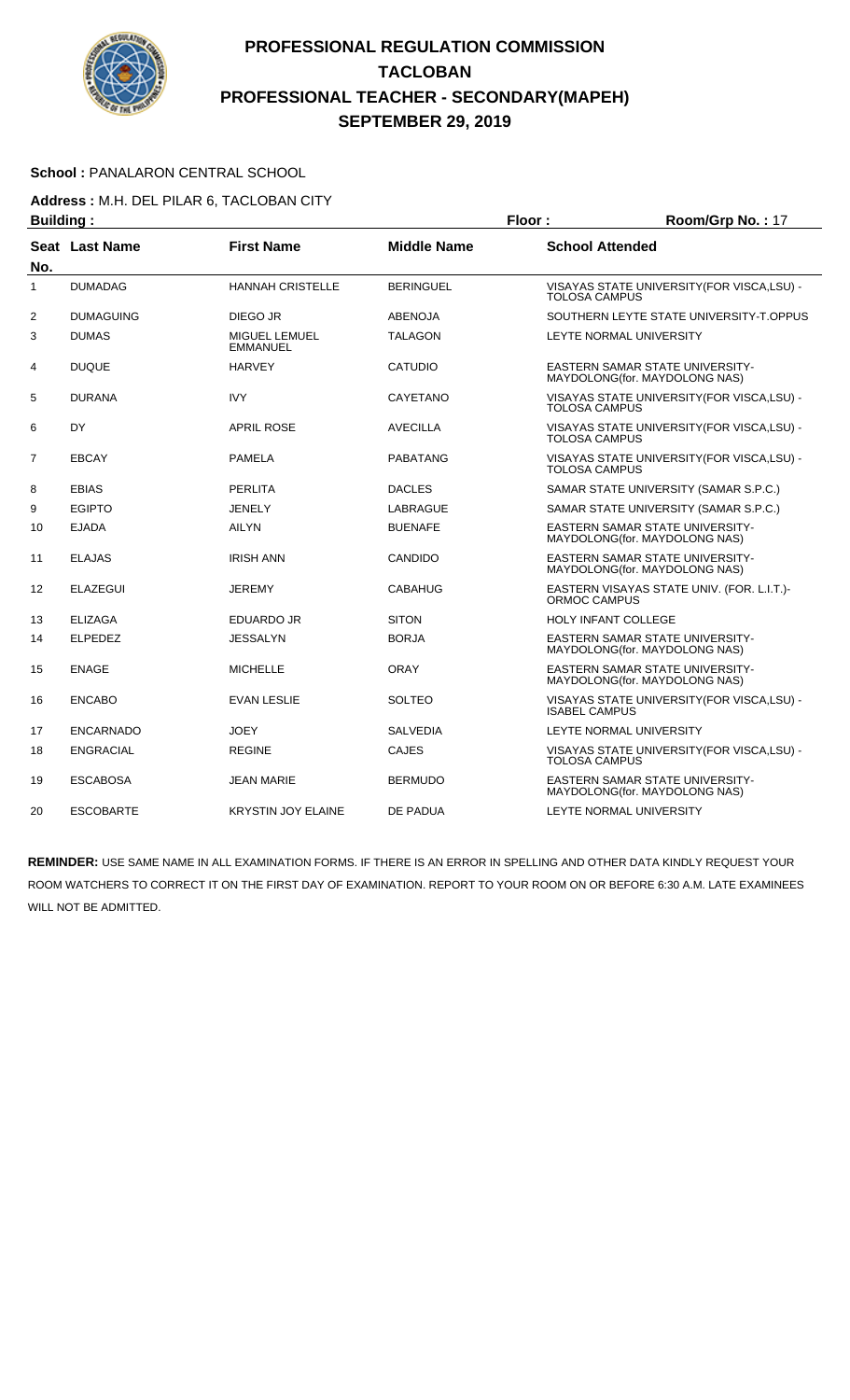

#### School : PANALARON CENTRAL SCHOOL

**Address :** M.H. DEL PILAR 6, TACLOBAN CITY

| <b>Building:</b><br>Floor: |                  |                         |                    | Room/Grp No.: 18       |                                                                         |
|----------------------------|------------------|-------------------------|--------------------|------------------------|-------------------------------------------------------------------------|
|                            | Seat Last Name   | <b>First Name</b>       | <b>Middle Name</b> | <b>School Attended</b> |                                                                         |
| No.                        |                  |                         |                    |                        |                                                                         |
| 1                          | <b>ESCOTO</b>    | <b>BABYLYN</b>          | <b>GUIRA</b>       |                        | <b>EASTERN SAMAR STATE UNIVERSITY-</b><br>MAYDOLONG(for. MAYDOLONG NAS) |
| 2                          | <b>ESCUDERO</b>  | MA. ELVIRA              | <b>ARICA</b>       |                        | <b>EASTERN SAMAR STATE UNIVERSITY-</b><br>MAYDOLONG(for. MAYDOLONG NAS) |
| 3                          | <b>ESMERO</b>    | <b>JOCIEL</b>           | CATADMAN           | ORMOC CAMPUS           | EASTERN VISAYAS STATE UNIV. (FOR. L.I.T.)-                              |
| 4                          | <b>ESPERAS</b>   | <b>JOHN MARK</b>        | <b>SARTE</b>       |                        | LEYTE NORMAL UNIVERSITY                                                 |
| 5                          | <b>ESTRADA</b>   | <b>MEL BRYAN</b>        | <b>SIASAT</b>      |                        | SAMAR STATE UNIVERSITY (SAMAR S.P.C.)                                   |
| 6                          | <b>ESTRELLA</b>  | DIMPLE JOY              | CARDANTE           | <b>TOLOSA CAMPUS</b>   | VISAYAS STATE UNIVERSITY (FOR VISCA, LSU) -                             |
| $\overline{7}$             | <b>ESTRERA</b>   | SAIRENE ROSE, I         | <b>DONAYRE</b>     |                        | LEYTE NORMAL UNIVERSITY                                                 |
| 8                          | <b>EVASCO</b>    | LOWIE                   | <b>ALBA</b>        | <b>TOLOSA CAMPUS</b>   | VISAYAS STATE UNIVERSITY (FOR VISCA, LSU) -                             |
| 9                          | <b>FABILLAR</b>  | <b>ELIZABETH</b>        | <b>TABORADA</b>    | (for.LIT)TACLOBAN      | EASTERN VISAYAS STATE UNIVERSITY                                        |
| 10                         | <b>FELISILDA</b> | <b>JOCEL MAE</b>        | <b>ASUMBRADO</b>   | <b>ORMOC CAMPUS</b>    | EASTERN VISAYAS STATE UNIV. (FOR. L.I.T.)-                              |
| 11                         | <b>FENELLERE</b> | MA. ROSANNE             | <b>TABON</b>       | <b>SAMAR COLLEGE</b>   |                                                                         |
| 12                         | <b>FERNANDO</b>  | DHOVIE MAE              | <b>PIRANTE</b>     |                        | LEYTE NORMAL UNIVERSITY                                                 |
| 13                         | <b>FIDELES</b>   | <b>JOEMALYN</b>         | <b>PORES</b>       |                        | SAMAR STATE UNIVERSITY (SAMAR S.P.C.)                                   |
| 14                         | <b>FILAMOR</b>   | <b>NOELLE</b>           | LAGUNZAD           |                        | LEYTE NORMAL UNIVERSITY                                                 |
| 15                         | <b>FLORO</b>     | <b>RASHEL</b>           | <b>PLACIGO</b>     |                        | LEYTE NORMAL UNIVERSITY                                                 |
| 16                         | <b>FORMANES</b>  | <b>JOSEPH</b>           | <b>ADORSA</b>      |                        | LEYTE NORMAL UNIVERSITY                                                 |
| 17                         | <b>FORTALIZA</b> | ANGELO                  | <b>SAMPAN</b>      | <b>ORMOC CAMPUS</b>    | EASTERN VISAYAS STATE UNIV. (FOR. L.I.T.)-                              |
| 18                         | <b>FRANCISCO</b> | <b>MARIA, CHRISTINA</b> |                    | ORMOC CAMPUS           | EASTERN VISAYAS STATE UNIV. (FOR. L.I.T.)-                              |
| 19                         | <b>FUÑE</b>      | <b>LENDL</b>            | <b>BEATO</b>       |                        | ST. JOSEPH'S COLLEGE-BORONGAN                                           |
| 20                         | <b>GABANE</b>    | <b>REALYN</b>           | LLANO              |                        | SAMAR STATE UNIVERSITY (SAMAR S.P.C.)                                   |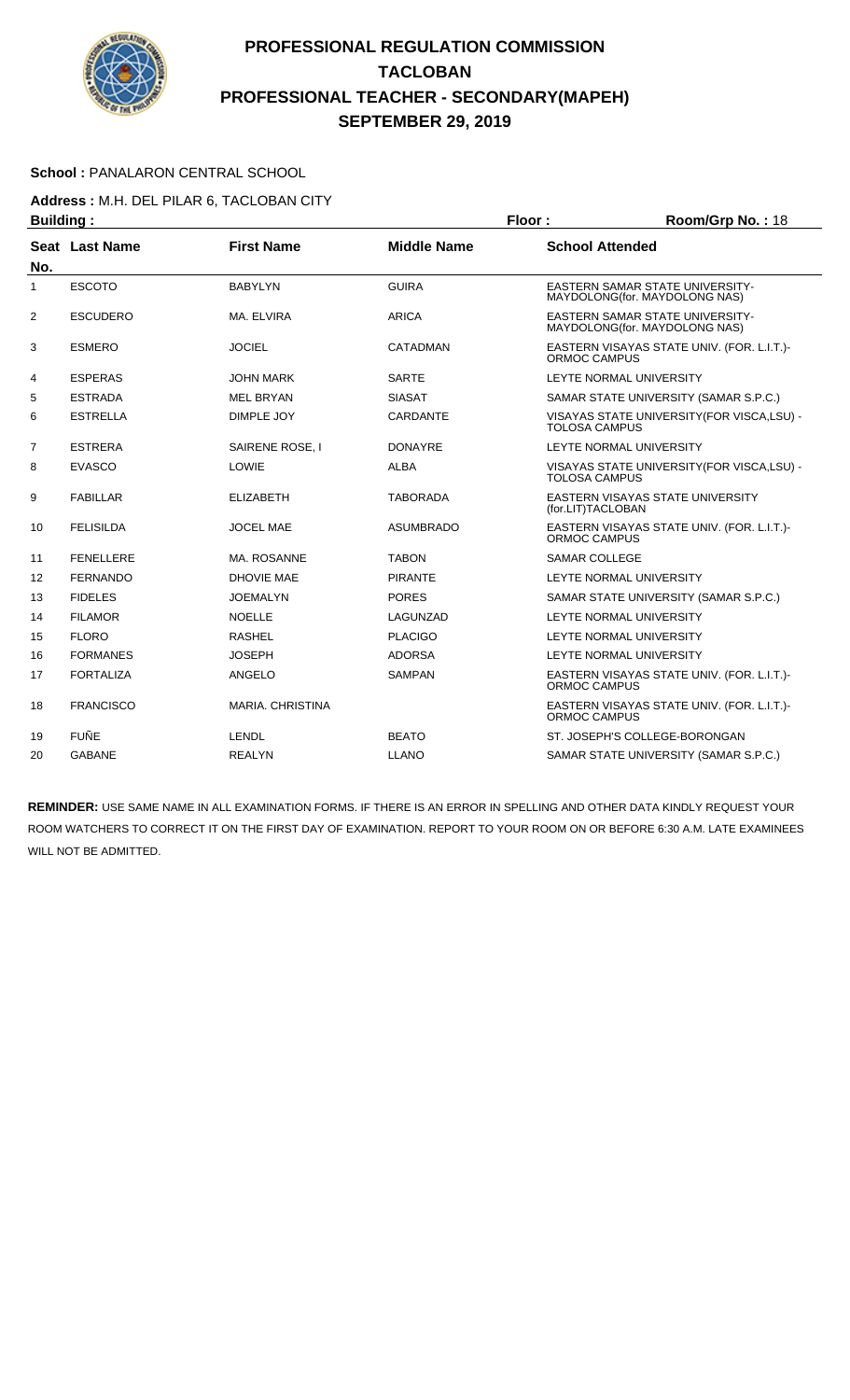

#### School : PANALARON CENTRAL SCHOOL

**Address :** M.H. DEL PILAR 6, TACLOBAN CITY

| <b>Building:</b><br>Floor: |                  | Room/Grp No.: 19    |                    |                      |                                             |
|----------------------------|------------------|---------------------|--------------------|----------------------|---------------------------------------------|
|                            | Seat Last Name   | <b>First Name</b>   | <b>Middle Name</b> |                      | <b>School Attended</b>                      |
| No.                        |                  |                     |                    |                      |                                             |
| 1                          | <b>GABAS</b>     | <b>MARIA JANE</b>   | <b>TOMABON</b>     | <b>ISABEL CAMPUS</b> | VISAYAS STATE UNIVERSITY(FOR VISCA,LSU) -   |
| 2                          | <b>GABON</b>     | <b>LYKA</b>         | <b>DORIA</b>       | <b>TOLOSA CAMPUS</b> | VISAYAS STATE UNIVERSITY (FOR VISCA, LSU) - |
| 3                          | <b>GABON</b>     | <b>WAREN</b>        | <b>PABONGAN</b>    |                      | SAMAR STATE UNIVERSITY (SAMAR S.P.C.)       |
| 4                          | <b>GABOR</b>     | <b>HAZEL MAE</b>    | <b>DADIZON</b>     | ORMOC CAMPUS         | EASTERN VISAYAS STATE UNIV. (FOR. L.I.T.)-  |
| 5                          | <b>GABUNAR</b>   | AILEEN              | <b>GABIETA</b>     | <b>SAMAR COLLEGE</b> |                                             |
| 6                          | <b>GACGACAO</b>  | PORFERIO JR         | <b>GADORES</b>     |                      | LEYTE NORMAL UNIVERSITY                     |
| $\overline{7}$             | GAGABU-AN        | <b>EDNALYN</b>      | <b>ABIERTAS</b>    |                      | LEYTE NORMAL UNIVERSITY                     |
| 8                          | <b>GALAROZA</b>  | <b>NELL ABIGAIL</b> | <b>DIGOS</b>       |                      | SAMAR STATE UNIVERSITY (SAMAR S.P.C.)       |
| 9                          | <b>GALOS</b>     | <b>MARINEL</b>      | <b>ANDO</b>        | ORMOC CAMPUS         | EASTERN VISAYAS STATE UNIV. (FOR. L.I.T.)-  |
| 10                         | <b>GANTALA</b>   | <b>KINRICH</b>      | <b>DIGAL</b>       |                      | SOUTHERN LEYTE STATE UNIVERSITY-T.OPPUS     |
| 11                         | <b>GARA</b>      | <b>JASCHA</b>       | AMASCUAL           |                      | LEYTE NORMAL UNIVERSITY                     |
| 12                         | <b>GARABILES</b> | <b>MARIA VILMA</b>  | <b>YANTO</b>       |                      | SAMAR STATE UNIVERSITY (SAMAR S.P.C.)       |
| 13                         | <b>GARCIANO</b>  | <b>MARIE CRIS</b>   | ANDRENO            | ORMOC CAMPUS         | EASTERN VISAYAS STATE UNIV. (FOR. L.I.T.)-  |
| 14                         | <b>GASATAN</b>   | <b>MERRIAM</b>      | <b>PIGA</b>        | ORMOC CAMPUS         | EASTERN VISAYAS STATE UNIV. (FOR. L.I.T.)-  |
| 15                         | <b>GATBONTON</b> | <b>CARISSA MAE</b>  | <b>RAGAY</b>       |                      | SAMAR STATE UNIVERSITY (SAMAR S.P.C.)       |
| 16                         | <b>GATOC</b>     | <b>GALVIN</b>       | <b>BOROY</b>       |                      | SOUTHWESTERN UNIVERSITY                     |
| 17                         | <b>GAVIOLA</b>   | <b>AILYNEIL</b>     | <b>MABINI</b>      |                      | SAMAR STATE UNIVERSITY (SAMAR S.P.C.)       |
| 18                         | <b>GEMENTIZA</b> | <b>ROY</b>          | <b>MAGBARIL</b>    | <b>ORMOC CAMPUS</b>  | EASTERN VISAYAS STATE UNIV. (FOR. L.I.T.)-  |
| 19                         | <b>GERALDO</b>   | <b>DEARLY ANN</b>   | <b>GAMALO</b>      |                      | LEYTE NORMAL UNIVERSITY                     |
| 20                         | <b>GERBAS</b>    | <b>MIGUEL JR</b>    | <b>YARE</b>        | ORMOC CAMPUS         | EASTERN VISAYAS STATE UNIV. (FOR. L.I.T.)-  |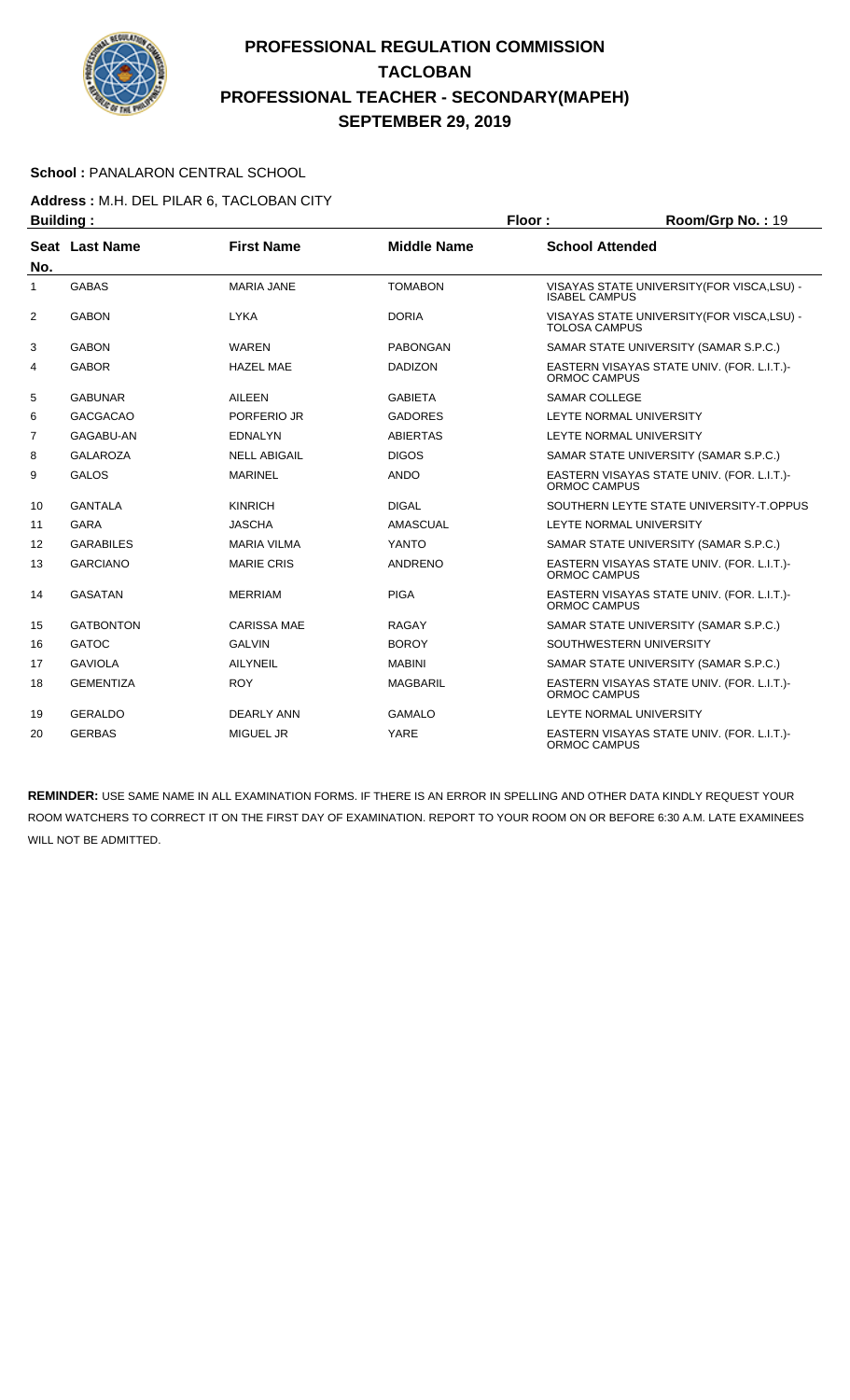

#### School : PANALARON CENTRAL SCHOOL

**Address :** M.H. DEL PILAR 6, TACLOBAN CITY

| <b>Building:</b> |                       |                                           | Room/Grp No.: 20<br>Floor: |                        |                                                                         |
|------------------|-----------------------|-------------------------------------------|----------------------------|------------------------|-------------------------------------------------------------------------|
| No.              | <b>Seat Last Name</b> | <b>First Name</b>                         | <b>Middle Name</b>         | <b>School Attended</b> |                                                                         |
| 1                | <b>GERMAN</b>         | <b>MERRY JOY</b>                          | <b>IBANO</b>               | <b>ORMOC CAMPUS</b>    | EASTERN VISAYAS STATE UNIV. (FOR. L.I.T.)-                              |
| $\overline{2}$   | <b>GERMANES</b>       | <b>GELLA MARIE</b>                        | <b>ALTICEN</b>             | <b>TOLOSA CAMPUS</b>   | VISAYAS STATE UNIVERSITY (FOR VISCA, LSU) -                             |
| 3                | <b>GERODIAS</b>       | <b>ALGIN</b>                              | <b>MABAN</b>               |                        | SOUTHERN LEYTE STATE UNIVERSITY-T.OPPUS                                 |
| 4                | <b>GERUNDIO</b>       | <b>MARGIE</b>                             | <b>ESCAÑO</b>              | ORMOC CAMPUS           | EASTERN VISAYAS STATE UNIV. (FOR. L.I.T.)-                              |
| 5                | <b>GEVE</b>           | LEIZEL                                    | <b>SORIA</b>               |                        | SOUTHERN LEYTE STATE UNIVERSITY-T.OPPUS                                 |
| 6                | <b>GIRAY</b>          | <b>RECHELL</b>                            | <b>DUEÑAS</b>              |                        | SOUTHERN LEYTE STATE UNIVERSITY-T.OPPUS                                 |
| $\overline{7}$   | <b>GLINO</b>          | <b>JEAR JEAS LOREDITH</b><br><b>NOVIE</b> | <b>BOCO</b>                |                        | <b>EASTERN SAMAR STATE UNIVERSITY-</b><br>MAYDOLONG(for. MAYDOLONG NAS) |
| 8                | <b>GLOBIO</b>         | <b>NEENA RIZA</b>                         | <b>LOPEZ</b>               |                        | LEYTE NORMAL UNIVERSITY                                                 |
| 9                | GO                    | <b>EUTIFEL</b>                            | <b>CABERIO</b>             | (for.LIT)TACLOBAN      | EASTERN VISAYAS STATE UNIVERSITY                                        |
| 10               | <b>GODES</b>          | <b>IVY GRACE</b>                          | <b>PAVO</b>                |                        | SOUTHERN LEYTE STATE UNIVERSITY-T.OPPUS                                 |
| 11               | <b>GONZAGA</b>        | <b>KATHERIN</b>                           | CAHAYAG                    |                        | LEYTE NORMAL UNIVERSITY                                                 |
| 12               | <b>GONZALES</b>       | <b>GLAIZA</b>                             | <b>MONESIT</b>             | ORMOC CAMPUS           | EASTERN VISAYAS STATE UNIV. (FOR. L.I.T.)-                              |
| 13               | <b>GONZALES</b>       | <b>JUCY FE</b>                            | <b>CAMANSE</b>             | <b>BAYBAY</b>          | VISAYAS STATE UNIVERSITY (for.VISCA,LSU.)-                              |
| 14               | <b>GORON</b>          | <b>LEA ROSE</b>                           | YAPAC                      | ORMOC CAMPUS           | EASTERN VISAYAS STATE UNIV. (FOR. L.I.T.)-                              |
| 15               | <b>GORRE</b>          | <b>MICHAEL ANFERNEE</b>                   | <b>ALFONSO</b>             | <b>BAYBAY</b>          | VISAYAS STATE UNIVERSITY (for.VISCA,LSU.)-                              |
| 16               | <b>GRANA</b>          | <b>JENNYBHEBS</b>                         | <b>TAGALOG</b>             | ORMOC CAMPUS           | EASTERN VISAYAS STATE UNIV. (FOR. L.I.T.)-                              |
| 17               | <b>GRANADA</b>        | <b>GENEVIEVE</b>                          | <b>VICERA</b>              | (for.LIT)TACLOBAN      | EASTERN VISAYAS STATE UNIVERSITY                                        |
| 18               | <b>GRANADA</b>        | <b>JAYJAY</b>                             | <b>ADVINCULA</b>           | <b>TOLOSA CAMPUS</b>   | VISAYAS STATE UNIVERSITY (FOR VISCA, LSU) -                             |
| 19               | <b>GRAVOSO</b>        | <b>JEMAICA</b>                            | <b>SIBONGA</b>             | (for.LIT)TACLOBAN      | EASTERN VISAYAS STATE UNIVERSITY                                        |
| 20               | <b>GUIATES</b>        | <b>JANINE</b>                             | <b>SABORIN</b>             | <b>TOLOSA CAMPUS</b>   | VISAYAS STATE UNIVERSITY (FOR VISCA, LSU) -                             |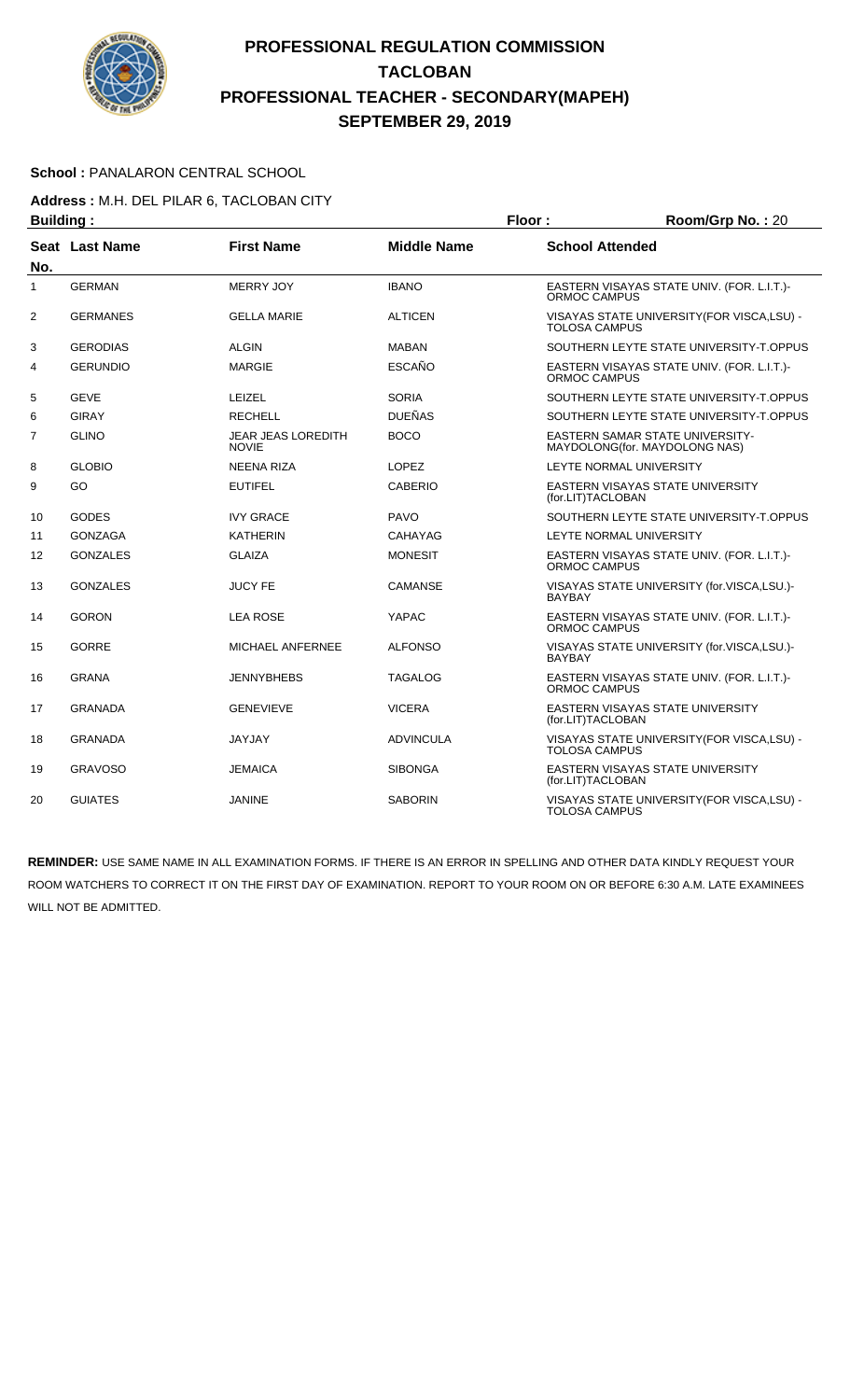

#### **School :** ASIAN DEVELOPMENT FOUNDATION COLLEGE - BURGOS

**Address :** 262 P. BURGOS STREET, TACLOBAN CITY

| <b>Building:</b> |                   |                     |                    | Floor:                 | Room/Grp No.: 1                                                          |
|------------------|-------------------|---------------------|--------------------|------------------------|--------------------------------------------------------------------------|
|                  | Seat Last Name    | <b>First Name</b>   | <b>Middle Name</b> | <b>School Attended</b> |                                                                          |
| No.              |                   |                     |                    |                        |                                                                          |
| 1                | <b>GUILLERA</b>   | <b>JENNYFIL</b>     | <b>PLACIEGO</b>    |                        | LEYTE NORMAL UNIVERSITY                                                  |
| 2                | <b>GULA</b>       | <b>LOUIE</b>        | <b>PETERE</b>      | <b>BAYBAY</b>          | VISAYAS STATE UNIVERSITY (for.VISCA,LSU.)-                               |
| 3                | <b>GULANE</b>     | <b>MARY LOVELYN</b> | <b>TAJOS</b>       | <b>SAMAR COLLEGE</b>   |                                                                          |
| 4                | <b>GUMBA</b>      | <b>CRISTINE JOY</b> | <b>VILLEGAS</b>    |                        | <b>EASTERN SAMAR STATE UNIVERSITY-</b><br>MAYDOLONG (for. MAYDOLONG NAS) |
| 5                | <b>GUZMAN</b>     | <b>HANNAH JANE</b>  | <b>ABAPO</b>       | ORMOC CAMPUS           | EASTERN VISAYAS STATE UNIV. (FOR. L.I.T.)-                               |
| 6                | <b>HAGONOY</b>    | <b>AMIEL ROSE</b>   | <b>METING</b>      | <b>ISABEL CAMPUS</b>   | VISAYAS STATE UNIVERSITY(FOR VISCA,LSU) -                                |
| 7                | <b>HAMTIG</b>     | <b>JESSA</b>        | <b>FALLORE</b>     |                        | HOLY CROSS COLLEGE OF CARIGARA                                           |
| 8                | <b>HERBOLINGO</b> | <b>KIMBERLY</b>     | <b>ABESIA</b>      |                        | SOUTHERN LEYTE STATE UNIVERSITY-T.OPPUS                                  |
| 9                | <b>HERMOSO</b>    | <b>MICAH JOY</b>    | <b>BAJADO</b>      |                        | ST. JOSEPH'S COLLEGE-BORONGAN                                            |
| 10               | <b>HERNANDEZ</b>  | <b>LINDSAY</b>      | <b>TANO</b>        |                        | <b>HOLY CROSS COLLEGE OF CARIGARA</b>                                    |
| 11               | <b>HIBE</b>       | <b>HAIDE</b>        | <b>SERDONCILLO</b> | <b>NAVAL</b>           | NAVAL STATE UNIVERSITY (for.NAVAL INST)-                                 |
| 12               | <b>HILVANO</b>    | <b>ELIZABETH</b>    | <b>REYES</b>       |                        | SAMAR STATE UNIVERSITY (SAMAR S.P.C.)                                    |
| 13               | <b>HINAY</b>      | <b>AIRALYN</b>      | QUISADO            |                        | SOUTHERN LEYTE STATE UNIVERSITY-T.OPPUS                                  |
| 14               | <b>HINAY</b>      | MAYBELLE            | <b>ICHON</b>       |                        | SOUTHERN LEYTE STATE UNIVERSITY-T.OPPUS                                  |
| 15               | <b>HINTAPAN</b>   | <b>CORA</b>         | <b>NEGRO</b>       | ORMOC CAMPUS           | EASTERN VISAYAS STATE UNIV. (FOR. L.I.T.)-                               |
| 16               | <b>HORCA</b>      | <b>RYAN YORK</b>    | PETILOS            |                        | LEYTE NORMAL UNIVERSITY                                                  |
| 17               | <b>IDAÑOL</b>     | <b>HAROLD</b>       | <b>VIÑAS</b>       |                        | LEYTE NORMAL UNIVERSITY                                                  |
| 18               | <b>IGANO</b>      | <b>JESELLE</b>      | <b>CORPIN</b>      | <b>NAVAL</b>           | NAVAL STATE UNIVERSITY (for.NAVAL INST)-                                 |
| 19               | <b>IGOT</b>       | <b>RICA MAY</b>     | <b>ROCA</b>        | <b>ORMOC CAMPUS</b>    | EASTERN VISAYAS STATE UNIV. (FOR. L.I.T.)-                               |
| 20               | <b>INOVEJAS</b>   | <b>DIANA</b>        | <b>ARROGANTE</b>   |                        | SAMAR STATE UNIVERSITY (SAMAR S.P.C.)                                    |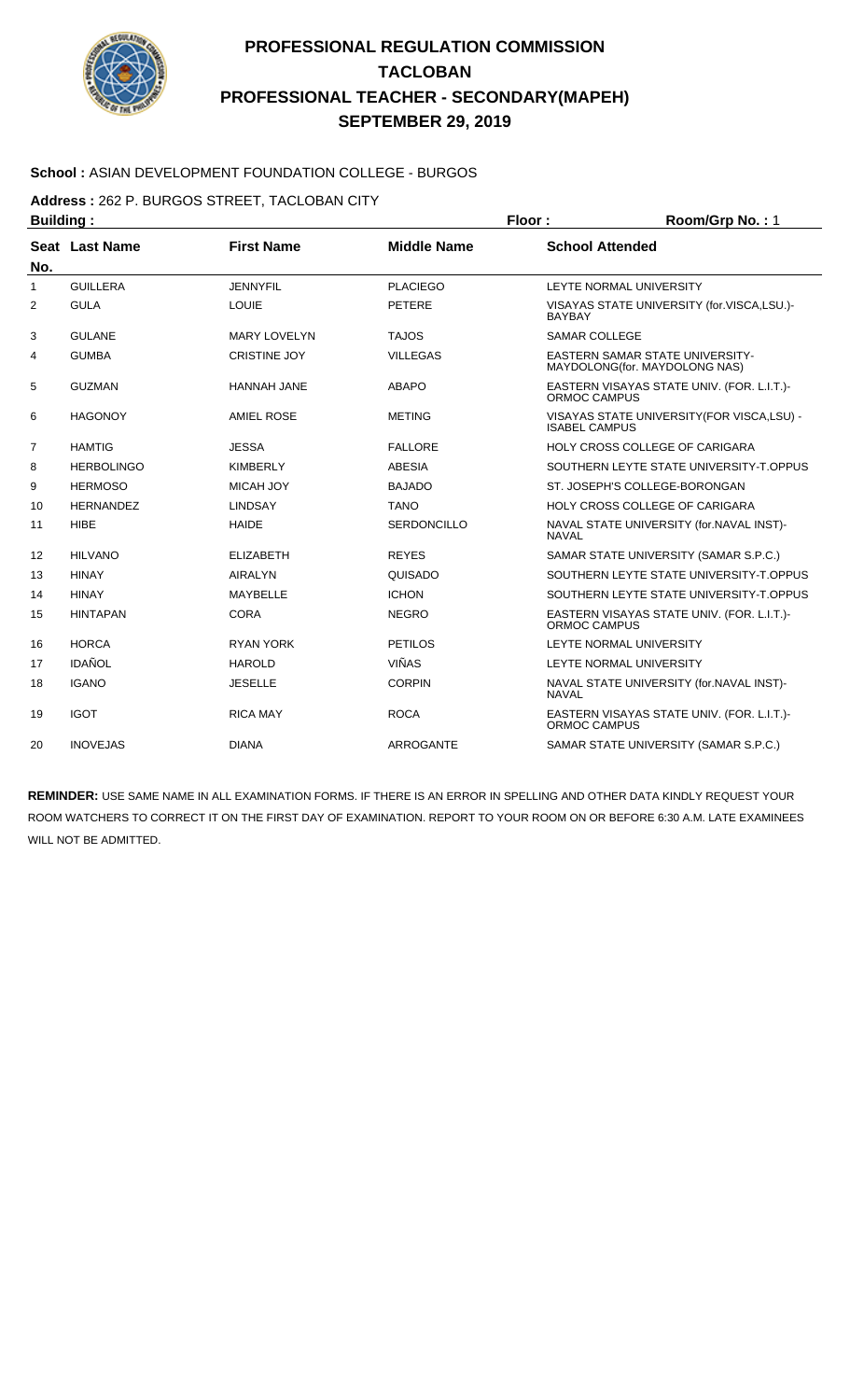

#### **School :** ASIAN DEVELOPMENT FOUNDATION COLLEGE - BURGOS

**Address :** 262 P. BURGOS STREET, TACLOBAN CITY

| <b>Building:</b>  |                  |                          |                    | Floor:                    | Room/Grp No.: 2                                                         |
|-------------------|------------------|--------------------------|--------------------|---------------------------|-------------------------------------------------------------------------|
|                   | Seat Last Name   | <b>First Name</b>        | <b>Middle Name</b> | <b>School Attended</b>    |                                                                         |
| No.               |                  |                          |                    |                           |                                                                         |
| 1                 | <b>INSIGNE</b>   | GRACE                    | <b>NIERVES</b>     |                           | HOLY CROSS COLLEGE OF CARIGARA                                          |
| 2                 | <b>INSIGNE</b>   | <b>LIAN</b>              | <b>BACTOL</b>      |                           | LEYTE NORMAL UNIVERSITY                                                 |
| 3                 | <b>IQUIRAN</b>   | <b>GENEVEIVE</b>         | <b>TAN</b>         |                           | SAMAR STATE UNIVERSITY (SAMAR S.P.C.)                                   |
| 4                 | <b>ISANAN</b>    | <b>AINA MHAE</b>         | <b>BETIC</b>       |                           | SAMAR STATE UNIVERSITY (SAMAR S.P.C.)                                   |
| 5                 | <b>JABOLI</b>    | REXZELL                  | <b>RABOCARSAL</b>  |                           | SAMAR STATE UNIVERSITY (SAMAR S.P.C.)                                   |
| 6                 | <b>JABOLIN</b>   | <b>JENNIFER</b>          | JABA-AN            |                           | SAMAR STATE UNIVERSITY (SAMAR S.P.C.)                                   |
| 7                 | <b>JABON</b>     | <b>SUSIETA</b>           | <b>CABAGNAN</b>    |                           | SAMAR STATE UNIVERSITY (SAMAR S.P.C.)                                   |
| 8                 | <b>JACOBE</b>    | <b>JULIANNE</b>          | <b>DADOR</b>       |                           | VISAYAS CHRISTIAN INSTITUTE OF TECHNOLOGY                               |
| 9                 | <b>JAINGUE</b>   | <b>AILEEN</b>            | <b>DIALCA</b>      |                           | LEYTE NORMAL UNIVERSITY                                                 |
| 10                | <b>JALOBER</b>   | <b>JOEY</b>              | <b>ROBLES</b>      |                           | UNIVERSITY OF THE VISAYAS-CEBU CITY                                     |
| 11                | <b>JARADAL</b>   | <b>JESSA</b>             | <b>ALIDO</b>       | <b>LIPA CITY COLLEGES</b> |                                                                         |
| $12 \overline{ }$ | <b>JAVINES</b>   | <b>HELLEN MAE</b>        | <b>IRLANDEZ</b>    |                           | <b>HOLY CROSS COLLEGE OF CARIGARA</b>                                   |
| 13                | <b>JIMENEZ</b>   | <b>MARINELLE</b>         | <b>SUSAYA</b>      |                           | LEYTE NORMAL UNIVERSITY                                                 |
| 14                | <b>JURILLA</b>   | <b>LAIRA JANE</b>        | <b>BAQUILOD</b>    |                           | <b>EASTERN SAMAR STATE UNIVERSITY-</b><br>MAYDOLONG(for. MAYDOLONG NAS) |
| 15                | <b>JUSAY</b>     | <b>TRISHA JOJIE MIEL</b> | <b>LIWAGON</b>     | ORMOC CAMPUS              | EASTERN VISAYAS STATE UNIV. (FOR. L.I.T.)-                              |
| 16                | <b>KAHANO</b>    | <b>ROSEL</b>             | <b>APAO</b>        | <b>TOLOSA CAMPUS</b>      | VISAYAS STATE UNIVERSITY (FOR VISCA, LSU) -                             |
| 17                | <b>KEMPIS</b>    | <b>KIMBERLY</b>          | <b>VENCIO</b>      | <b>TOLOSA CAMPUS</b>      | VISAYAS STATE UNIVERSITY (FOR VISCA, LSU) -                             |
| 18                | <b>LABACLADO</b> | <b>MARVIC</b>            | VALLERAMOS         |                           | LEYTE NORMAL UNIVERSITY                                                 |
| 19                | <b>LABADOR</b>   | <b>NIÑA</b>              | <b>DESPI</b>       | <b>ORMOC CAMPUS</b>       | EASTERN VISAYAS STATE UNIV. (FOR. L.I.T.)-                              |
| 20                | LABALAN          | <b>RAYMOND</b>           | <b>BACSAL</b>      |                           | PHILIPPINE CHRISTIAN UNIVERSITY-DASMARINAS                              |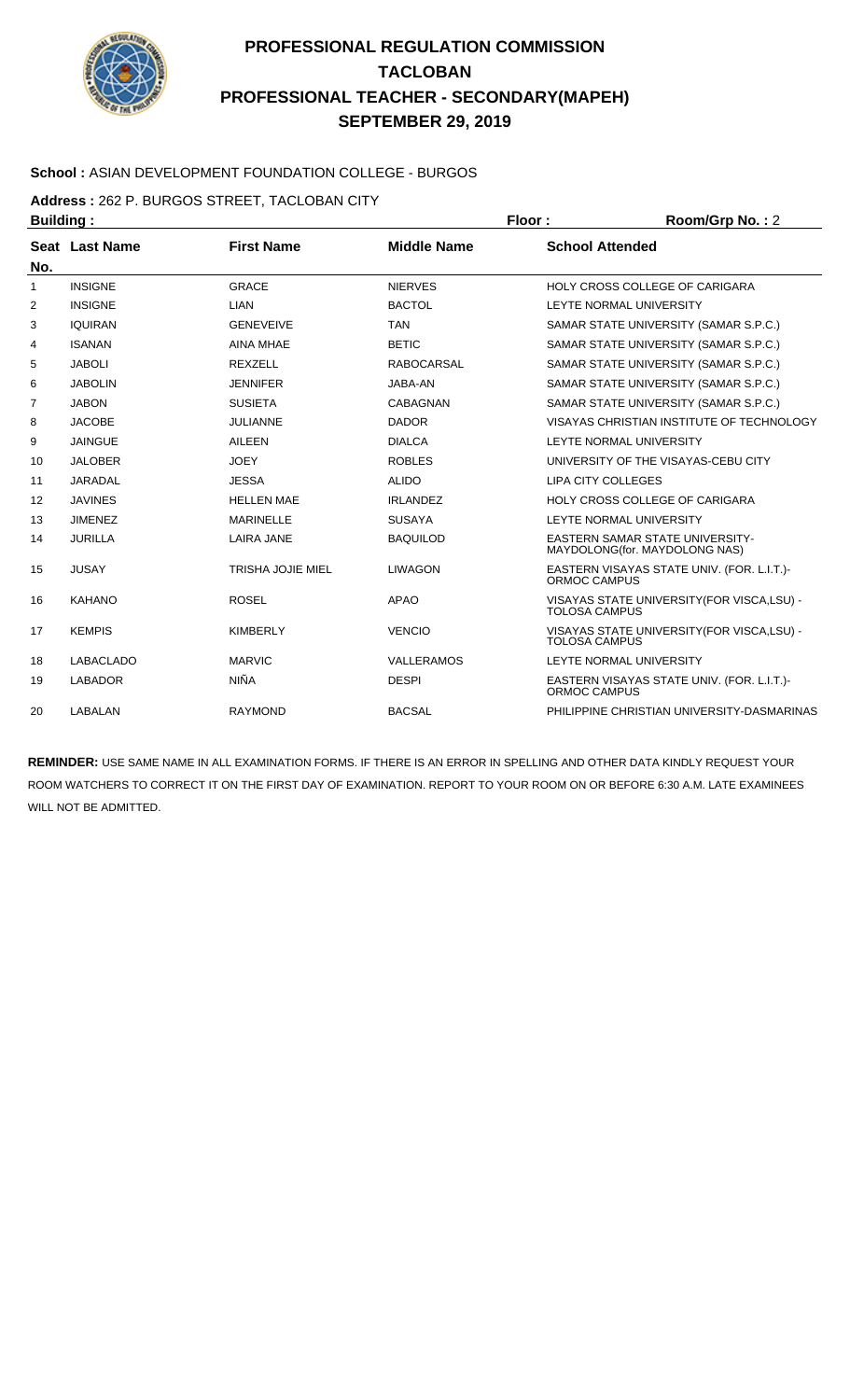

#### **School :** ASIAN DEVELOPMENT FOUNDATION COLLEGE - BURGOS

**Address :** 262 P. BURGOS STREET, TACLOBAN CITY

| <b>Building:</b> |                  |                        |                    | Floor:                 | Room/Grp No.: 3                                                         |
|------------------|------------------|------------------------|--------------------|------------------------|-------------------------------------------------------------------------|
| No.              | Seat Last Name   | <b>First Name</b>      | <b>Middle Name</b> | <b>School Attended</b> |                                                                         |
| 1                | <b>LABANG</b>    | <b>JOVEN</b>           | <b>OMAMBAC</b>     | ORMOC CAMPUS           | EASTERN VISAYAS STATE UNIV. (FOR. L.I.T.)-                              |
| 2                | LABASANO         | MA. CARLITA            | <b>RAYTOS</b>      |                        | LEYTE NORMAL UNIVERSITY                                                 |
| 3                | <b>LABONG</b>    | <b>RAFFY</b>           | <b>LABOC</b>       |                        | SAMAR STATE UNIVERSITY (SAMAR S.P.C.)                                   |
| 4                | <b>LABONITE</b>  | <b>RESIAN</b>          | <b>PADRIQUE</b>    |                        | CHRIST THE KING COLLEGE OF CALBAYOG                                     |
| 5                | <b>LACABA</b>    | <b>ALLANA MARIE</b>    | <b>NOGAL</b>       |                        | LEYTE NORMAL UNIVERSITY                                                 |
| 6                | <b>LACABA</b>    | <b>FIONNA ANGELICA</b> | <b>ROSA</b>        |                        | <b>HOLY INFANT COLLEGE</b>                                              |
| $\overline{7}$   | <b>LACABA</b>    | <b>MARIETONETTE</b>    | <b>MAHINLO</b>     | (for.LIT)TACLOBAN      | EASTERN VISAYAS STATE UNIVERSITY                                        |
| 8                | <b>LACABA</b>    | <b>RODRIGO</b>         | <b>OLEDAN</b>      |                        | HOLY CROSS COLLEGE OF CARIGARA                                          |
| 9                | <b>LADIAO</b>    | <b>CHERRIE</b>         | <b>CATUBAY</b>     |                        | <b>EASTERN SAMAR STATE UNIVERSITY-</b><br>MAYDOLONG(for. MAYDOLONG NAS) |
| 10               | LADIAO           | <b>JOYLYN</b>          | GALANGUI           |                        | LEYTE NORMAL UNIVERSITY                                                 |
| 11               | <b>LAGBAS</b>    | <b>NOVA</b>            | <b>SANTIZO</b>     | <b>TOLOSA CAMPUS</b>   | VISAYAS STATE UNIVERSITY (FOR VISCA, LSU) -                             |
| 12               | <b>LAGO</b>      | <b>BERNADETTE JANE</b> | <b>REPULDA</b>     | ORMOC CAMPUS           | EASTERN VISAYAS STATE UNIV. (FOR. L.I.T.)-                              |
| 13               | LANANTE          | ANGELINE               | <b>RAMIREZ</b>     | <b>TOLOSA CAMPUS</b>   | VISAYAS STATE UNIVERSITY (FOR VISCA, LSU) -                             |
| 14               | <b>LANZAROTE</b> | <b>JESSA CLAIR</b>     | <b>RAFAEL</b>      | <b>NAVAL</b>           | NAVAL STATE UNIVERSITY (for.NAVAL INST)-                                |
| 15               | LAQUIDAN         | <b>MARTIN JR</b>       | <b>MENDROS</b>     | (for.LIT)TACLOBAN      | EASTERN VISAYAS STATE UNIVERSITY                                        |
| 16               | LAUDE            | <b>MELODY</b>          | PEREZ              | ORMOC CAMPUS           | EASTERN VISAYAS STATE UNIV. (FOR. L.I.T.)-                              |
| 17               | <b>LAUREL</b>    | <b>LOUELA MARIE</b>    | <b>PLARISAN</b>    | ORMOC CAMPUS           | EASTERN VISAYAS STATE UNIV. (FOR. L.I.T.)-                              |
| 18               | <b>LAURON</b>    | <b>CESAR</b>           | <b>PACOMA</b>      |                        | SAMAR STATE UNIVERSITY (SAMAR S.P.C.)                                   |
| 19               | LAZARTE          | <b>CATHRINA</b>        | <b>ROSAURO</b>     | ORMOC CAMPUS           | EASTERN VISAYAS STATE UNIV. (FOR. L.I.T.)-                              |
| 20               | LAZARTE          | <b>DEHCERY</b>         | <b>TUBIL</b>       |                        | LEYTE NORMAL UNIVERSITY                                                 |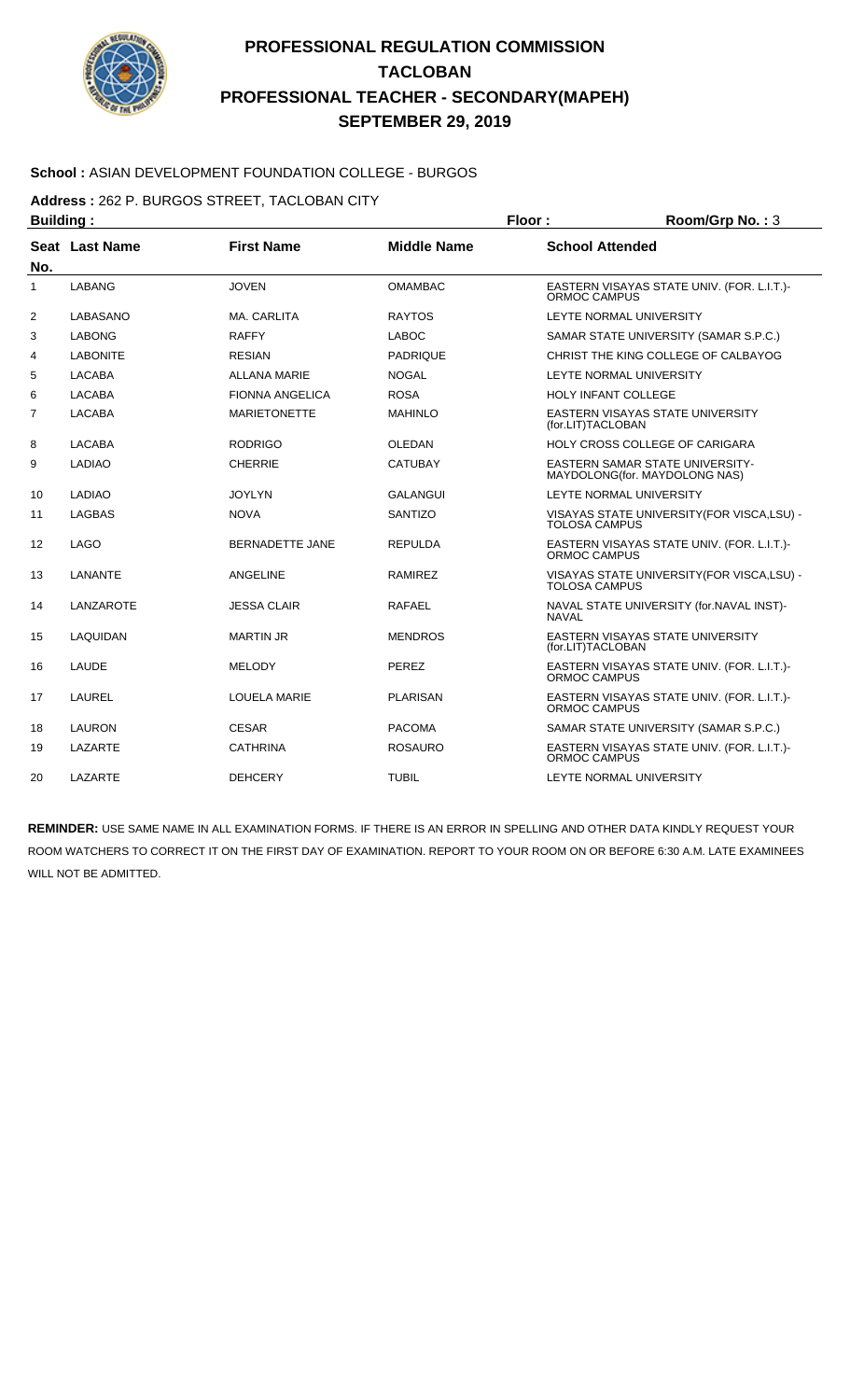

#### **School :** ASIAN DEVELOPMENT FOUNDATION COLLEGE - BURGOS

**Address :** 262 P. BURGOS STREET, TACLOBAN CITY

| <b>Building:</b> |                 |                       |                    | Floor:                                                      | Room/Grp No.: 4                                                         |
|------------------|-----------------|-----------------------|--------------------|-------------------------------------------------------------|-------------------------------------------------------------------------|
| No.              | Seat Last Name  | <b>First Name</b>     | <b>Middle Name</b> | <b>School Attended</b>                                      |                                                                         |
| 1                | <b>LEBIOS</b>   | LAURA                 | <b>GAVIOLA</b>     |                                                             | PHILIPPINE CHRISTIAN UNIVERSITY-MANILA                                  |
| 2                | <b>LEGISTA</b>  | <b>REX JR</b>         | <b>MONTIMAN</b>    |                                                             | CHRIST THE KING COLLEGE OF CALBAYOG                                     |
| 3                | <b>LIBRANDO</b> | <b>CHERYL</b>         | <b>MIRAFUENTES</b> | ORMOC CAMPUS                                                | EASTERN VISAYAS STATE UNIV. (FOR. L.I.T.)-                              |
| 4                | LINDE           | <b>JUVELITA</b>       | <b>SEBUGUERO</b>   |                                                             | LEYTE NORMAL UNIVERSITY                                                 |
| 5                | LIPASANA        | <b>RESSA</b>          | <b>GULA</b>        |                                                             | SOUTHERN LEYTE STATE UNIVERSITY-T.OPPUS                                 |
| 6                | <b>LIPORADA</b> | <b>JESSABELLE</b>     | <b>TABAO</b>       |                                                             | LEYTE NORMAL UNIVERSITY                                                 |
| 7                | <b>LLANETA</b>  | <b>DELITA</b>         | <b>MONTES</b>      |                                                             | <b>HOLY CROSS COLLEGE OF CARIGARA</b>                                   |
| 8                | LLANITA         | <b>RODEL</b>          | <b>LABOC</b>       |                                                             | SAMAR STATE UNIVERSITY (SAMAR S.P.C.)                                   |
| 9                | <b>LLANOS</b>   | <b>JOHN MARK</b>      | CASAS              |                                                             | SOUTHERN LEYTE STATE UNIVERSITY-T.OPPUS                                 |
| 10               | LLEMIT          | <b>GLAIZA</b>         | <b>OMANGAY</b>     | VISAYAS STATE UNIVERSITY (for.VISCA,LSU.)-<br><b>BAYBAY</b> |                                                                         |
| 11               | <b>LOBINA</b>   | <b>KATHRINA</b>       | <b>DONIZA</b>      | <b>BORONGAN</b>                                             | SAINT MARY'S COLLEGE (ST. JOSEPH'S COLL.)-                              |
| 12               | <b>LONZAGA</b>  | <b>MARLOU</b>         | <b>GOMAHIN</b>     | ORMOC CAMPUS                                                | EASTERN VISAYAS STATE UNIV. (FOR. L.I.T.)-                              |
| 13               | LORENIO         | <b>MICHAEL</b>        | CAPAWA             | <b>TOLOSA CAMPUS</b>                                        | VISAYAS STATE UNIVERSITY (FOR VISCA, LSU) -                             |
| 14               | LORENIO         | <b>WENNIE</b>         | <b>BASIHAN</b>     | <b>TOLOSA CAMPUS</b>                                        | VISAYAS STATE UNIVERSITY (FOR VISCA, LSU) -                             |
| 15               | <b>LOSTE</b>    | <b>JONALYN</b>        | <b>SINO</b>        |                                                             | <b>EASTERN SAMAR STATE UNIVERSITY-</b><br>MAYDOLONG(for. MAYDOLONG NAS) |
| 16               | LOTEYRO         | <b>GENDEL</b>         | <b>GERILLA</b>     | <b>TOLOSA CAMPUS</b>                                        | VISAYAS STATE UNIVERSITY (FOR VISCA, LSU) -                             |
| 17               | LUBAN           | <b>MA VICTORIA</b>    | <b>ORBANEJA</b>    |                                                             | LEYTE NORMAL UNIVERSITY                                                 |
| 18               | <b>LUCABAN</b>  | <b>ILUMINADA</b>      | <b>TAN</b>         |                                                             | SAMAR STATE UNIVERSITY (SAMAR S.P.C.)                                   |
| 19               | <b>LUMAGBAS</b> | <b>GRACEZYL MARIE</b> | <b>TANTUAN</b>     | (for.LIT)TACLOBAN                                           | EASTERN VISAYAS STATE UNIVERSITY                                        |
| 20               | <b>LUMANCAS</b> | <b>SHARON</b>         | LADARAN            |                                                             | <b>CENTRAL MINDANAO COLLEGES</b>                                        |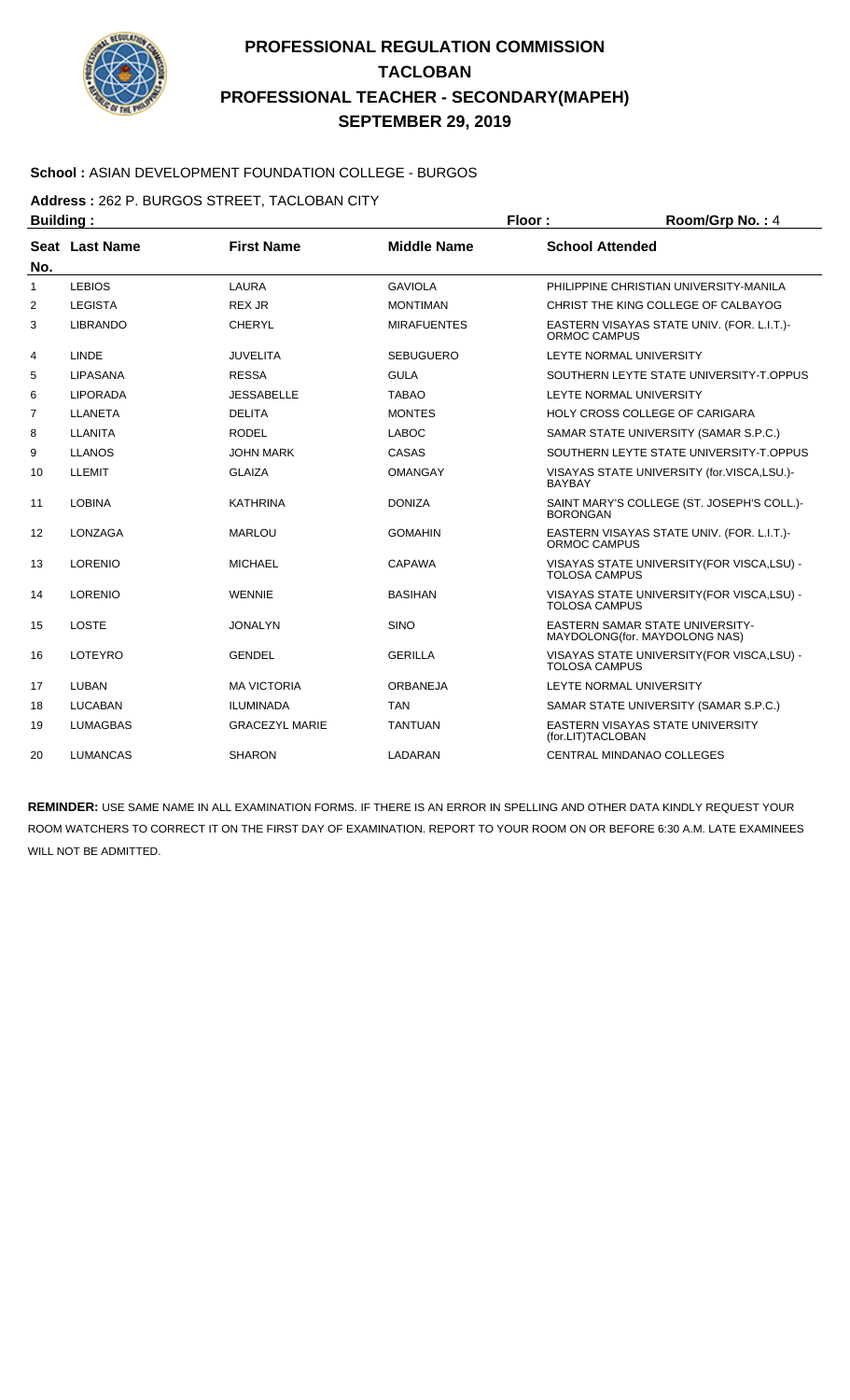

#### **School :** ASIAN DEVELOPMENT FOUNDATION COLLEGE - BURGOS

**Address :** 262 P. BURGOS STREET, TACLOBAN CITY

| <b>Building:</b> |                   |                          |                    | Floor:                 | Room/Grp No.: 5                                                  |
|------------------|-------------------|--------------------------|--------------------|------------------------|------------------------------------------------------------------|
| No.              | Seat Last Name    | <b>First Name</b>        | <b>Middle Name</b> | <b>School Attended</b> |                                                                  |
| $\mathbf{1}$     | LUMEN             | <b>VINA ROSE</b>         | <b>DELLORO</b>     | TOLOSA CAMPUS          | VISAYAS STATE UNIVERSITY (FOR VISCA, LSU) -                      |
| $\overline{2}$   | <b>LUNA</b>       | PAULA MAY                | <b>BULAWAN</b>     | ORMOC CAMPUS           | EASTERN VISAYAS STATE UNIV. (FOR. L.I.T.)-                       |
| 3                | LUNZAGA           | <b>ROSE MARIE</b>        | PEREZ              | ORMOC CAMPUS           | EASTERN VISAYAS STATE UNIV. (FOR. L.I.T.)-                       |
| 4                | LUPAZ             | <b>JENNIFER</b>          | <b>VERUNQUE</b>    | <b>NAVAL</b>           | NAVAL STATE UNIVERSITY (for.NAVAL INST)-                         |
| 5                | <b>LUSARES</b>    | <b>AILEEN</b>            | <b>LOPEZ</b>       | <b>ISABEL CAMPUS</b>   | VISAYAS STATE UNIVERSITY (FOR VISCA, LSU) -                      |
| 6                | <b>MABANSAG</b>   | MA. CECILIA              | <b>MABINGNAY</b>   |                        | SAMAR STATE UNIVERSITY (SAMAR S.P.C.)                            |
| $\overline{7}$   | <b>MABILANCAN</b> | <b>JANICE</b>            | <b>SARSURA</b>     |                        | SAMAR STATE UNIVERSITY (SAMAR S.P.C.)                            |
| 8                | <b>MABUTE</b>     | <b>ROSELLE</b>           | <b>MANUEL</b>      |                        | SAMAR STATE UNIVERSITY (SAMAR S.P.C.)                            |
| 9                | <b>MABUTO</b>     | PHIL JUDE                | <b>RACAZA</b>      | <b>BAYBAY</b>          | VISAYAS STATE UNIVERSITY (for.VISCA,LSU.)-                       |
| 10               | <b>MACABANTE</b>  | <b>JEAN</b>              | <b>GARCIA</b>      |                        | LEYTE NORMAL UNIVERSITY                                          |
| 11               | <b>MACALE</b>     | <b>GEMMA</b>             | SANTO              | (for.LIT)TACLOBAN      | EASTERN VISAYAS STATE UNIVERSITY                                 |
| 12               | <b>MACANAS</b>    | <b>CRYSTAL JEAN</b>      | <b>VICTORIOSO</b>  | <b>NAVAL</b>           | NAVAL STATE UNIVERSITY (for.NAVAL INST)-                         |
| 13               | <b>MACAPAÑAS</b>  | JOMARIE                  | <b>JANSON</b>      | <b>BAYBAY</b>          | VISAYAS STATE UNIVERSITY (for.VISCA,LSU.)-                       |
| 14               | <b>MACASPAG</b>   | <b>MARY JOY</b>          | <b>OCENADA</b>     | SAMAR COLLEGE          |                                                                  |
| 15               | <b>MACAWILE</b>   | <b>JOY ANN</b>           | CAMPO              |                        | EASTERN SAMAR STATE UNIVERSITY-<br>MAYDOLONG(for. MAYDOLONG NAS) |
| 16               | <b>MACEDA</b>     | JOBELLE                  | TOMENIO            | (for.LIT)TACLOBAN      | <b>EASTERN VISAYAS STATE UNIVERSITY</b>                          |
| 17               | <b>MACEDA</b>     | <b>KEZIAH NOELLE JOY</b> | <b>FAJARDO</b>     |                        | LEYTE NORMAL UNIVERSITY                                          |
| 18               | <b>MADJUS</b>     | <b>KHAREEN</b>           | <b>ELEGIO</b>      | ORMOC CAMPUS           | EASTERN VISAYAS STATE UNIV. (FOR. L.I.T.)-                       |
| 19               | <b>MAGALLANES</b> | ANGEL                    | <b>FLORENDO</b>    | <b>TOLOSA CAMPUS</b>   | VISAYAS STATE UNIVERSITY (FOR VISCA, LSU) -                      |
| 20               | <b>MAGALLANES</b> | <b>NORMA</b>             | <b>BALLENA</b>     | <b>TOLOSA CAMPUS</b>   | VISAYAS STATE UNIVERSITY (FOR VISCA, LSU) -                      |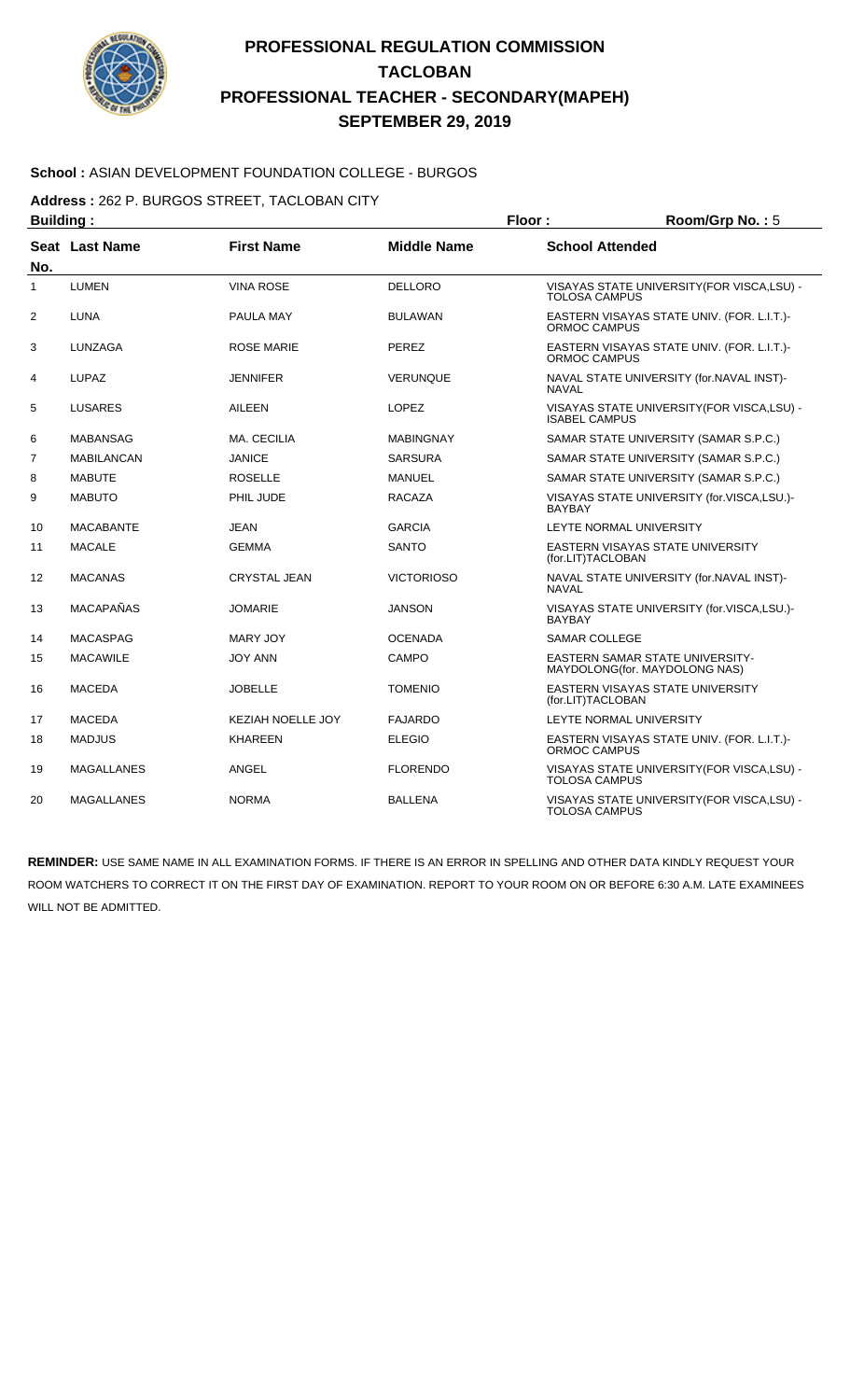

#### **School :** ASIAN DEVELOPMENT FOUNDATION COLLEGE - BURGOS

**Address :** 262 P. BURGOS STREET, TACLOBAN CITY

| <b>Building:</b> |                       |                      | Floor:             | Room/Grp No.: 6                                                         |
|------------------|-----------------------|----------------------|--------------------|-------------------------------------------------------------------------|
| No.              | <b>Seat Last Name</b> | <b>First Name</b>    | <b>Middle Name</b> | <b>School Attended</b>                                                  |
| $\mathbf{1}$     | MAGLASANG             | <b>MARIA FE</b>      | <b>GABAS</b>       | EASTERN VISAYAS STATE UNIV. (FOR. L.I.T.)-<br><b>ORMOC CAMPUS</b>       |
| 2                | <b>MAGSOLING</b>      | <b>CLEAVE</b>        | <b>AVESTRUZ</b>    | <b>HOLY CROSS COLLEGE OF CARIGARA</b>                                   |
| 3                | <b>MAICO</b>          | <b>JHONESA JOYCE</b> | <b>ITIG</b>        | VISAYAS STATE UNIVERSITY (FOR VISCA, LSU) -<br><b>TOLOSA CAMPUS</b>     |
| 4                | <b>MAISO</b>          | <b>CHRISTINE JOY</b> | EBAYA              | ST. JOSEPH'S COLLEGE-BORONGAN                                           |
| 5                | <b>MAITEM</b>         | <b>CHRISTINE</b>     | <b>FABRO</b>       | SOUTHERN LEYTE STATE UNIVERSITY-T.OPPUS                                 |
| 6                | <b>MAJADAS</b>        | <b>KRISTINE</b>      | <b>DINOY</b>       | VISAYAS STATE UNIVERSITY (FOR VISCA, LSU) -<br><b>ISABEL CAMPUS</b>     |
| $\overline{7}$   | <b>MAJISTRADO</b>     | <b>BRAYAN</b>        | <b>CATAÑARES</b>   | NAVAL STATE UNIVERSITY (for.NAVAL INST)-<br><b>NAVAL</b>                |
| 8                | <b>MAKABENTA</b>      | <b>KAREN KAYE</b>    | VALLERA            | <b>HOLY CROSS COLLEGE OF CARIGARA</b>                                   |
| 9                | <b>MALATE</b>         | <b>RIA</b>           | <b>BADION</b>      | EASTERN VISAYAS STATE UNIVERSITY<br>(for.LIT)TACLOBAN                   |
| 10               | <b>MALBAS</b>         | <b>JASELLE EVE</b>   | <b>AMOLO</b>       | EASTERN VISAYAS STATE UNIVERSITY<br>(for.LIT)TACLOBAN                   |
| 11               | MAMA                  | <b>ALAISAH</b>       | PADERNAL           | VISAYAS STATE UNIVERSITY (for.VISCA,LSU.)-<br><b>BAYBAY</b>             |
| 12               | <b>MANABA</b>         | <b>DEUROLANEL</b>    | <b>AMIDAO</b>      | LEYTE NORMAL UNIVERSITY                                                 |
| 13               | MAÑAGO                | <b>SAVINNA</b>       | <b>GERMAN</b>      | EASTERN VISAYAS STATE UNIV. (FOR. L.I.T.)-<br><b>ORMOC CAMPUS</b>       |
| 14               | MAÑANITA              | <b>RIZALYN</b>       | <b>HOLOYOHOY</b>   | VISAYAS STATE UNIVERSITY (for.VISCA,LSU.)-<br><b>BAYBAY</b>             |
| 15               | <b>MANANSALA</b>      | MA. MONIC            | <b>CONTADO</b>     | <b>EASTERN SAMAR STATE UNIVERSITY-</b><br>MAYDOLONG(for. MAYDOLONG NAS) |
| 16               | <b>MANATAD</b>        | <b>MARY ANN</b>      | MAGTAHAS           | VISAYAS STATE UNIVERSITY (for.VISCA,LSU.)-<br><b>BAYBAY</b>             |
| 17               | <b>MANGASIN</b>       | <b>MICHELLE</b>      | <b>YCONG</b>       | EASTERN VISAYAS STATE UNIV. (FOR. L.I.T.)-<br>ORMOC CAMPUS              |
| 18               | <b>MANGCO</b>         | <b>MARY JOY</b>      | <b>ENITES</b>      | VISAYAS STATE UNIVERSITY (FOR VISCA, LSU) -<br><b>TOLOSA CAMPUS</b>     |
| 19               | <b>MANIO</b>          | NANCY SHANE          |                    | EASTERN VISAYAS STATE UNIVERSITY<br>(for.LIT)TACLOBAN                   |
| 20               | <b>MANTILLA</b>       | <b>EVELYN</b>        | <b>DUMANHUG</b>    | SOUTHERN LEYTE STATE UNIVERSITY-T.OPPUS                                 |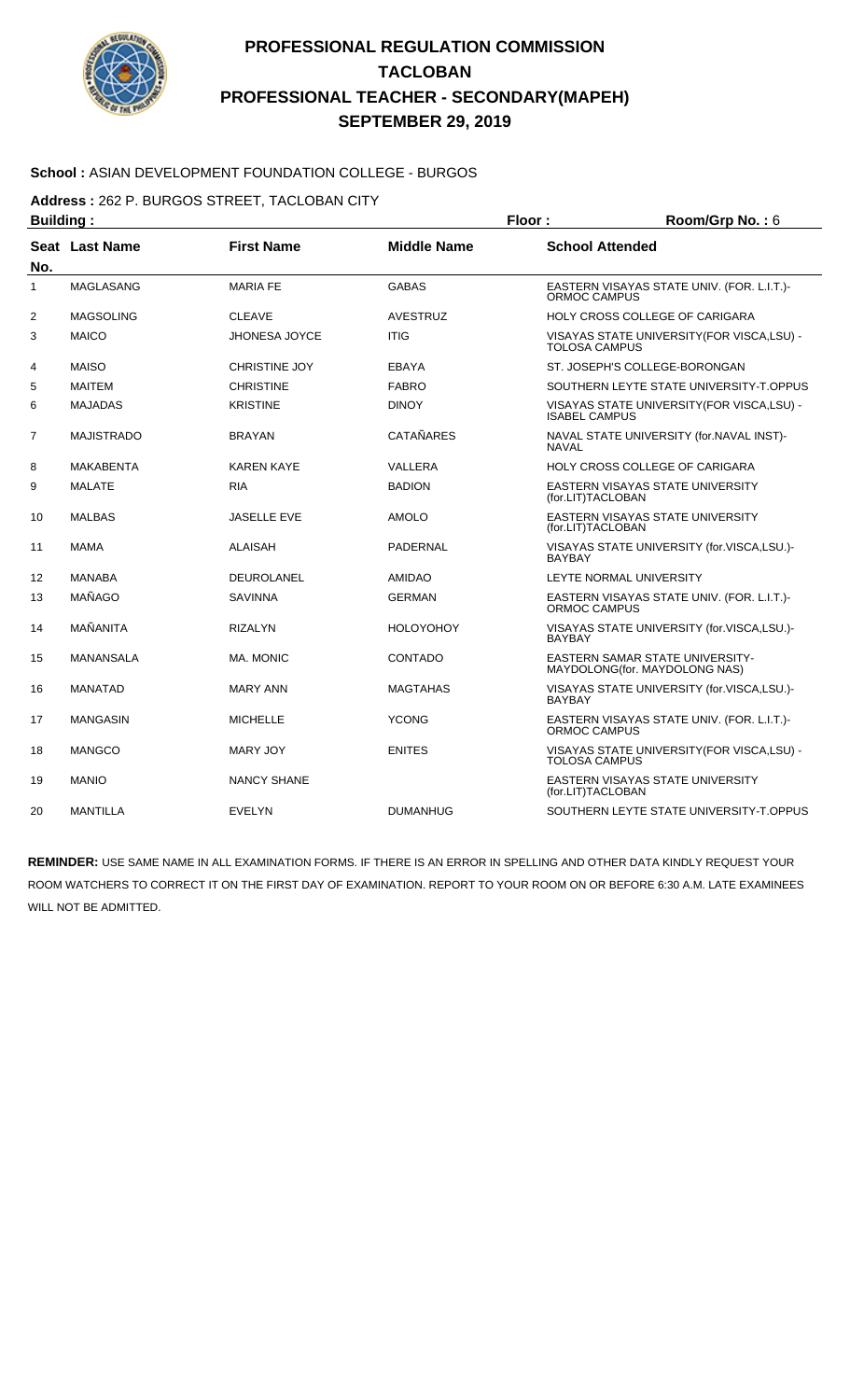

#### **School :** ASIAN DEVELOPMENT FOUNDATION COLLEGE - BURGOS

**Address :** 262 P. BURGOS STREET, TACLOBAN CITY

| <b>Building:</b> |                  |                     |                    | Floor:                                                   | Room/Grp No.: 7                                                         |
|------------------|------------------|---------------------|--------------------|----------------------------------------------------------|-------------------------------------------------------------------------|
| No.              | Seat Last Name   | <b>First Name</b>   | <b>Middle Name</b> | <b>School Attended</b>                                   |                                                                         |
| 1                | <b>MANUEL</b>    | <b>RONA LYKA</b>    | <b>BELLO</b>       |                                                          | CHRIST THE KING COLLEGE OF CALBAYOG                                     |
| $\overline{2}$   | <b>MAQUIDATO</b> | <b>JOSELITO</b>     | <b>TADEM</b>       |                                                          | <b>EASTERN SAMAR STATE UNIVERSITY-</b><br>MAYDOLONG(for. MAYDOLONG NAS) |
| 3                | <b>MARA</b>      | <b>JOHN PATRICK</b> | <b>DAGAMAC</b>     | ORMOC CAMPUS                                             | EASTERN VISAYAS STATE UNIV. (FOR. L.I.T.)-                              |
| 4                | <b>MARGALLO</b>  | <b>DIOSA</b>        | <b>MAGULJADO</b>   |                                                          | <b>ADAMSON UNIVERSITY</b>                                               |
| 5                | <b>MARGALLO</b>  | <b>JIMBO</b>        | <b>ABAS</b>        |                                                          | HOLY CROSS COLLEGE OF CARIGARA                                          |
| 6                | <b>MARGATE</b>   | <b>CHRISLENE</b>    | <b>GELI</b>        |                                                          | SAMAR STATE UNIVERSITY (SAMAR S.P.C.)                                   |
| $\overline{7}$   | <b>MARGIN</b>    | <b>ROSEL</b>        | <b>HULLEZA</b>     |                                                          | UNIVERSITY OF THE VISAYAS-CEBU CITY                                     |
| 8                | <b>MARINO</b>    | <b>VON LORENZ</b>   | <b>TRAPAL</b>      | NAVAL STATE UNIVERSITY (for.NAVAL INST)-<br><b>NAVAL</b> |                                                                         |
| 9                | <b>MAROTO</b>    | <b>JEZZA</b>        | <b>MESIAS</b>      | <b>TOLOSA CAMPUS</b>                                     | VISAYAS STATE UNIVERSITY (FOR VISCA, LSU) -                             |
| 10               | <b>MARQUEZ</b>   | KAY JE-ANN          | <b>JABOLI</b>      | <b>SAMAR COLLEGE</b>                                     |                                                                         |
| 11               | <b>MASENDO</b>   | <b>KAYE MARIE</b>   | <b>BODO</b>        |                                                          | LEYTE NORMAL UNIVERSITY                                                 |
| 12               | <b>MASIBAG</b>   | <b>ELOISA MAY</b>   | <b>ADORZA</b>      | <b>NAVAL</b>                                             | NAVAL STATE UNIVERSITY (for.NAVAL INST)-                                |
| 13               | <b>MATULIN</b>   | CHELSEA JOY         | <b>SALAZAR</b>     |                                                          | SOUTHERN LEYTE STATE UNIVERSITY-T.OPPUS                                 |
| 14               | <b>MATURAN</b>   | <b>ANDREA KAYE</b>  | <b>MORENO</b>      | <b>ORMOC CAMPUS</b>                                      | EASTERN VISAYAS STATE UNIV. (FOR. L.I.T.)-                              |
| 15               | <b>MAYO</b>      | <b>JULIE ANN</b>    | <b>DOLLISEN</b>    | <b>SAMAR COLLEGE</b>                                     |                                                                         |
| 16               | <b>MAYOR</b>     | <b>RECHIEL</b>      | <b>ANDOY</b>       | ORMOC CAMPUS                                             | EASTERN VISAYAS STATE UNIV. (FOR. L.I.T.)-                              |
| 17               | <b>MEJARES</b>   | <b>MARK PHILIP</b>  | <b>GARCIA</b>      | (for.LIT)TACLOBAN                                        | EASTERN VISAYAS STATE UNIVERSITY                                        |
| 18               | <b>MEJIA</b>     | <b>CLARISSA</b>     | <b>LUMIGUID</b>    | <b>BAYBAY</b>                                            | VISAYAS STATE UNIVERSITY (for.VISCA,LSU.)-                              |
| 19               | <b>MENDIOLA</b>  | <b>MARK VINCENT</b> | <b>AVORQUE</b>     |                                                          | LEYTE NORMAL UNIVERSITY                                                 |
| 20               | <b>MENDOVA</b>   | <b>ROWEL</b>        | <b>BACHA</b>       |                                                          | LEYTE NORMAL UNIVERSITY                                                 |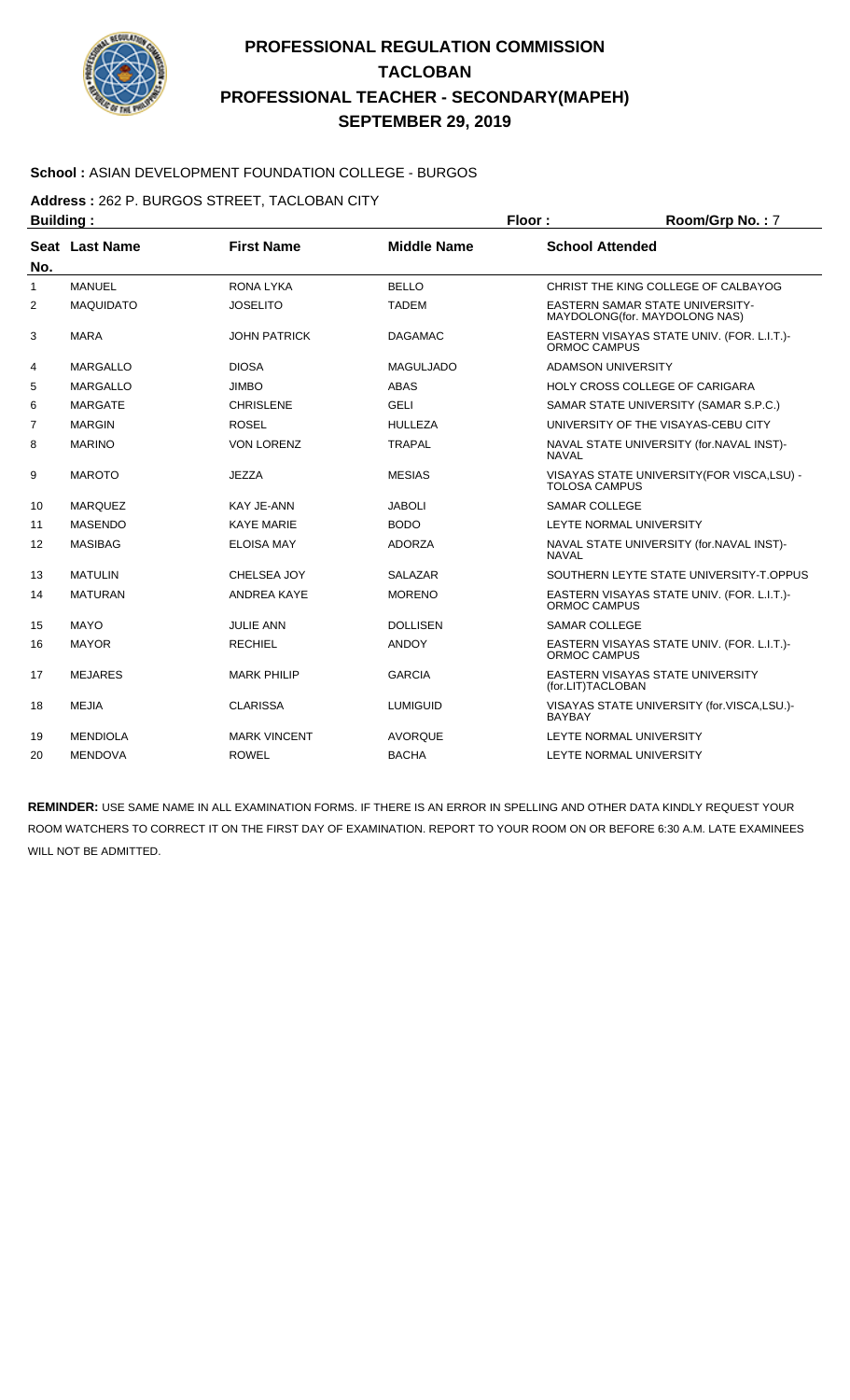

#### **School :** ASIAN DEVELOPMENT FOUNDATION COLLEGE - BURGOS

**Address :** 262 P. BURGOS STREET, TACLOBAN CITY

| <b>Building:</b>  |                  |                       |                    | Floor:                 | Room/Grp No.: 8                                                         |
|-------------------|------------------|-----------------------|--------------------|------------------------|-------------------------------------------------------------------------|
| No.               | Seat Last Name   | <b>First Name</b>     | <b>Middle Name</b> | <b>School Attended</b> |                                                                         |
| 1                 | <b>MENDOZA</b>   | <b>PATRICIA MARIE</b> | <b>MAALA</b>       | <b>ORMOC CAMPUS</b>    | EASTERN VISAYAS STATE UNIV. (FOR. L.I.T.)-                              |
| $\overline{2}$    | <b>MERIDORES</b> | JENALYN               | <b>ARCENAL</b>     | <b>ISABEL CAMPUS</b>   | VISAYAS STATE UNIVERSITY (FOR VISCA, LSU) -                             |
| 3                 | <b>METRAN</b>    | <b>MARVIN</b>         | <b>DAPON</b>       | <b>NAVAL</b>           | NAVAL STATE UNIVERSITY (for.NAVAL INST)-                                |
| 4                 | <b>MIANO</b>     | LIBERATO JR           | ABAC               | <b>TOLOSA CAMPUS</b>   | VISAYAS STATE UNIVERSITY (FOR VISCA, LSU) -                             |
| 5                 | <b>MIDORANDA</b> | <b>KYZEN MAE</b>      | <b>OBONA</b>       |                        | SAMAR STATE UNIVERSITY (SAMAR S.P.C.)                                   |
| 6                 | <b>MISTA</b>     | MA. ERICA             | <b>TAGAPAN</b>     | <b>TOLOSA CAMPUS</b>   | VISAYAS STATE UNIVERSITY (FOR VISCA, LSU) -                             |
| 7                 | <b>MITCHELL</b>  | <b>SUSAN</b>          |                    | <b>BAYBAY</b>          | VISAYAS STATE UNIVERSITY (for.VISCA,LSU.)-                              |
| 8                 | <b>MODESTO</b>   | <b>JENESA</b>         | <b>CUSTODIO</b>    | <b>TOLOSA CAMPUS</b>   | VISAYAS STATE UNIVERSITY (FOR VISCA, LSU) -                             |
| 9                 | <b>MONALIM</b>   | <b>ROVELYN</b>        | <b>VILLARAMA</b>   |                        | SAMAR STATE UNIVERSITY (SAMAR S.P.C.)                                   |
| 10                | <b>MONDIDO</b>   | <b>ALWIN JR</b>       | <b>RIVERA</b>      | <b>BAYBAY</b>          | VISAYAS STATE UNIVERSITY (for.VISCA,LSU.)-                              |
| 11                | <b>MONTE</b>     | <b>CHERRY ANN</b>     | <b>ROCABERTE</b>   | <b>ORMOC CAMPUS</b>    | EASTERN VISAYAS STATE UNIV. (FOR. L.I.T.)-                              |
| $12 \overline{ }$ | <b>MONTEMOR</b>  | <b>MARICRIS</b>       | <b>SULTIO</b>      | <b>BAYBAY</b>          | VISAYAS STATE UNIVERSITY (for.VISCA,LSU.)-                              |
| 13                | <b>MONTERO</b>   | <b>JOHN RYAN</b>      | <b>JABOLI</b>      |                        | SAMAR STATE UNIVERSITY (SAMAR S.P.C.)                                   |
| 14                | <b>MONTES</b>    | <b>DOREEN MAY</b>     | <b>BASTON</b>      |                        | EASTERN SAMAR STATE UNIVERSITY-<br>MAYDOLONG(for. MAYDOLONG NAS)        |
| 15                | <b>MONTES</b>    | <b>SHERLYN GRACE</b>  | <b>BO</b>          |                        | <b>EASTERN SAMAR STATE UNIVERSITY-</b><br>MAYDOLONG(for. MAYDOLONG NAS) |
| 16                | <b>MOQUIA</b>    | <b>KATE RENEE</b>     | <b>PEREZ</b>       |                        | LEYTE NORMAL UNIVERSITY                                                 |
| 17                | <b>MORALES</b>   | <b>JIMWELL</b>        | <b>MABALE</b>      | <b>BAYBAY</b>          | VISAYAS STATE UNIVERSITY (for.VISCA,LSU.)-                              |
| 18                | <b>MORANTE</b>   | <b>ELLA ANGELA</b>    | <b>OCTA</b>        |                        | LEYTE NORMAL UNIVERSITY                                                 |
| 19                | <b>MORETO</b>    | ARA BLESS             | <b>MEMORACION</b>  |                        | LEYTE NORMAL UNIVERSITY                                                 |
| 20                | <b>MORETO</b>    | JOHN MARK LLOYD       | <b>COLINARES</b>   |                        | LEYTE NORMAL UNIVERSITY                                                 |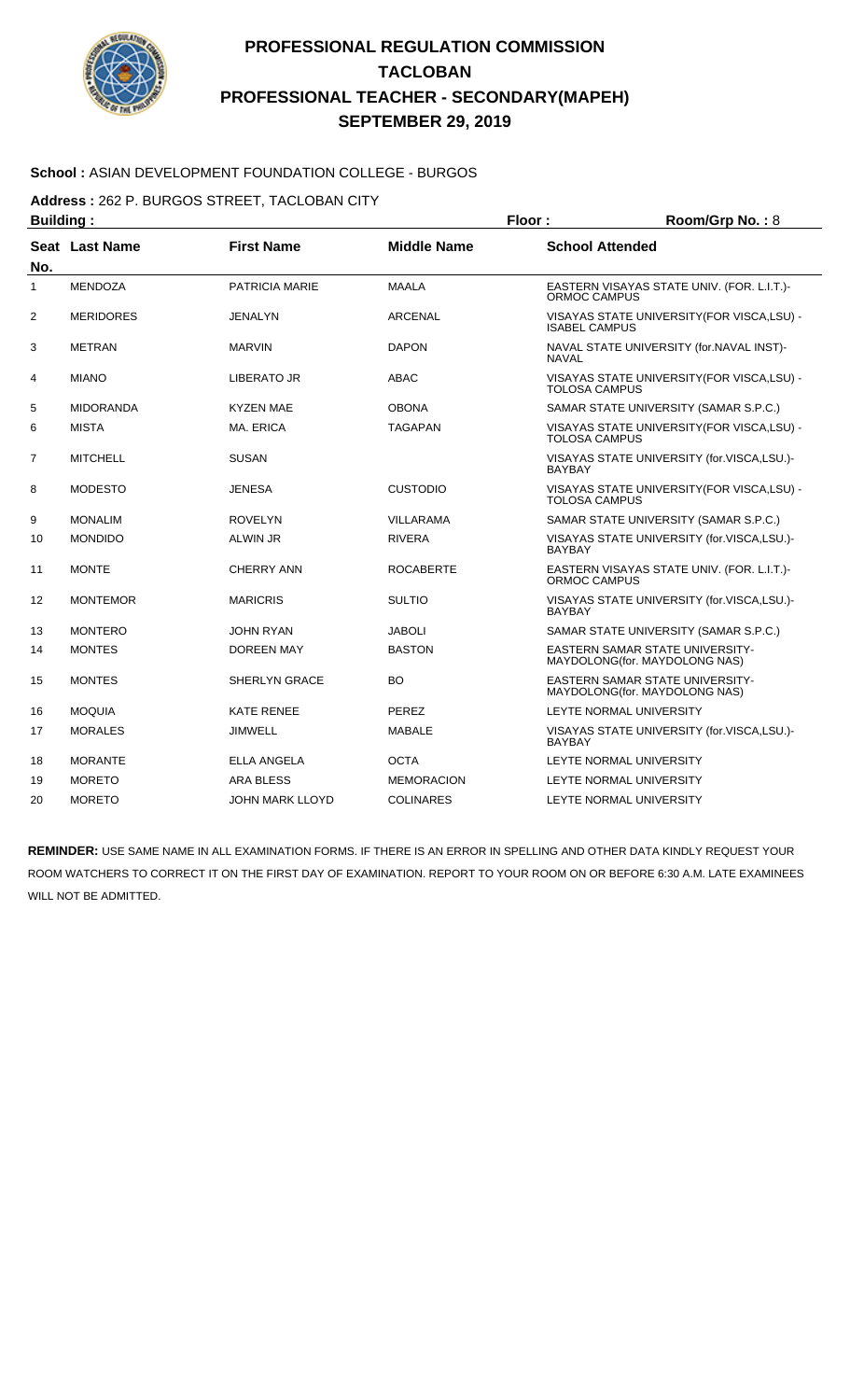

#### **School :** ASIAN DEVELOPMENT FOUNDATION COLLEGE - BURGOS

**Address :** 262 P. BURGOS STREET, TACLOBAN CITY

| <b>Building:</b> |                   |                          | Floor:<br>Room/Grp No.: 9 |                        |                                             |
|------------------|-------------------|--------------------------|---------------------------|------------------------|---------------------------------------------|
| No.              | Seat Last Name    | <b>First Name</b>        | <b>Middle Name</b>        | <b>School Attended</b> |                                             |
| 1                | <b>MOROÑA</b>     | <b>VENUS</b>             | <b>RAMOS</b>              |                        | SOUTHERN LEYTE STATE UNIVERSITY-T.OPPUS     |
| $\overline{2}$   | <b>MOSQUITE</b>   | <b>ROSELYN</b>           | <b>ALVAREZ</b>            |                        | HOLY CROSS COLLEGE OF CARIGARA              |
| 3                | <b>NABAUNAG</b>   | <b>JEFFERSON</b>         | <b>CAIDIC</b>             |                        | LEYTE NORMAL UNIVERSITY                     |
| 4                | <b>NACARIO</b>    | <b>JERRICHO FLORENCE</b> | <b>ORQUIOLA</b>           | (for.LIT)TACLOBAN      | <b>EASTERN VISAYAS STATE UNIVERSITY</b>     |
| 5                | <b>NACINOPA</b>   | <b>BRYLE</b>             | <b>ABRILLO</b>            | <b>TOLOSA CAMPUS</b>   | VISAYAS STATE UNIVERSITY(FOR VISCA,LSU) -   |
| 6                | <b>NACULANGAN</b> | <b>ANITA</b>             | <b>RAFALES</b>            | <b>TOLOSA CAMPUS</b>   | VISAYAS STATE UNIVERSITY (FOR VISCA, LSU) - |
| 7                | <b>NAPOLES</b>    | <b>RENELYN</b>           | <b>ALIBANGO</b>           |                        | SOUTHERN LEYTE STATE UNIVERSITY-T.OPPUS     |
| 8                | <b>NARAJA</b>     | <b>MEONE JR</b>          | <b>CALUNING</b>           | <b>TOLOSA CAMPUS</b>   | VISAYAS STATE UNIVERSITY (FOR VISCA, LSU) - |
| 9                | <b>NARRA</b>      | <b>JENNIFER</b>          | <b>VILLAROSA</b>          |                        | SOUTHERN LEYTE STATE UNIVERSITY-T.OPPUS     |
| 10               | <b>NAVARRETE</b>  | <b>CATHERINE</b>         | <b>TANO</b>               | ORMOC CAMPUS           | EASTERN VISAYAS STATE UNIV. (FOR. L.I.T.)-  |
| 11               | <b>NEGAD</b>      | <b>GRACE</b>             | <b>PELIAS</b>             |                        | LEYTE NORMAL UNIVERSITY                     |
| 12               | <b>NEMENIO</b>    | <b>RICKY</b>             | <b>DELA CERNA</b>         | <b>BAYBAY</b>          | VISAYAS STATE UNIVERSITY (for.VISCA,LSU.)-  |
| 13               | <b>NEPOMUCENO</b> | <b>MARK ANGELO</b>       | <b>CORCELLES</b>          | <b>ISABEL CAMPUS</b>   | VISAYAS STATE UNIVERSITY (FOR VISCA, LSU) - |
| 14               | <b>NOLLA</b>      | <b>JOVECAR</b>           | <b>MONTANEZ</b>           |                        | CHRIST THE KING COLLEGE OF CALBAYOG         |
| 15               | <b>NONO</b>       | <b>NARIZA</b>            | <b>TEJONES</b>            |                        | SAMAR STATE UNIVERSITY (SAMAR S.P.C.)       |
| 16               | <b>NUEVO</b>      | <b>GIL JR</b>            | <b>DOMAYAN</b>            |                        | CHRIST THE KING COLLEGE OF CALBAYOG         |
| 17               | <b>OBINGAYAN</b>  | <b>JAQUILINE</b>         | <b>PANICAN</b>            |                        | SAMAR STATE UNIVERSITY (SAMAR S.P.C.)       |
| 18               | <b>OCTAVIO</b>    | <b>CLARISH</b>           | <b>PEPITO</b>             | <b>ORMOC CAMPUS</b>    | EASTERN VISAYAS STATE UNIV. (FOR. L.I.T.)-  |
| 19               | <b>ODAL</b>       | <b>EVEMAY</b>            | <b>FALLORE</b>            |                        | LEYTE NORMAL UNIVERSITY                     |
| 20               | OLEDAN            | <b>HANZEL</b>            | <b>LABARTINE</b>          | <b>ISABEL CAMPUS</b>   | VISAYAS STATE UNIVERSITY (FOR VISCA, LSU) - |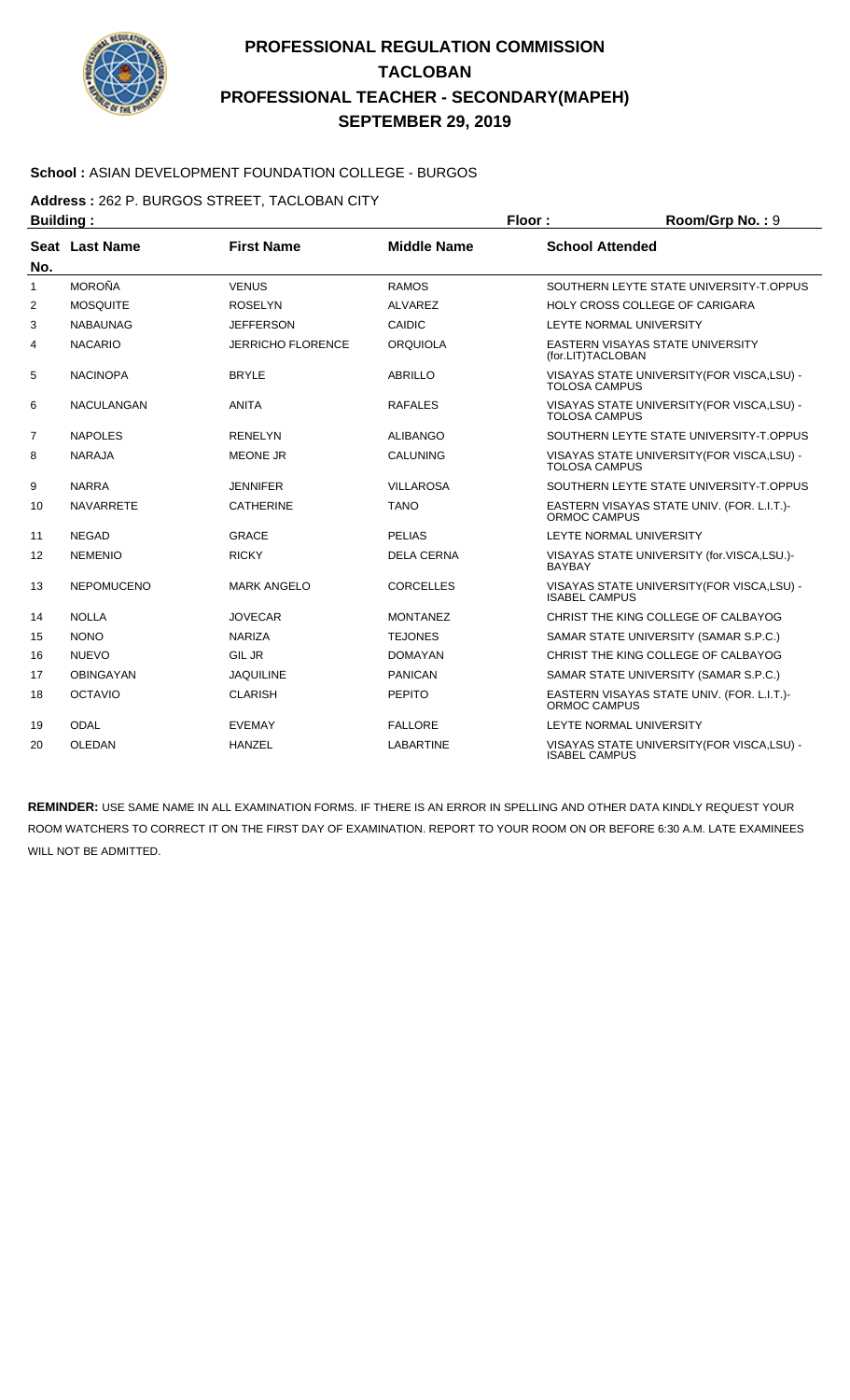

#### **School :** ASIAN DEVELOPMENT FOUNDATION COLLEGE - BURGOS

**Address :** 262 P. BURGOS STREET, TACLOBAN CITY

| <b>Building:</b> |                  |                     |                    | Floor:<br>Room/Grp No.: 10                                  |                                             |
|------------------|------------------|---------------------|--------------------|-------------------------------------------------------------|---------------------------------------------|
| No.              | Seat Last Name   | <b>First Name</b>   | <b>Middle Name</b> | <b>School Attended</b>                                      |                                             |
| 1                | <b>OLFATO</b>    | <b>RENALYN</b>      | MAS-ING            | <b>TOLOSA CAMPUS</b>                                        | VISAYAS STATE UNIVERSITY (FOR VISCA, LSU) - |
| $\overline{2}$   | <b>OLIMBERIO</b> | RIZZA MAE           | <b>CUDIA</b>       | <b>TOLOSA CAMPUS</b>                                        | VISAYAS STATE UNIVERSITY (FOR VISCA, LSU) - |
| 3                | <b>OLIVEROS</b>  | <b>NOVE KENNETH</b> | <b>CASTIL</b>      | <b>ORMOC CAMPUS</b>                                         | EASTERN VISAYAS STATE UNIV. (FOR. L.I.T.)-  |
| 4                | <b>OMEGA</b>     | <b>AIZLE DEAN</b>   | <b>VITUALLA</b>    | <b>BAYBAY</b>                                               | VISAYAS STATE UNIVERSITY (for.VISCA,LSU.)-  |
| 5                | <b>OMIT</b>      | <b>MERCELYN</b>     | <b>BAUTISTA</b>    |                                                             | LEYTE NORMAL UNIVERSITY                     |
| 6                | <b>ONDE</b>      | ANNABEL             | <b>GRANADA</b>     | <b>ISABEL CAMPUS</b>                                        | VISAYAS STATE UNIVERSITY (FOR VISCA, LSU) - |
| $\overline{7}$   | <b>ONING</b>     | <b>MARGIE</b>       | <b>TIZON</b>       |                                                             | SAMAR STATE UNIVERSITY (SAMAR S.P.C.)       |
| 8                | <b>OPERIO</b>    | <b>MARIVE</b>       | <b>KAWABATA</b>    |                                                             | LEYTE NORMAL UNIVERSITY                     |
| 9                | ORDIZ            | <b>FRANCES</b>      | <b>YANSON</b>      | VISAYAS STATE UNIVERSITY (for.VISCA,LSU.)-<br><b>BAYBAY</b> |                                             |
| 10               | <b>ORTIGOSA</b>  | <b>ROSSEL</b>       | <b>CANONIGO</b>    | <b>TOLOSA CAMPUS</b>                                        | VISAYAS STATE UNIVERSITY (FOR VISCA, LSU) - |
| 11               | <b>ORTIGUESA</b> | <b>NATY ANGEL</b>   | <b>NICART</b>      |                                                             | ST. JOSEPH'S COLLEGE-BORONGAN               |
| 12               | <b>OTADOY</b>    | LY ANN              | <b>DOSDOS</b>      | <b>NAVAL</b>                                                | NAVAL STATE UNIVERSITY (for.NAVAL INST)-    |
| 13               | <b>PACAÑA</b>    | <b>JANINE</b>       | <b>LABADOR</b>     | ORMOC CAMPUS                                                | EASTERN VISAYAS STATE UNIV. (FOR. L.I.T.)-  |
| 14               | <b>PACLE</b>     | MABELLE             | NUÑFZ              | <b>SAMAR COLLEGE</b>                                        |                                             |
| 15               | PADALAPAT        | <b>DAISY</b>        | <b>GOPIO</b>       |                                                             | SOUTHERN LEYTE STATE UNIVERSITY-T.OPPUS     |
| 16               | <b>PADOC</b>     | <b>ARLYN</b>        | <b>GOLONG</b>      |                                                             | LEYTE NORMAL UNIVERSITY                     |
| 17               | <b>PADUA</b>     | <b>DAVE</b>         | <b>RANIS</b>       | (for.LIT)TACLOBAN                                           | EASTERN VISAYAS STATE UNIVERSITY            |
| 18               | <b>PADUL</b>     | SHEENA JANE         | <b>VERIAN</b>      | <b>NAVAL</b>                                                | NAVAL STATE UNIVERSITY (for.NAVAL INST)-    |
| 19               | <b>PADULLA</b>   | <b>MAY JOY</b>      | <b>PANIM</b>       |                                                             | HOLY CROSS COLLEGE OF CARIGARA              |
| 20               | <b>PAGLIAWAN</b> | <b>SONIA</b>        | <b>TAGALOY</b>     |                                                             | SAMAR STATE UNIVERSITY (SAMAR S.P.C.)       |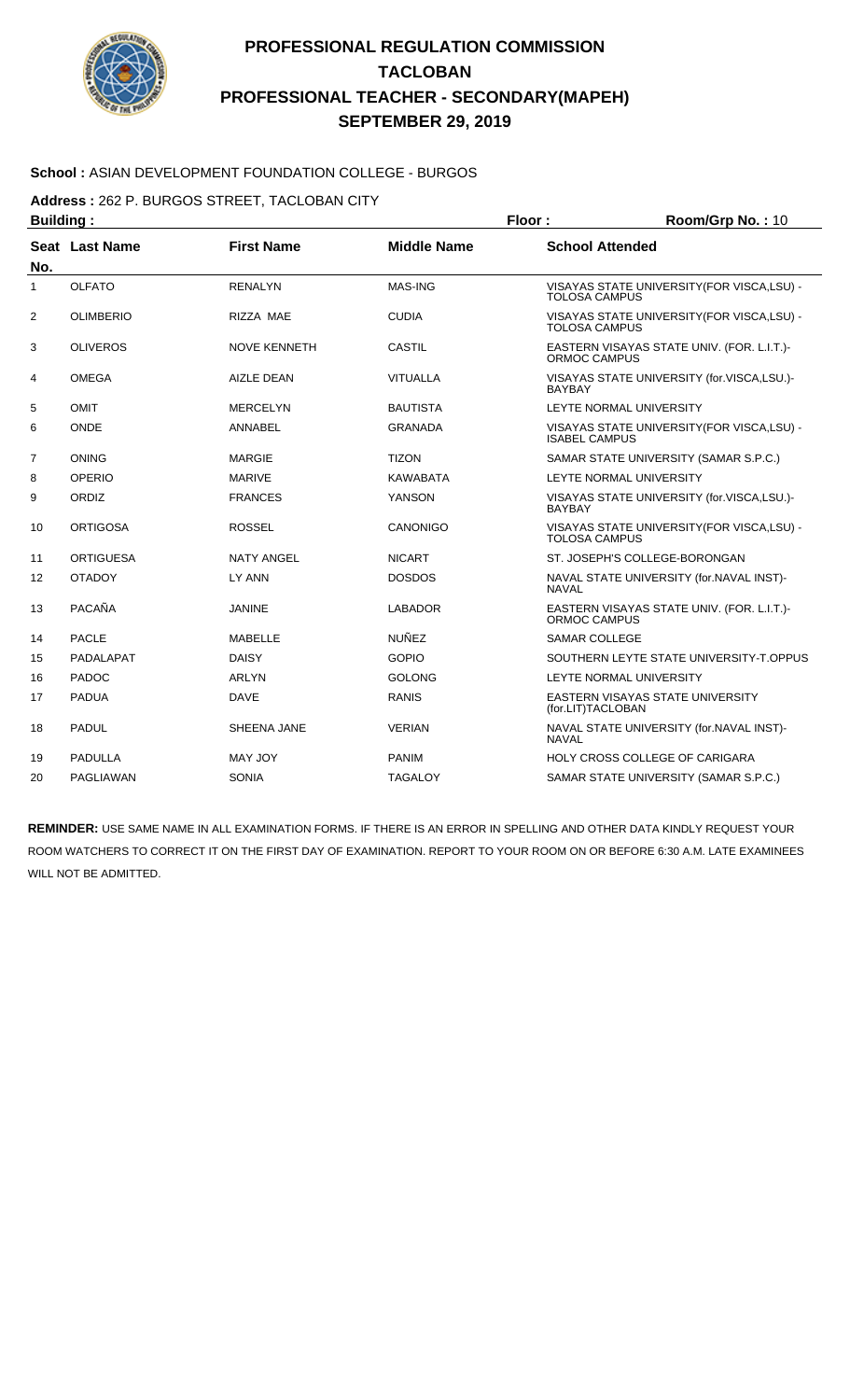

#### **School :** ASIAN DEVELOPMENT FOUNDATION COLLEGE - BURGOS

**Address :** 262 P. BURGOS STREET, TACLOBAN CITY

| <b>Building:</b> |                  |                        |                    | Floor:                 | Room/Grp No.: 11                            |
|------------------|------------------|------------------------|--------------------|------------------------|---------------------------------------------|
| No.              | Seat Last Name   | <b>First Name</b>      | <b>Middle Name</b> | <b>School Attended</b> |                                             |
| 1                | <b>PAKIG</b>     | <b>CLEAR ANN</b>       | <b>ADOLFO</b>      | <b>BAYBAY</b>          | VISAYAS STATE UNIVERSITY (for.VISCA,LSU.)-  |
| $\overline{2}$   | <b>PALACIO</b>   | <b>DOREEN ANN</b>      | <b>TAPIA</b>       | <b>SAMAR COLLEGE</b>   |                                             |
| 3                | <b>PALANAS</b>   | <b>FRANCIS</b>         | <b>HILVANO</b>     | <b>SAMAR COLLEGE</b>   |                                             |
| 4                | PALARAN          | <b>DONNA JEAN</b>      | <b>LUCHAVEZ</b>    | <b>BAYBAY</b>          | VISAYAS STATE UNIVERSITY (for.VISCA,LSU.)-  |
| 5                | <b>PAMANIAN</b>  | <b>CHARMAINE</b>       | <b>HONDOLERO</b>   |                        | LEYTE NORMAL UNIVERSITY                     |
| 6                | <b>PAME</b>      | <b>MARICEL</b>         | <b>BEBANCO</b>     | <b>ORMOC CAMPUS</b>    | EASTERN VISAYAS STATE UNIV. (FOR. L.I.T.)-  |
| 7                | <b>PAMEN</b>     | <b>JEZILLE</b>         | <b>SAYONG</b>      | <b>TOLOSA CAMPUS</b>   | VISAYAS STATE UNIVERSITY (FOR VISCA, LSU) - |
| 8                | <b>PANCITO</b>   | <b>HERMINIA</b>        | <b>DACUMA</b>      | <b>SAMAR COLLEGE</b>   |                                             |
| 9                | <b>PANONCIO</b>  | <b>JUDELYN</b>         | <b>MALAZARTE</b>   | <b>ORMOC CAMPUS</b>    | EASTERN VISAYAS STATE UNIV. (FOR. L.I.T.)-  |
| 10               | <b>PAPEL</b>     | <b>CRISTINA</b>        | <b>CABUTIN</b>     |                        | LEYTE NORMAL UNIVERSITY                     |
| 11               | <b>PARAGATOS</b> | <b>JOEL JR</b>         | <b>PAPAURAN</b>    |                        | SAMAR STATE UNIVERSITY (SAMAR S.P.C.)       |
| 12               | <b>PARRILLA</b>  | <b>MA CHRISTINE</b>    | <b>SIMBAJON</b>    | ORMOC CAMPUS           | EASTERN VISAYAS STATE UNIV. (FOR. L.I.T.)-  |
| 13               | <b>PASCUAL</b>   | <b>ALMA</b>            | <b>TEQUILLO</b>    | <b>NAVAL</b>           | NAVAL STATE UNIVERSITY (for.NAVAL INST)-    |
| 14               | PASCUAL          | <b>CAMILLE PRINCES</b> | <b>REBALLOS</b>    |                        | SAMAR STATE UNIVERSITY (SAMAR S.P.C.)       |
| 15               | <b>PASSO</b>     | <b>BEA MARIE</b>       | <b>BATULAN</b>     | ORMOC CAMPUS           | EASTERN VISAYAS STATE UNIV. (FOR. L.I.T.)-  |
| 16               | <b>PATAC</b>     | <b>GRACE</b>           | <b>ENERO</b>       | <b>TOLOSA CAMPUS</b>   | VISAYAS STATE UNIVERSITY (FOR VISCA, LSU) - |
| 17               | <b>PATENTE</b>   | SARAH JEAN             | <b>MORABE</b>      | <b>TOLOSA CAMPUS</b>   | VISAYAS STATE UNIVERSITY (FOR VISCA, LSU) - |
| 18               | <b>PATIGDAS</b>  | <b>REGINE</b>          | <b>BIRAO</b>       | ORMOC CAMPUS           | EASTERN VISAYAS STATE UNIV. (FOR. L.I.T.)-  |
| 19               | PAWA-AN          | <b>JENNY</b>           | <b>DELA CRUZ</b>   | <b>ISABEL CAMPUS</b>   | VISAYAS STATE UNIVERSITY (FOR VISCA, LSU) - |
| 20               | <b>PELAPIL</b>   | <b>RUPA</b>            | <b>GASTALLA</b>    | <b>TOLOSA CAMPUS</b>   | VISAYAS STATE UNIVERSITY (FOR VISCA, LSU) - |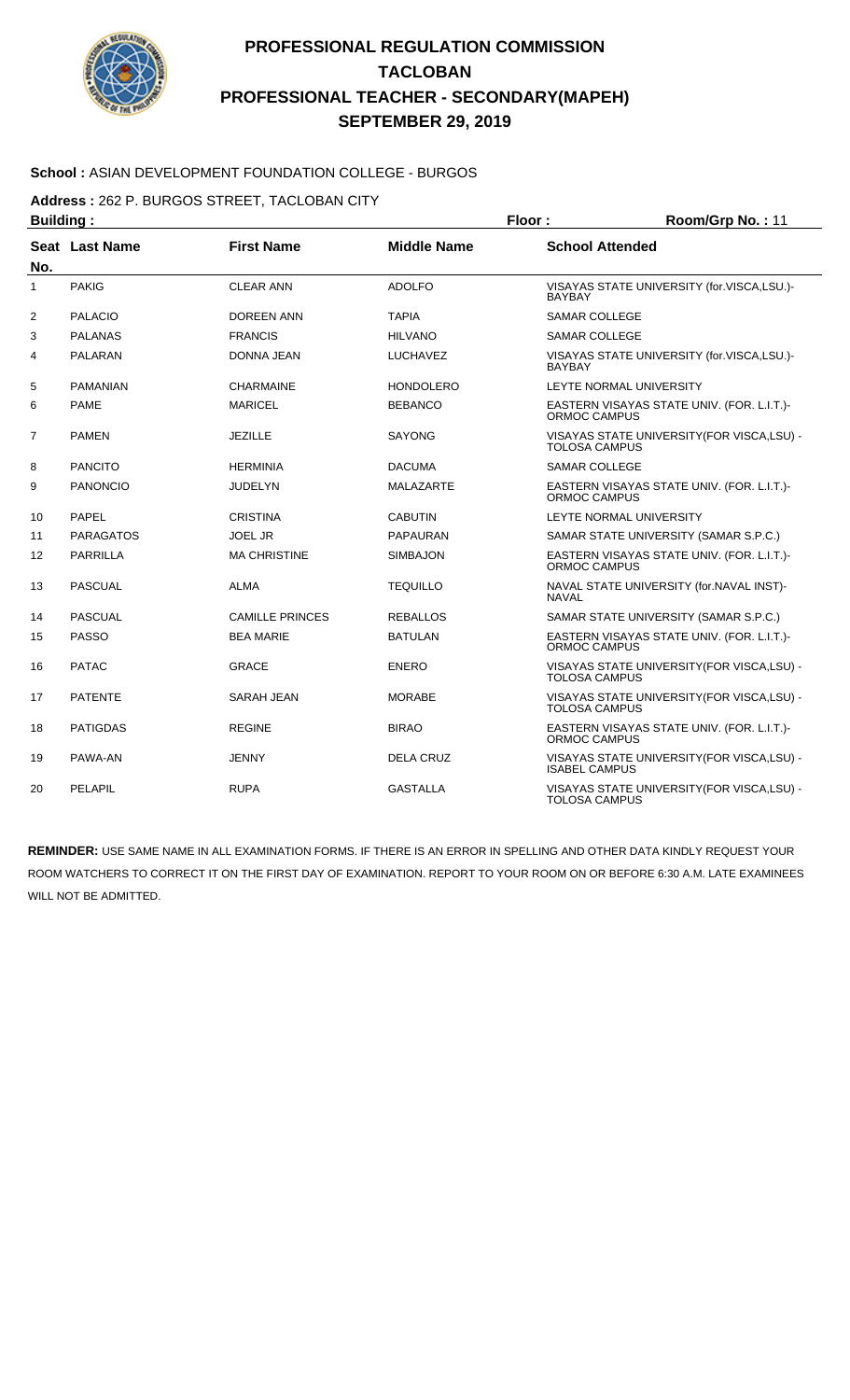

#### **School :** ASIAN DEVELOPMENT FOUNDATION COLLEGE - BURGOS

**Address :** 262 P. BURGOS STREET, TACLOBAN CITY

| <b>Building:</b> |                 |                      |                    | Floor:                                                      | Room/Grp No.: 12                            |
|------------------|-----------------|----------------------|--------------------|-------------------------------------------------------------|---------------------------------------------|
| No.              | Seat Last Name  | <b>First Name</b>    | <b>Middle Name</b> | <b>School Attended</b>                                      |                                             |
| 1                | PEÑARANDA       | <b>JESSA ROSE</b>    | LOTEYRO            | <b>TOLOSA CAMPUS</b>                                        | VISAYAS STATE UNIVERSITY (FOR VISCA, LSU) - |
| $\overline{2}$   | PEÑARANDA       | <b>MANIECRIS</b>     |                    | <b>LEYTE NORMAL UNIVERSITY</b>                              |                                             |
| 3                | <b>PENING</b>   | <b>AIVEY</b>         | <b>TASAN</b>       | ORMOC CAMPUS                                                | EASTERN VISAYAS STATE UNIV. (FOR. L.I.T.)-  |
| 4                | <b>PEPITO</b>   | RACHEL ANN           |                    | ORMOC CAMPUS                                                | EASTERN VISAYAS STATE UNIV. (FOR. L.I.T.)-  |
| 5                | <b>PERANTE</b>  | <b>MADONNA</b>       | DE GUIA            | <b>SAMAR COLLEGE</b>                                        |                                             |
| 6                | <b>PERANTE</b>  | <b>REZZA</b>         | <b>TISMO</b>       | <b>TOLOSA CAMPUS</b>                                        | VISAYAS STATE UNIVERSITY (FOR VISCA, LSU) - |
| $\overline{7}$   | <b>PEREZ</b>    | <b>ARLYN</b>         | <b>MANCIO</b>      | <b>TOLOSA CAMPUS</b>                                        | VISAYAS STATE UNIVERSITY (FOR VISCA, LSU) - |
| 8                | PEREZ           | <b>DAISY ANN</b>     | <b>FERNANDEZ</b>   | <b>TOLOSA CAMPUS</b>                                        | VISAYAS STATE UNIVERSITY (FOR VISCA, LSU) - |
| 9                | <b>PERMEJO</b>  | <b>CECILE</b>        | CAPILI             | VISAYAS STATE UNIVERSITY (for.VISCA,LSU.)-<br><b>BAYBAY</b> |                                             |
| 10               | <b>PERMEJO</b>  | <b>JERBY</b>         | CAPILI             | <b>TOLOSA CAMPUS</b>                                        | VISAYAS STATE UNIVERSITY (FOR VISCA, LSU) - |
| 11               | PEROL           | <b>SHIENA</b>        | <b>GALING</b>      |                                                             | SAMAR STATE UNIVERSITY (SAMAR S.P.C.)       |
| 12               | <b>PETRONIO</b> | <b>DORRYLYN</b>      | CANONIGO           | <b>TOLOSA CAMPUS</b>                                        | VISAYAS STATE UNIVERSITY (FOR VISCA, LSU) - |
| 13               | <b>PIANGCO</b>  | MAJELYN              | <b>HIPE</b>        | LEYTE NORMAL UNIVERSITY                                     |                                             |
| 14               | <b>PICA</b>     | <b>JOHN CARLO</b>    | DE PAZ             | <b>TOLOSA CAMPUS</b>                                        | VISAYAS STATE UNIVERSITY (FOR VISCA, LSU) - |
| 15               | <b>PICAO</b>    | <b>LEONARD</b>       | <b>CULAR</b>       | LEYTE NORMAL UNIVERSITY                                     |                                             |
| 16               | <b>PILANDE</b>  | <b>AISHEEN MAY</b>   | <b>DALIPE</b>      | ORMOC CAMPUS                                                | EASTERN VISAYAS STATE UNIV. (FOR. L.I.T.)-  |
| 17               | <b>PILAPIL</b>  | <b>RECHIEL</b>       | <b>BUNDUKIN</b>    | <b>ORMOC CAMPUS</b>                                         | EASTERN VISAYAS STATE UNIV. (FOR. L.I.T.)-  |
| 18               | <b>PILOTA</b>   | <b>ELLA MARIANNE</b> | <b>DONAYRE</b>     | <b>ISABEL CAMPUS</b>                                        | VISAYAS STATE UNIVERSITY (FOR VISCA, LSU) - |
| 19               | <b>PINGOS</b>   | <b>NIEL</b>          | <b>MENDOZE</b>     | <b>ISABEL CAMPUS</b>                                        | VISAYAS STATE UNIVERSITY(FOR VISCA,LSU) -   |
| 20               | <b>PIÑON</b>    | <b>REYSSA</b>        |                    | ORMOC CAMPUS                                                | EASTERN VISAYAS STATE UNIV. (FOR. L.I.T.)-  |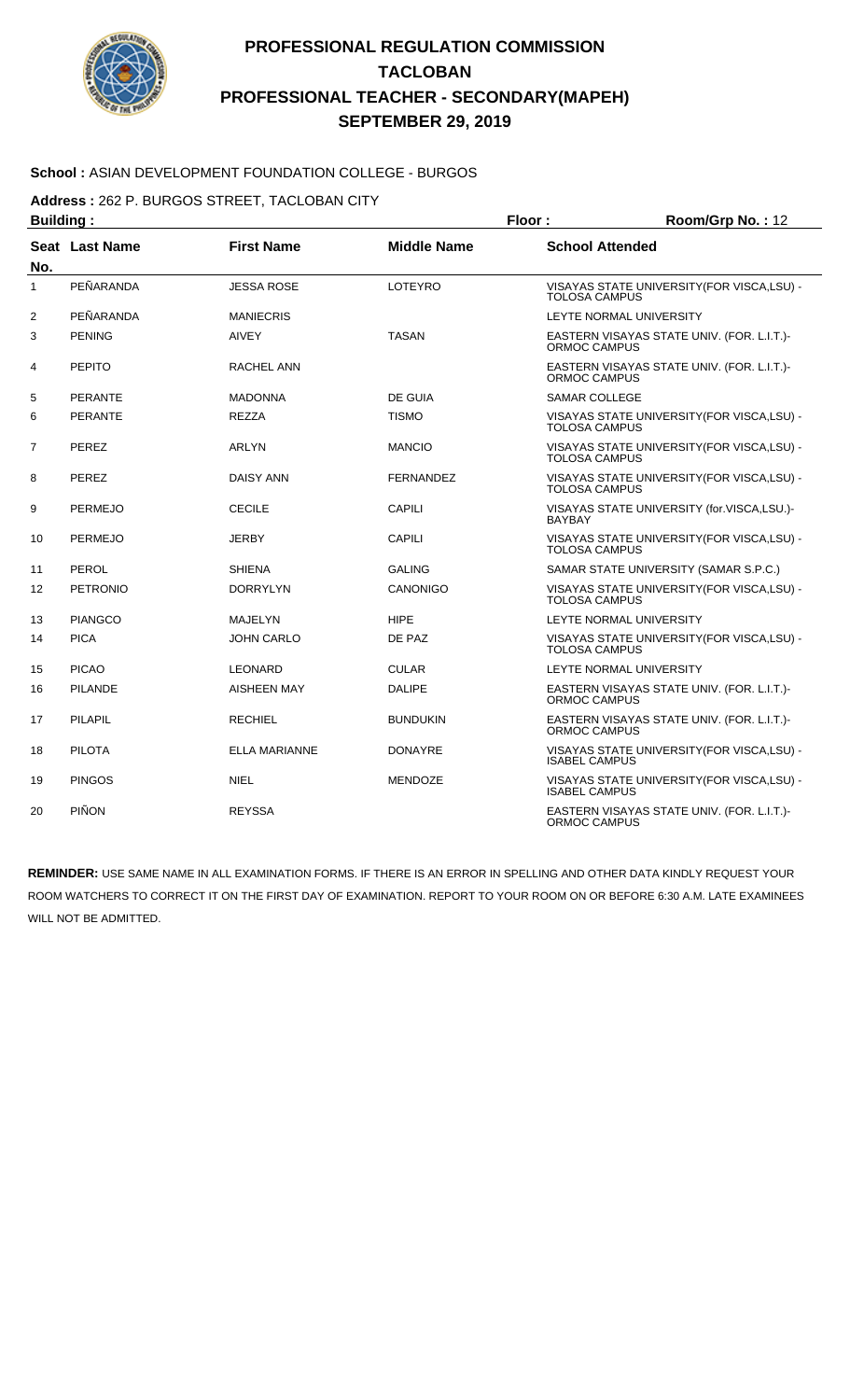

#### **School :** ASIAN DEVELOPMENT FOUNDATION COLLEGE - BURGOS

**Address :** 262 P. BURGOS STREET, TACLOBAN CITY

| <b>Building:</b> |                   |                        |                    | Floor:                                                            | Room/Grp No.: 13                            |
|------------------|-------------------|------------------------|--------------------|-------------------------------------------------------------------|---------------------------------------------|
| No.              | Seat Last Name    | <b>First Name</b>      | <b>Middle Name</b> | <b>School Attended</b>                                            |                                             |
| 1                | <b>PITOGO</b>     | <b>MARIA CHELANIE</b>  | <b>GARCIANO</b>    | ORMOC CAMPUS                                                      | EASTERN VISAYAS STATE UNIV. (FOR. L.I.T.)-  |
| $\overline{2}$   | <b>PITOGO</b>     | <b>MARIBEL</b>         | <b>GALOS</b>       | <b>ORMOC CAMPUS</b>                                               | EASTERN VISAYAS STATE UNIV. (FOR. L.I.T.)-  |
| 3                | <b>PONFERRADA</b> | <b>MAIKE</b>           | <b>ALCOBER</b>     |                                                                   | LEYTE NORMAL UNIVERSITY                     |
| 4                | <b>PORNES</b>     | <b>JACKILYN</b>        | ELE                | ORMOC CAMPUS                                                      | EASTERN VISAYAS STATE UNIV. (FOR. L.I.T.)-  |
| 5                | <b>POTOY</b>      | <b>VANESSA</b>         | <b>SABENORIO</b>   | ORMOC CAMPUS                                                      | EASTERN VISAYAS STATE UNIV. (FOR. L.I.T.)-  |
| 6                | PRIOL             | <b>RUDELYN</b>         | <b>DELFIN</b>      | <b>ISABEL CAMPUS</b>                                              | VISAYAS STATE UNIVERSITY (FOR VISCA, LSU) - |
| $\overline{7}$   | <b>PUGOY</b>      | <b>JUSTHER CHUCKIE</b> | <b>BLANZA</b>      | EASTERN VISAYAS STATE UNIV. (FOR. L.I.T.)-<br>ORMOC CAMPUS        |                                             |
| 8                | <b>PUNDAVELA</b>  | <b>JARIS</b>           | AMARILLA           | VISAYAS STATE UNIVERSITY(FOR VISCA,LSU) -<br><b>TOLOSA CAMPUS</b> |                                             |
| 9                | <b>QUEBEC</b>     | <b>LEONARDO JR</b>     | <b>ABALOS</b>      |                                                                   | SAMAR STATE UNIVERSITY (SAMAR S.P.C.)       |
| 10               | QUIJANO           | <b>JEAN LEAH</b>       | <b>LOCAHIN</b>     |                                                                   | UNIVERSITY OF SAN JOSE-RECOLETOS            |
| 11               | <b>RABINO</b>     | <b>NEIL JOHN</b>       | <b>CABOSURA</b>    |                                                                   | LEYTE NORMAL UNIVERSITY                     |
| 12               | <b>RAMBOYONG</b>  | <b>RAZEL</b>           | <b>TRIGO</b>       | (for.LIT)TACLOBAN                                                 | <b>EASTERN VISAYAS STATE UNIVERSITY</b>     |
| 13               | <b>RAMOS</b>      | <b>DEBBIE</b>          | <b>TIAUZON</b>     | <b>TOLOSA CAMPUS</b>                                              | VISAYAS STATE UNIVERSITY (FOR VISCA, LSU) - |
| 14               | RANALAN           | <b>MA. CRISTITA</b>    | <b>BOLLENA</b>     | <b>TOLOSA CAMPUS</b>                                              | VISAYAS STATE UNIVERSITY (FOR VISCA, LSU) - |
| 15               | <b>RAQUEL</b>     | <b>ALAIZA LORRAINE</b> | <b>MIRANTE</b>     |                                                                   | LEYTE NORMAL UNIVERSITY                     |
| 16               | <b>RARUGAL</b>    | <b>NOLI</b>            | <b>BALANI</b>      |                                                                   | SAMAR STATE UNIVERSITY (SAMAR S.P.C.)       |
| 17               | <b>RAYTOS</b>     | <b>JOSELITO</b>        |                    |                                                                   | SAMAR STATE UNIVERSITY (SAMAR S.P.C.)       |
| 18               | <b>REDOÑA</b>     | <b>KENNETH</b>         | <b>ADONIS</b>      | <b>TOLOSA CAMPUS</b>                                              | VISAYAS STATE UNIVERSITY (FOR VISCA, LSU) - |
| 19               | <b>RELADOR</b>    | <b>CLINT STEPHEN</b>   | <b>LUCERO</b>      | EASTERN VISAYAS STATE UNIVERSITY<br>(for.LIT)TACLOBAN             |                                             |
| 20               | <b>REMANES</b>    | <b>JERIC</b>           | <b>MALINAO</b>     |                                                                   | SOUTHERN LEYTE STATE UNIVERSITY-T.OPPUS     |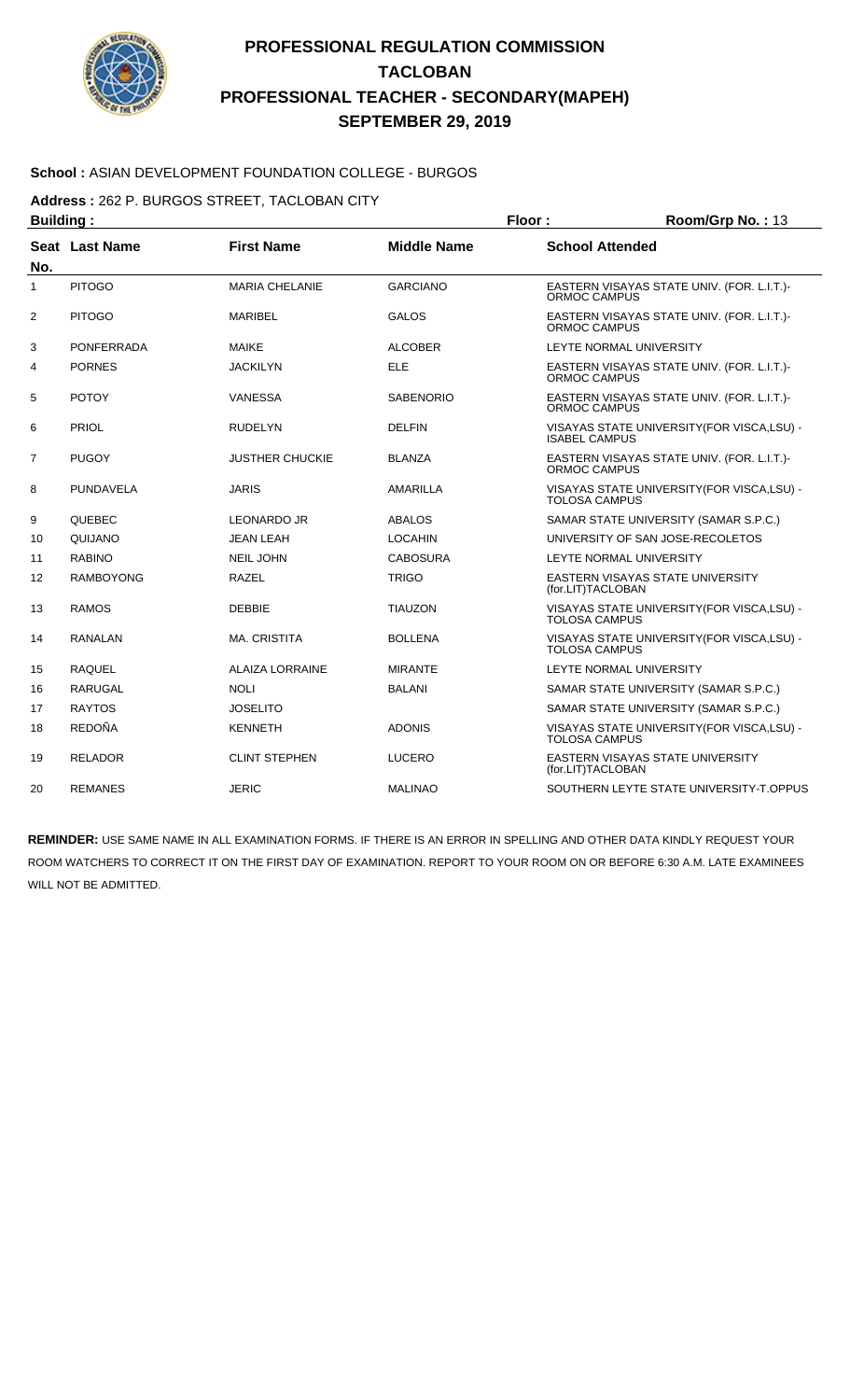

#### **School :** ASIAN DEVELOPMENT FOUNDATION COLLEGE - BURGOS

**Address :** 262 P. BURGOS STREET, TACLOBAN CITY

| <b>Building:</b> |                   |                   |                    | Floor:                 | Room/Grp No.: 14                            |
|------------------|-------------------|-------------------|--------------------|------------------------|---------------------------------------------|
| No.              | Seat Last Name    | <b>First Name</b> | <b>Middle Name</b> | <b>School Attended</b> |                                             |
| 1                | <b>REMION</b>     | <b>MALOU</b>      | <b>MANTILE</b>     | <b>TOLOSA CAMPUS</b>   | VISAYAS STATE UNIVERSITY (FOR VISCA, LSU) - |
| 2                | <b>REMOROZA</b>   | <b>MARJORIE</b>   | <b>MACASAMPON</b>  | ORMOC CAMPUS           | EASTERN VISAYAS STATE UNIV. (FOR. L.I.T.)-  |
| 3                | <b>RENOMERON</b>  | MA. LOREN JOY     | LAGUNZAD           |                        | LEYTE NORMAL UNIVERSITY                     |
| 4                | <b>RESTITUTO</b>  | <b>LOVELY ANN</b> | <b>PALAD</b>       | <b>ISABEL CAMPUS</b>   | VISAYAS STATE UNIVERSITY (FOR VISCA, LSU) - |
| 5                | <b>RETOSTOS</b>   | <b>MARIEL</b>     | <b>MORABE</b>      | <b>TOLOSA CAMPUS</b>   | VISAYAS STATE UNIVERSITY (FOR VISCA, LSU) - |
| 6                | <b>RICAFRENTE</b> | <b>GEORGIE</b>    | <b>PEREZ</b>       | ORMOC CAMPUS           | EASTERN VISAYAS STATE UNIV. (FOR. L.I.T.)-  |
| $\overline{7}$   | <b>RIVERO</b>     | CARMELIZA         | <b>ADONIS</b>      | <b>TOLOSA CAMPUS</b>   | VISAYAS STATE UNIVERSITY (FOR VISCA, LSU) - |
| 8                | <b>ROA</b>        | <b>JAYSON</b>     | <b>MACEDA</b>      | <b>TOLOSA CAMPUS</b>   | VISAYAS STATE UNIVERSITY (FOR VISCA, LSU) - |
| 9                | <b>ROA</b>        | LIEZEL MAE        | <b>SOLIS</b>       |                        | SAMAR STATE UNIVERSITY (SAMAR S.P.C.)       |
| 10               | <b>ROASOL</b>     | <b>MICHELLE</b>   | <b>DACUNO</b>      | <b>SAMAR COLLEGE</b>   |                                             |
| 11               | <b>ROBLE</b>      | <b>ROWE MAE</b>   | <b>LINTE</b>       | ORMOC CAMPUS           | EASTERN VISAYAS STATE UNIV. (FOR. L.I.T.)-  |
| 12               | <b>ROCERO</b>     | <b>RENALYN</b>    | PILLE              |                        | SAMAR STATE UNIVERSITY (SAMAR S.P.C.)       |
| 13               | <b>RODRIGUEZ</b>  | <b>CHRISTIAN</b>  | <b>REYES</b>       |                        | LEYTE NORMAL UNIVERSITY                     |
| 14               | <b>RODRIGUEZ</b>  | <b>JAY ANN</b>    | <b>ONDE</b>        | <b>ISABEL CAMPUS</b>   | VISAYAS STATE UNIVERSITY (FOR VISCA, LSU) - |
| 15               | <b>ROLLO</b>      | <b>LERMA</b>      | DELABAHAN          | <b>SAMAR COLLEGE</b>   |                                             |
| 16               | <b>ROMANO</b>     | <b>SARAH MAE</b>  | <b>OCENAR</b>      |                        | LEYTE NORMAL UNIVERSITY                     |
| 17               | <b>ROMAWAK</b>    | <b>MARILOU</b>    | <b>BAUL</b>        | (for.LIT)TACLOBAN      | EASTERN VISAYAS STATE UNIVERSITY            |
| 18               | <b>RONA</b>       | MA. IRIS          | <b>ZAMORA</b>      |                        | LEYTE NORMAL UNIVERSITY                     |
| 19               | <b>RONCALES</b>   | <b>GERALD</b>     | <b>BITALO</b>      |                        | SAMAR STATE UNIVERSITY (SAMAR S.P.C.)       |
| 20               | <b>ROSALES</b>    | <b>DIEVERLEY</b>  | <b>ABING</b>       | ORMOC CAMPUS           | EASTERN VISAYAS STATE UNIV. (FOR. L.I.T.)-  |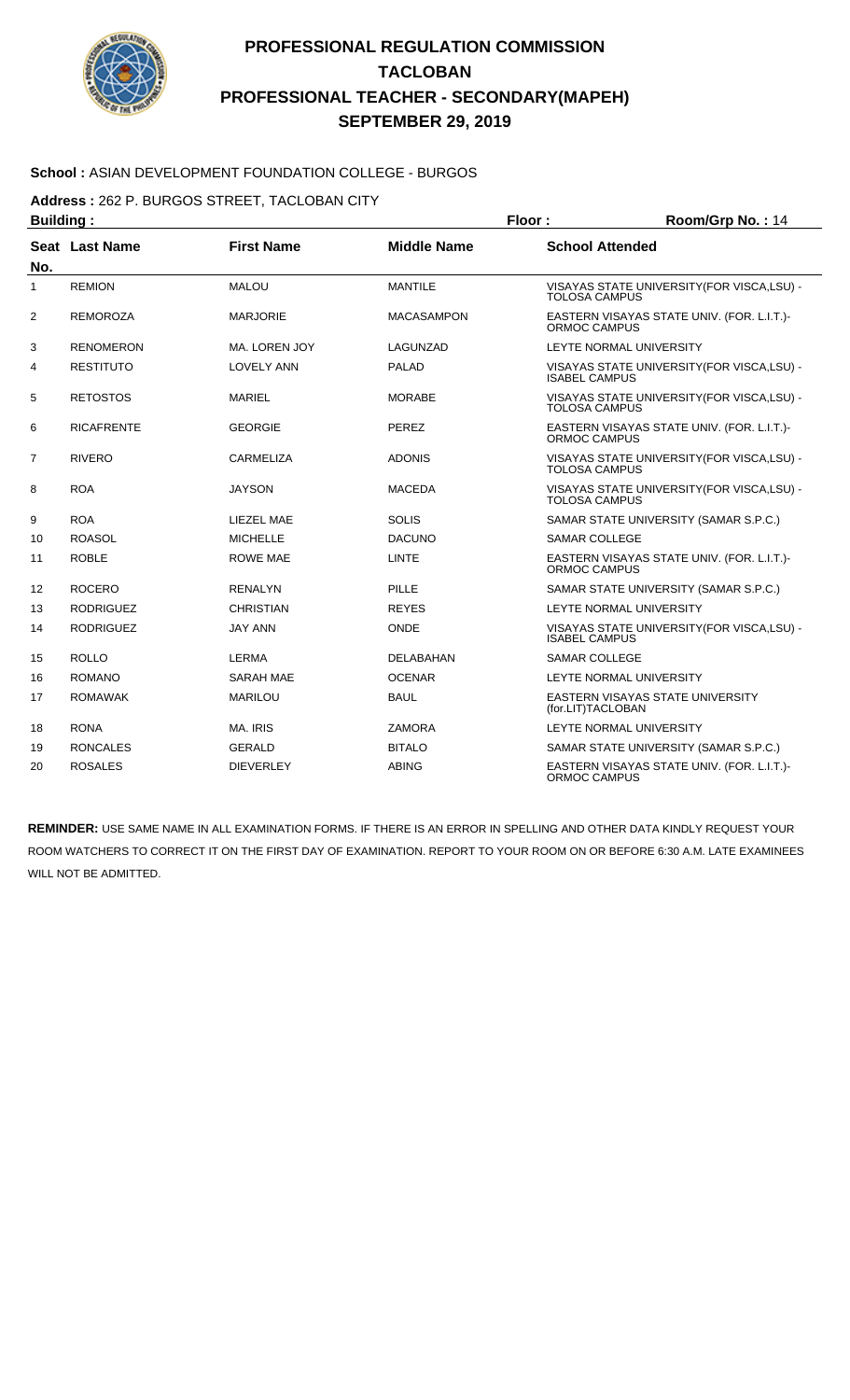

#### **School :** ASIAN DEVELOPMENT FOUNDATION COLLEGE - BURGOS

**Address :** 262 P. BURGOS STREET, TACLOBAN CITY

| <b>Building:</b> |                  |                       |                    | Floor:                 | Room/Grp No.: 15                            |
|------------------|------------------|-----------------------|--------------------|------------------------|---------------------------------------------|
| No.              | Seat Last Name   | <b>First Name</b>     | <b>Middle Name</b> | <b>School Attended</b> |                                             |
| 1                | <b>ROSALES</b>   | <b>JENNELYN</b>       |                    |                        | LEYTE NORMAL UNIVERSITY                     |
| 2                | <b>ROSALLOSA</b> | <b>JENNY ROSE</b>     | <b>SAMBITAN</b>    | <b>NAVAL</b>           | NAVAL STATE UNIVERSITY (for.NAVAL INST)-    |
| 3                | <b>ROSEL</b>     | <b>RISTY</b>          | <b>JUNTILA</b>     | <b>NAVAL</b>           | NAVAL STATE UNIVERSITY (for.NAVAL INST)-    |
| 4                | <b>ROSELLO</b>   | <b>REMABEL</b>        | <b>ERBETO</b>      |                        | LEYTE NORMAL UNIVERSITY                     |
| 5                | <b>ROSENDAL</b>  | <b>DIVINA</b>         | <b>LABRADORES</b>  |                        | HOLY CROSS COLLEGE OF CARIGARA              |
| 6                | <b>ROSETE</b>    | <b>ALBERTO</b>        | <b>BETER</b>       | <b>BAYBAY</b>          | VISAYAS STATE UNIVERSITY (for.VISCA,LSU.)-  |
| $\overline{7}$   | <b>ROSIOS</b>    | <b>JUNALYN</b>        | YARSO              |                        | SOUTHERN LEYTE STATE UNIVERSITY-T.OPPUS     |
| 8                | <b>RUBIA</b>     | <b>JERALDINE</b>      | <b>FLORES</b>      | <b>ORMOC CAMPUS</b>    | EASTERN VISAYAS STATE UNIV. (FOR. L.I.T.)-  |
| 9                | <b>RUFIL</b>     | <b>CHERY</b>          | <b>AUCENTE</b>     |                        | VISAYAS CHRISTIAN INSTITUTE OF TECHNOLOGY   |
| 10               | <b>RUIZ</b>      | <b>FAITH KENNY</b>    | <b>INOPIQUEZ</b>   | <b>ISABEL CAMPUS</b>   | VISAYAS STATE UNIVERSITY(FOR VISCA,LSU) -   |
| 11               | <b>SABANAL</b>   | <b>MARIBETH</b>       | <b>TAPALES</b>     | TOLOSA CAMPUS          | VISAYAS STATE UNIVERSITY (FOR VISCA, LSU) - |
| 12               | <b>SABARRE</b>   | JELYN                 | <b>ROXAS</b>       |                        | CHRIST THE KING COLLEGE OF CALBAYOG         |
| 13               | <b>SABIT</b>     | <b>JESSICA JEAN</b>   | <b>CALIPARA</b>    | (for.LIT)TACLOBAN      | EASTERN VISAYAS STATE UNIVERSITY            |
| 14               | <b>SABLAD</b>    | <b>DIMPLE</b>         | <b>DALWATAN</b>    | (for.LIT)TACLOBAN      | EASTERN VISAYAS STATE UNIVERSITY            |
| 15               | <b>SABLAN</b>    | <b>MARIELYN</b>       | <b>ALORO</b>       | <b>BAYBAY</b>          | VISAYAS STATE UNIVERSITY (for.VISCA,LSU.)-  |
| 16               | <b>SABONG</b>    | RALPH JOSEPH          | <b>PAYOS</b>       | <b>NAVAL</b>           | NAVAL STATE UNIVERSITY (for.NAVAL INST)-    |
| 17               | <b>SABRIDO</b>   | <b>JESSICA</b>        | <b>MONTALBAN</b>   | <b>TOLOSA CAMPUS</b>   | VISAYAS STATE UNIVERSITY (FOR VISCA, LSU) - |
| 18               | <b>SACRO</b>     | <b>AYA</b>            | <b>MESIONA</b>     |                        | SOUTHERN LEYTE STATE UNIVERSITY-T.OPPUS     |
| 19               | <b>SACRO</b>     | <b>MARISOL</b>        | <b>GRANADA</b>     | <b>BAYBAY</b>          | VISAYAS STATE UNIVERSITY (for.VISCA,LSU.)-  |
| 20               | <b>SACULO</b>    | <b>DANTE BENEDICT</b> | <b>MADERA</b>      |                        | LEYTE NORMAL UNIVERSITY                     |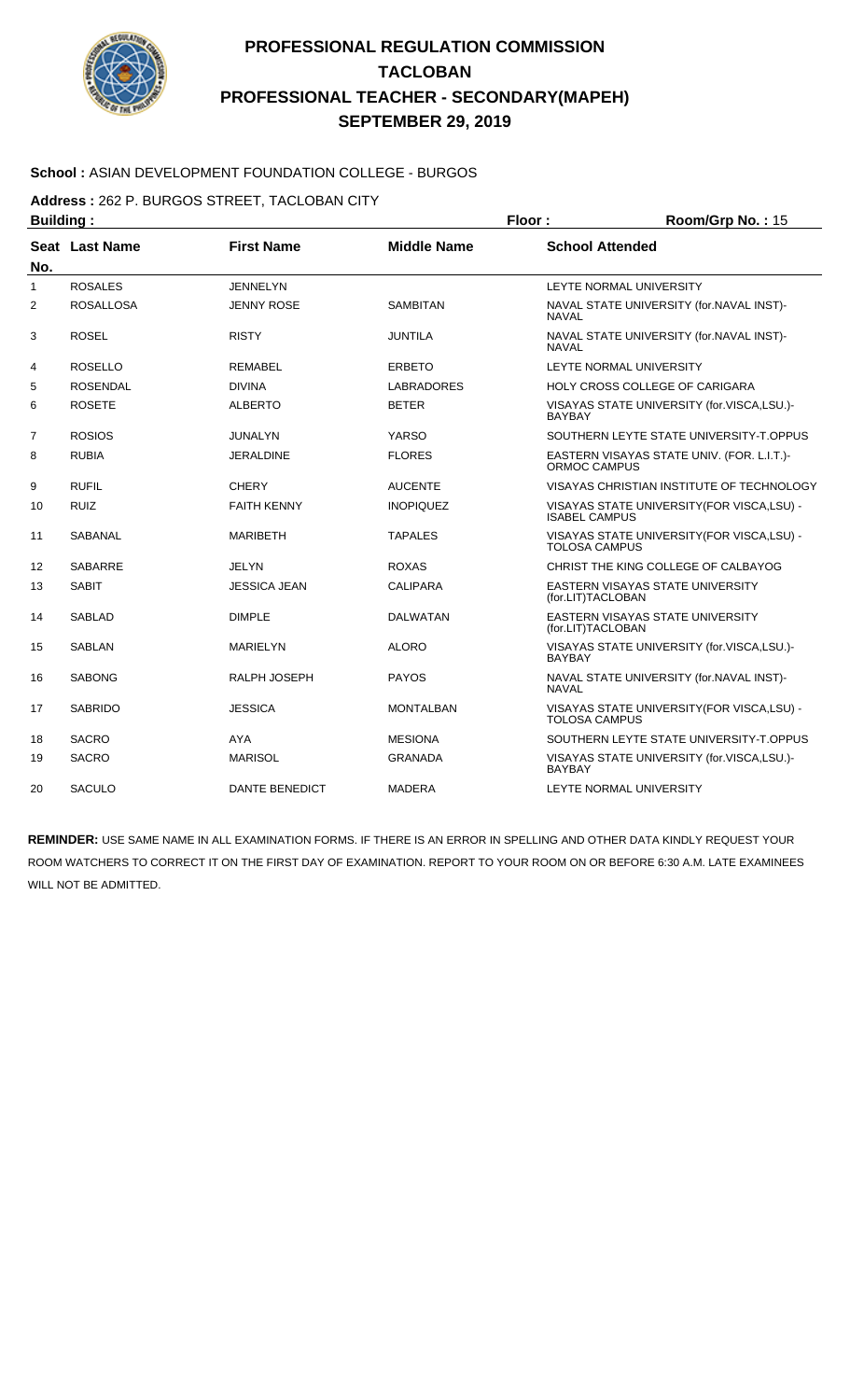

#### **School :** ASIAN DEVELOPMENT FOUNDATION COLLEGE - BURGOS

**Address :** 262 P. BURGOS STREET, TACLOBAN CITY

| <b>Building:</b> |                  |                     |                    | Floor:<br>Room/Grp No.: 16 |                                             |
|------------------|------------------|---------------------|--------------------|----------------------------|---------------------------------------------|
| No.              | Seat Last Name   | <b>First Name</b>   | <b>Middle Name</b> | <b>School Attended</b>     |                                             |
| 1                | <b>SAING</b>     | <b>MAE FATIMA</b>   | <b>PALEJARO</b>    | <b>BAYBAY</b>              | VISAYAS STATE UNIVERSITY (for.VISCA,LSU.)-  |
| $\overline{2}$   | <b>SAJONIA</b>   | <b>DAISY</b>        | <b>PAPA</b>        |                            | LEYTE NORMAL UNIVERSITY                     |
| 3                | <b>SALANAP</b>   | <b>RHONEIL</b>      | <b>SEPE</b>        | ORMOC CAMPUS               | EASTERN VISAYAS STATE UNIV. (FOR. L.I.T.)-  |
| 4                | <b>SALAZAR</b>   | <b>JESSA ERICKA</b> | ARSENAL            | <b>ORMOC CAMPUS</b>        | EASTERN VISAYAS STATE UNIV. (FOR. L.I.T.)-  |
| 5                | <b>SALAZAR</b>   | <b>JUVY ANN</b>     | <b>RODA</b>        |                            | LEYTE NORMAL UNIVERSITY                     |
| 6                | <b>SALCEDA</b>   | <b>JULIE</b>        | <b>ADONIS</b>      | <b>TOLOSA CAMPUS</b>       | VISAYAS STATE UNIVERSITY (FOR VISCA, LSU) - |
| $\overline{7}$   | <b>SALE</b>      | MA. SHERRYL         | <b>LOSO</b>        |                            | SAMAR STATE UNIVERSITY (SAMAR S.P.C.)       |
| 8                | <b>SALVADOR</b>  | <b>TRIXIE</b>       | <b>SIERVO</b>      |                            | CHRIST THE KING COLLEGE OF CALBAYOG         |
| 9                | <b>SALVO</b>     | ANNA CLARISSE       | <b>AMAGO</b>       |                            | LEYTE NORMAL UNIVERSITY                     |
| 10               | <b>SAMSON</b>    | <b>MARRY ANN</b>    | <b>RUMOL</b>       | ORMOC CAMPUS               | EASTERN VISAYAS STATE UNIV. (FOR. L.I.T.)-  |
| 11               | <b>SANCHEZ</b>   | <b>ALTIST JEAN</b>  | ABAÑO              | ORMOC CAMPUS               | EASTERN VISAYAS STATE UNIV. (FOR. L.I.T.)-  |
| 12               | SANGRANO         | <b>REGINA</b>       | LADAN              | <b>TOLOSA CAMPUS</b>       | VISAYAS STATE UNIVERSITY (FOR VISCA, LSU) - |
| 13               | <b>SANTO</b>     | <b>KRISTINE</b>     | <b>NAZARETH</b>    | (for.LIT)TACLOBAN          | EASTERN VISAYAS STATE UNIVERSITY            |
| 14               | <b>SANTO</b>     | <b>SHIERRA MAE</b>  | <b>TIEMPO</b>      |                            | LEYTE NORMAL UNIVERSITY                     |
| 15               | SARADAT          | <b>PRICEL JANNE</b> | <b>BULABOG</b>     | ORMOC CAMPUS               | EASTERN VISAYAS STATE UNIV. (FOR. L.I.T.)-  |
| 16               | <b>SARMEN</b>    | <b>JOHN MARK</b>    | <b>ALINIABON</b>   | <b>ORMOC CAMPUS</b>        | EASTERN VISAYAS STATE UNIV. (FOR. L.I.T.)-  |
| 17               | <b>SEGOVIA</b>   | <b>VINCE</b>        | <b>PUGATA</b>      | (for.LIT)TACLOBAN          | EASTERN VISAYAS STATE UNIVERSITY            |
| 18               | <b>SEROT</b>     | <b>MITZI</b>        | <b>MONTIMAN</b>    |                            | SOUTHERN LEYTE STATE UNIVERSITY-T.OPPUS     |
| 19               | <b>SERRANO</b>   | <b>RHEA</b>         | <b>REMOCALDO</b>   | <b>TOLOSA CAMPUS</b>       | VISAYAS STATE UNIVERSITY (FOR VISCA, LSU) - |
| 20               | <b>SEVILLANO</b> | <b>ADRIAN</b>       | LAUZON             | <b>TOLOSA CAMPUS</b>       | VISAYAS STATE UNIVERSITY (FOR VISCA, LSU) - |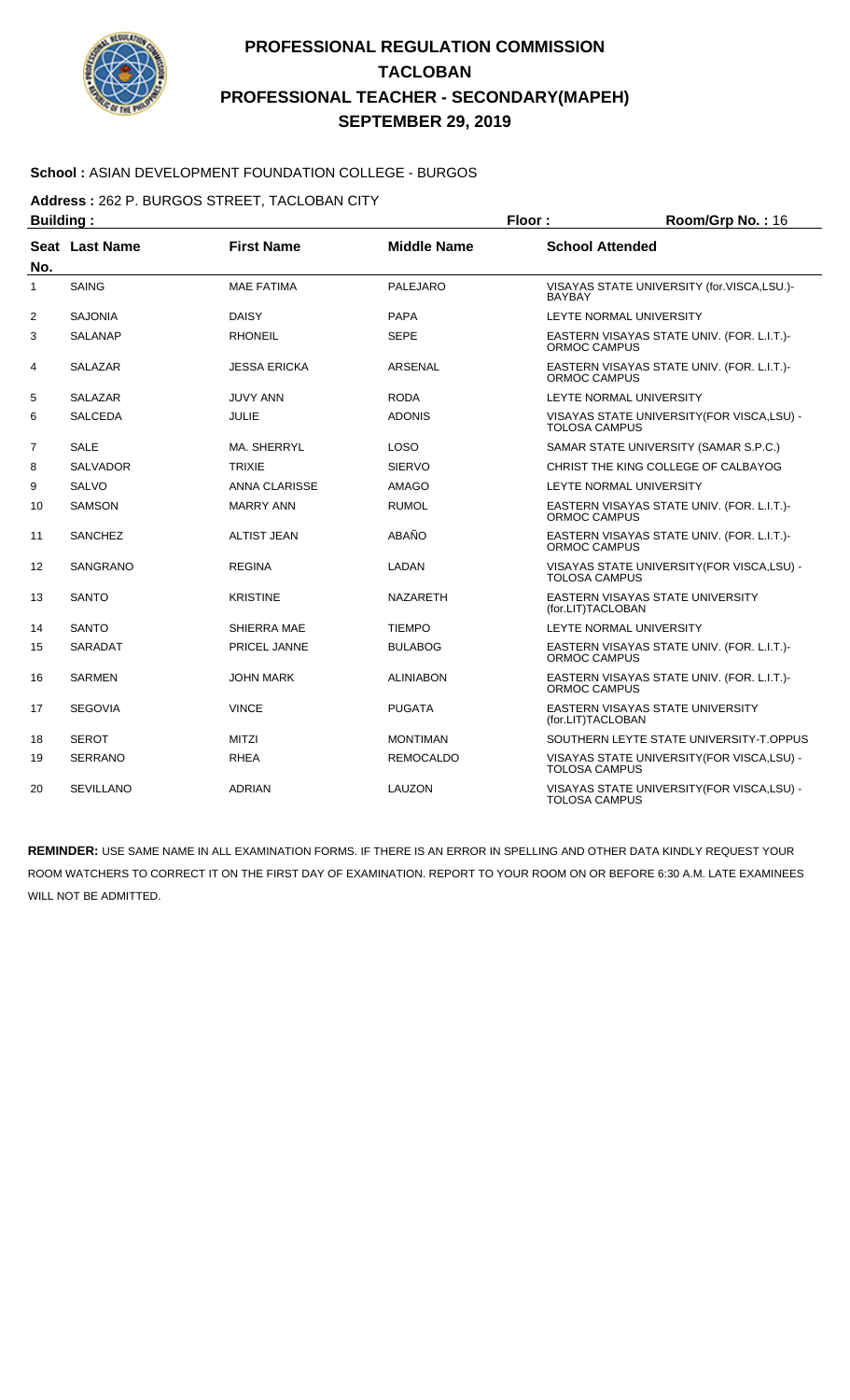

#### **School :** ASIAN DEVELOPMENT FOUNDATION COLLEGE - BURGOS

**Address :** 262 P. BURGOS STREET, TACLOBAN CITY

| <b>Building:</b> |                 |                    |                    | Floor:                                                              | Room/Grp No.: 17                            |
|------------------|-----------------|--------------------|--------------------|---------------------------------------------------------------------|---------------------------------------------|
| No.              | Seat Last Name  | <b>First Name</b>  | <b>Middle Name</b> | <b>School Attended</b>                                              |                                             |
| 1                | <b>SIDAYA</b>   | <b>RYNA</b>        | <b>CABUQUIN</b>    | <b>NAVAL</b>                                                        | NAVAL STATE UNIVERSITY (for.NAVAL INST)-    |
| $\overline{2}$   | <b>SILLA</b>    | <b>MA. ADORIS</b>  | <b>GACELOS</b>     |                                                                     | SAMAR STATE UNIVERSITY (SAMAR S.P.C.)       |
| 3                | <b>SILVANO</b>  | <b>MARISOL</b>     | <b>BADILLA</b>     | <b>TOLOSA CAMPUS</b>                                                | VISAYAS STATE UNIVERSITY (FOR VISCA, LSU) - |
| 4                | <b>SIMBORIO</b> | ABEGAIL            | <b>CREBILLO</b>    | <b>TOLOSA CAMPUS</b>                                                | VISAYAS STATE UNIVERSITY (FOR VISCA, LSU) - |
| 5                | <b>SINGCOL</b>  | <b>CHRISTIAN</b>   | QUINTO             |                                                                     | LEYTE NORMAL UNIVERSITY                     |
| 6                | <b>SIOC</b>     | <b>MARICHU</b>     | <b>MERINO</b>      | ORMOC CAMPUS                                                        | EASTERN VISAYAS STATE UNIV. (FOR. L.I.T.)-  |
| $\overline{7}$   | <b>SIOC</b>     | <b>MARIEL</b>      | <b>SERRANO</b>     | <b>ORMOC CAMPUS</b>                                                 | EASTERN VISAYAS STATE UNIV. (FOR. L.I.T.)-  |
| 8                | SODE            | <b>LOULAND</b>     | <b>ARGOMIDO</b>    | VISAYAS STATE UNIVERSITY (FOR VISCA, LSU) -<br><b>ISABEL CAMPUS</b> |                                             |
| 9                | <b>SULLA</b>    | <b>MIKKO JAY</b>   | <b>NOCETE</b>      | <b>NAVAL</b>                                                        | NAVAL STATE UNIVERSITY (for.NAVAL INST)-    |
| 10               | <b>SUMAYAN</b>  | <b>RAZEL</b>       | <b>GAUDIONCO</b>   | ORMOC CAMPUS                                                        | EASTERN VISAYAS STATE UNIV. (FOR. L.I.T.)-  |
| 11               | <b>SUMAYANG</b> | <b>KEVIN</b>       | <b>REAS</b>        | <b>BAYBAY</b>                                                       | VISAYAS STATE UNIVERSITY (for.VISCA,LSU.)-  |
| 12               | <b>SUPERIO</b>  | <b>LOREEN MAE</b>  | <b>TIOZON</b>      |                                                                     | LEYTE NORMAL UNIVERSITY                     |
| 13               | <b>SURIGAO</b>  | <b>SHAMAICA</b>    | <b>ENCINA</b>      | <b>ISABEL CAMPUS</b>                                                | VISAYAS STATE UNIVERSITY (FOR VISCA, LSU) - |
| 14               | <b>SURILLO</b>  | <b>MEAN</b>        | <b>PATENDOL</b>    | ORMOC CAMPUS                                                        | EASTERN VISAYAS STATE UNIV. (FOR. L.I.T.)-  |
| 15               | <b>SUSAYA</b>   | <b>JOVITO JR</b>   | <b>MERCADO</b>     | <b>TOLOSA CAMPUS</b>                                                | VISAYAS STATE UNIVERSITY (FOR VISCA, LSU) - |
| 16               | <b>TABLA</b>    | <b>MARVIN</b>      | <b>SANCHEZ</b>     |                                                                     | UNIVERSITY OF THE VISAYAS-CEBU CITY         |
| 17               | <b>TABOY</b>    | <b>GERALDINE</b>   | <b>FALLADO</b>     | <b>SAMAR COLLEGE</b>                                                |                                             |
| 18               | <b>TAGHOY</b>   | <b>VIRGILIO JR</b> | <b>SALAPI</b>      |                                                                     | SOUTHERN LEYTE STATE UNIVERSITY-T.OPPUS     |
| 19               | <b>TAJOS</b>    | <b>MARYGEN</b>     | ABANAG             |                                                                     | SAMAR STATE UNIVERSITY (SAMAR S.P.C.)       |
| 20               | <b>TALA</b>     | <b>MICA</b>        | <b>TIOZON</b>      | <b>TOLOSA CAMPUS</b>                                                | VISAYAS STATE UNIVERSITY (FOR VISCA, LSU) - |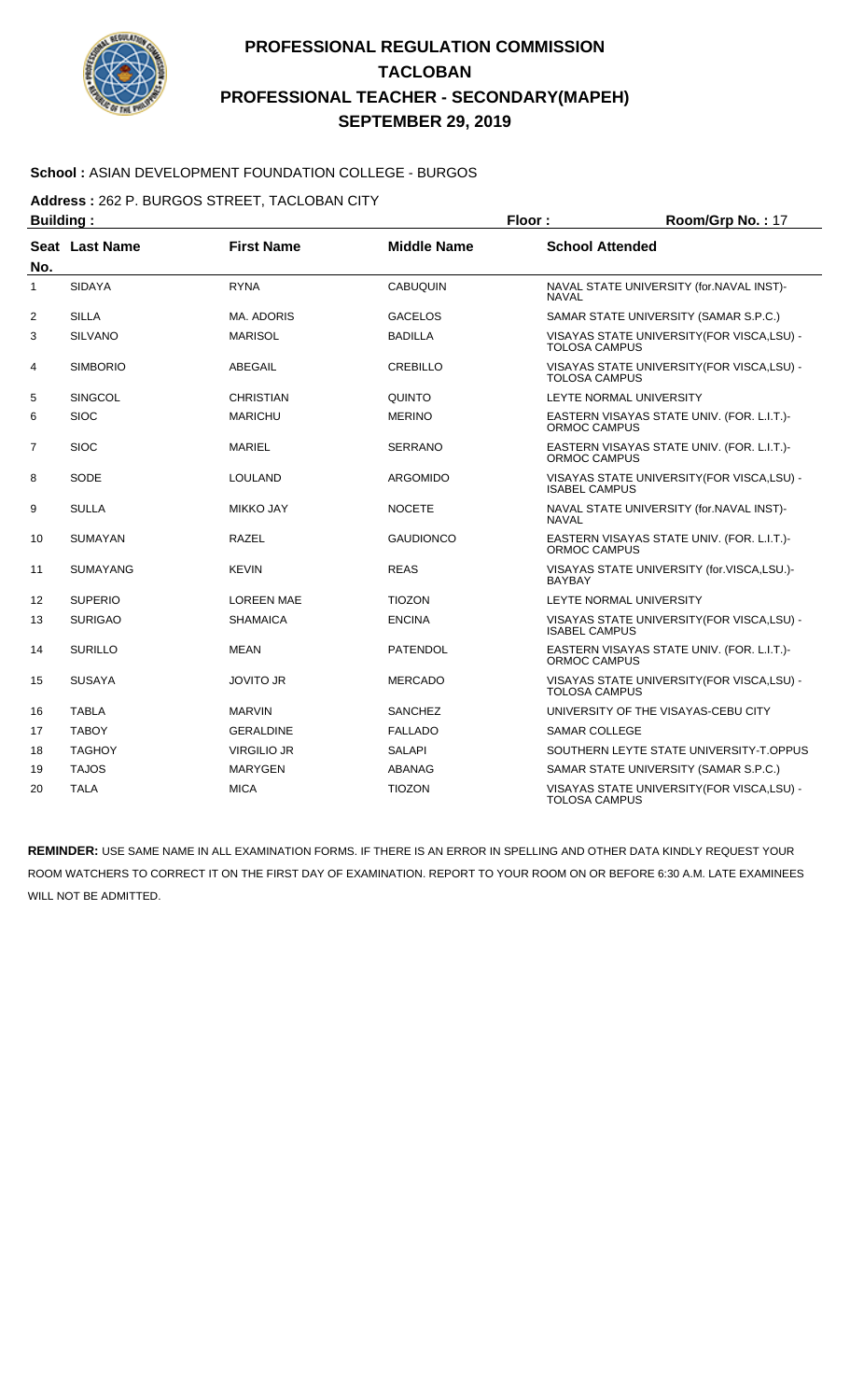

#### **School :** ASIAN DEVELOPMENT FOUNDATION COLLEGE - BURGOS

**Address :** 262 P. BURGOS STREET, TACLOBAN CITY

| <b>Building:</b>      |                  |                     |                    | Floor:                                                              | Room/Grp No.: 18                            |  |
|-----------------------|------------------|---------------------|--------------------|---------------------------------------------------------------------|---------------------------------------------|--|
| Seat Last Name<br>No. |                  | <b>First Name</b>   | <b>Middle Name</b> | <b>School Attended</b>                                              |                                             |  |
| $\mathbf{1}$          | <b>TAN</b>       | MA. JULIA ANN       | <b>JERVOSO</b>     |                                                                     | SAMAR STATE UNIVERSITY (SAMAR S.P.C.)       |  |
| $\overline{2}$        | <b>TANGPUZ</b>   | <b>CYNTHIA MAE</b>  | <b>ABUTAY</b>      | LEYTE NORMAL UNIVERSITY                                             |                                             |  |
| 3                     | <b>TANGPUZ</b>   | <b>EHRICA</b>       | <b>TROCINO</b>     | VISAYAS STATE UNIVERSITY (FOR VISCA, LSU) -<br><b>TOLOSA CAMPUS</b> |                                             |  |
| 4                     | <b>TANGPUZ</b>   | <b>JENNY ROSE</b>   | <b>MANITO</b>      | VISAYAS STATE UNIVERSITY (FOR VISCA, LSU) -<br><b>TOLOSA CAMPUS</b> |                                             |  |
| 5                     | <b>TAPANAN</b>   | <b>FLORAMAE</b>     | <b>BUCHAN</b>      | <b>ISABEL CAMPUS</b>                                                | VISAYAS STATE UNIVERSITY (FOR VISCA, LSU) - |  |
| 6                     | <b>TARO</b>      | <b>JEZZA</b>        | CONDE              | EASTERN VISAYAS STATE UNIVERSITY<br>(for.LIT)TACLOBAN               |                                             |  |
| 7                     | <b>TEGIO</b>     | <b>MARRIANE JOY</b> |                    | <b>EASTERN VISAYAS STATE UNIVERSITY</b><br>(for.LIT)TACLOBAN        |                                             |  |
| 8                     | <b>TEJOME</b>    | <b>KRISTINE</b>     | <b>TAPA</b>        | VISAYAS STATE UNIVERSITY (FOR VISCA, LSU) -<br><b>TOLOSA CAMPUS</b> |                                             |  |
| 9                     | <b>TELIN</b>     | <b>JEZCEL</b>       | <b>ICHON</b>       |                                                                     | SOUTHERN LEYTE STATE UNIVERSITY-T.OPPUS     |  |
| 10                    | <b>TENCHAVEZ</b> | <b>WILBERT JOHN</b> | <b>SURALTA</b>     | EASTERN VISAYAS STATE UNIV. (FOR. L.I.T.)-<br>ORMOC CAMPUS          |                                             |  |
| 11                    | <b>TERAZA</b>    | <b>KENNETH</b>      | CAYAS              |                                                                     | LEYTE NORMAL UNIVERSITY                     |  |
| 12                    | <b>TERAZA</b>    | <b>WILYEN JARRY</b> | <b>PRISNO</b>      |                                                                     | LEYTE NORMAL UNIVERSITY                     |  |
| 13                    | <b>TERMO</b>     | <b>MINESSA</b>      | SEVELLANO          |                                                                     | SAMAR STATE UNIVERSITY (SAMAR S.P.C.)       |  |
| 14                    | <b>TILAG</b>     | <b>CHARAMAE</b>     | <b>TABON</b>       | ORMOC CAMPUS                                                        | EASTERN VISAYAS STATE UNIV. (FOR. L.I.T.)-  |  |
| 15                    | <b>TIMAGOS</b>   | <b>JAPHET DEIL</b>  | <b>POLICARPIO</b>  |                                                                     | CHRIST THE KING COLLEGE OF CALBAYOG         |  |
| 16                    | <b>TISBE</b>     | <b>BELIE JOE</b>    | <b>BUGAL</b>       | SAINT PAUL COLLEGE FOUNDATION, INC (CEBU-<br>ST PAUL COLL)          |                                             |  |
| 17                    | <b>TOMAS</b>     | <b>JESSA</b>        | <b>MASAYON</b>     | VISAYAS STATE UNIVERSITY (FOR VISCA, LSU) -<br><b>TOLOSA CAMPUS</b> |                                             |  |
| 18                    | <b>TONDO</b>     | ELLA MAE            | <b>MADERA</b>      | VISAYAS STATE UNIVERSITY (FOR VISCA, LSU) -<br><b>TOLOSA CAMPUS</b> |                                             |  |
| 19                    | <b>TOYONG</b>    | <b>VIVIAN</b>       | <b>CERVANTES</b>   |                                                                     | SOUTHERN LEYTE STATE UNIVERSITY-T.OPPUS     |  |
| 20                    | <b>TRIMUCHA</b>  | <b>MARY ANN</b>     | <b>KISTERIA</b>    |                                                                     | SOUTHERN LEYTE STATE UNIVERSITY-T.OPPUS     |  |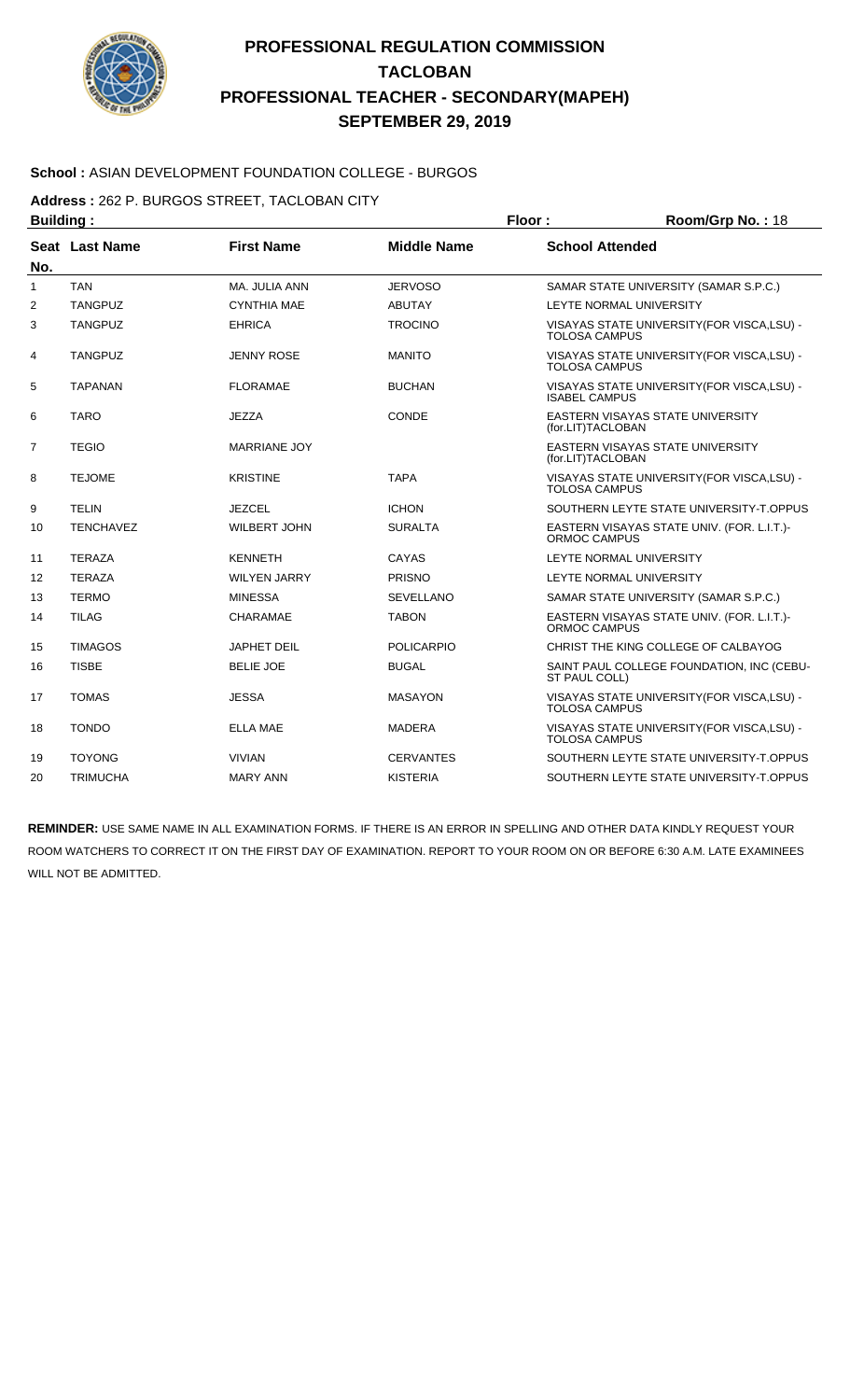

#### **School :** ASIAN DEVELOPMENT FOUNDATION COLLEGE - BURGOS

**Address :** 262 P. BURGOS STREET, TACLOBAN CITY

| <b>Building:</b> |                 |                       |                    | Floor:<br>Room/Grp No.: 19                                          |                                             |
|------------------|-----------------|-----------------------|--------------------|---------------------------------------------------------------------|---------------------------------------------|
| No.              | Seat Last Name  | <b>First Name</b>     | <b>Middle Name</b> | <b>School Attended</b>                                              |                                             |
| 1                | <b>TRISTE</b>   | <b>DANIEL</b>         | <b>MAASIN</b>      |                                                                     | LEYTE NORMAL UNIVERSITY                     |
| 2                | <b>TRUYA</b>    | <b>JORES JAY</b>      | <b>NAVARROZA</b>   | VISAYAS STATE UNIVERSITY (for.VISCA,LSU.)-<br><b>BAYBAY</b>         |                                             |
| 3                | <b>TUANDO</b>   | NATALIE REIGN NIECOLE |                    | LEYTE NORMAL UNIVERSITY                                             |                                             |
| 4                | <b>TUGAHAN</b>  | ANNIE                 | <b>GARCIANO</b>    | EASTERN VISAYAS STATE UNIV. (FOR. L.I.T.)-<br>ORMOC CAMPUS          |                                             |
| 5                | <b>TUMAMPO</b>  | <b>ROMAN JAY</b>      | <b>ALBARACIN</b>   | <b>EASTERN VISAYAS STATE UNIVERSITY</b><br>(for.LIT)TACLOBAN        |                                             |
| 6                | <b>TUPAZ</b>    | <b>MICHELL</b>        | <b>MANATAD</b>     |                                                                     | LEYTE NORMAL UNIVERSITY                     |
| $\overline{7}$   | <b>TUPAZ</b>    | <b>ROLAND</b>         | <b>PELONIA</b>     | VISAYAS STATE UNIVERSITY (FOR VISCA, LSU) -<br><b>TOLOSA CAMPUS</b> |                                             |
| 8                | <b>UBAL</b>     | <b>JEN FEBIE</b>      | <b>ROMERO</b>      | NAVAL STATE UNIVERSITY (for.NAVAL INST)-<br><b>NAVAL</b>            |                                             |
| 9                | <b>VACUNAWA</b> | <b>GRACE ANN</b>      | <b>FERNANDICO</b>  | <b>BAYBAY</b>                                                       | VISAYAS STATE UNIVERSITY (for.VISCA,LSU.)-  |
| 10               | VALENZUELA      | <b>ANTHONY</b>        | <b>FRANCISCO</b>   |                                                                     | LEYTE NORMAL UNIVERSITY                     |
| 11               | <b>VALIDA</b>   | <b>JULIE ANN</b>      |                    | <b>TOLOSA CAMPUS</b>                                                | VISAYAS STATE UNIVERSITY(FOR VISCA,LSU) -   |
| 12               | VALLE           | <b>JUDY ANN</b>       | <b>CASIMERO</b>    | ORMOC CAMPUS                                                        | EASTERN VISAYAS STATE UNIV. (FOR. L.I.T.)-  |
| 13               | <b>VALMORES</b> | <b>GENO</b>           | <b>PEDRALBA</b>    |                                                                     | UNIVERSITY OF SOUTHERN PHILIPPINES          |
| 14               | VARELA          | <b>MARILYN</b>        | <b>VERGARA</b>     |                                                                     | SAMAR STATE UNIVERSITY (SAMAR S.P.C.)       |
| 15               | <b>VASQUEZ</b>  | <b>JUCIL</b>          | <b>IBAÑEZ</b>      | VISAYAS STATE UNIVERSITY (FOR VISCA, LSU) -<br><b>TOLOSA CAMPUS</b> |                                             |
| 16               | <b>VENIGAS</b>  | RHEA MAE              | <b>ESCARILLA</b>   |                                                                     | LEYTE NORMAL UNIVERSITY                     |
| 17               | <b>VENTABAL</b> | <b>MARVIN</b>         | JABIÑAR            |                                                                     | SAMAR STATE UNIVERSITY (SAMAR S.P.C.)       |
| 18               | <b>VERIÑO</b>   | <b>JOBERT</b>         | <b>MACOPIA</b>     |                                                                     | SAMAR STATE UNIVERSITY (SAMAR S.P.C.)       |
| 19               | <b>VERSOZA</b>  | <b>BLESSYLEE</b>      | <b>ASIRIT</b>      |                                                                     | LEYTE NORMAL UNIVERSITY                     |
| 20               | <b>VILLA</b>    | <b>CHARLENE</b>       | PELIÑO             | <b>TOLOSA CAMPUS</b>                                                | VISAYAS STATE UNIVERSITY (FOR VISCA, LSU) - |